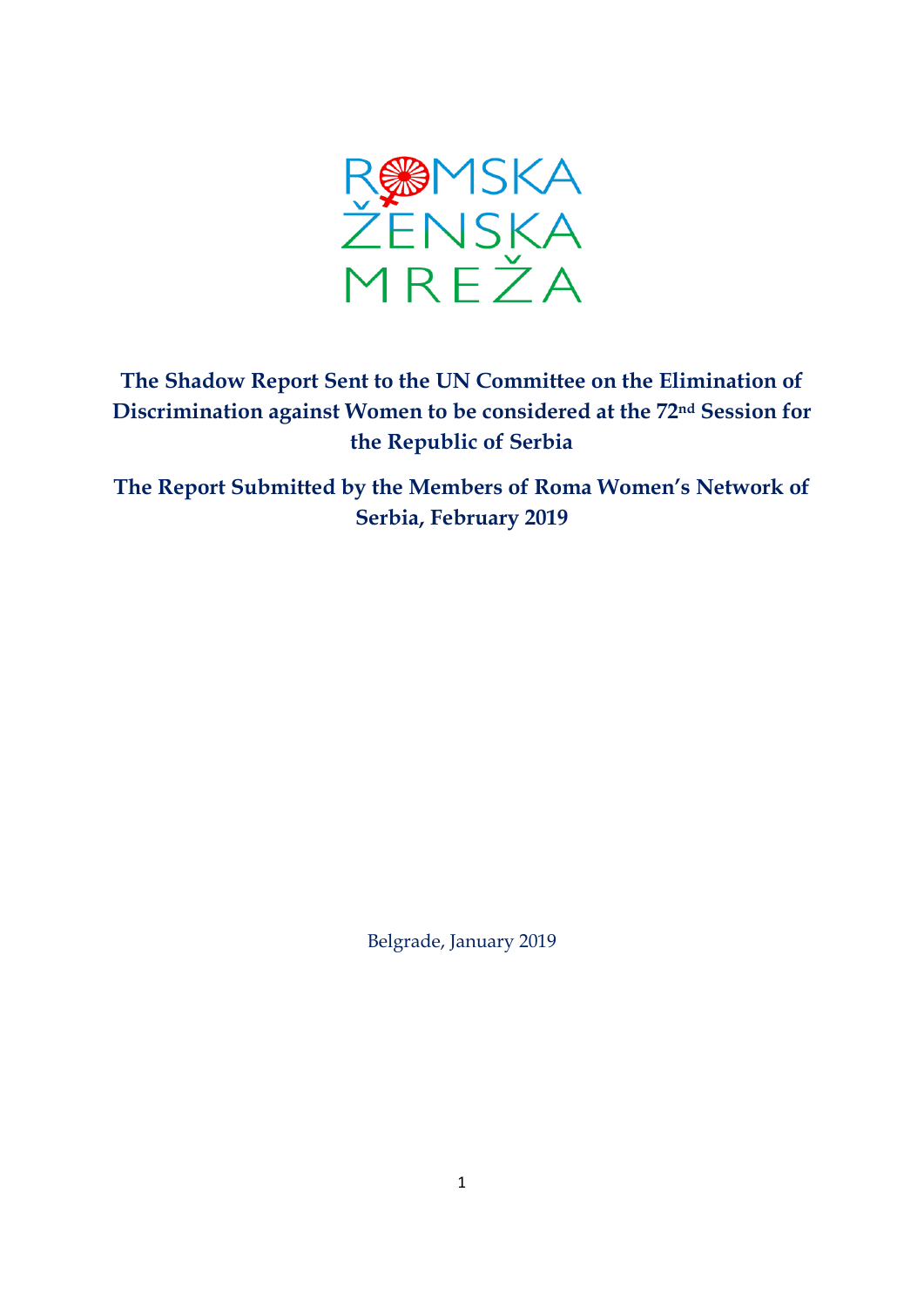# *Contents*

| 3                                                                                                   |
|-----------------------------------------------------------------------------------------------------|
| 6                                                                                                   |
| 6<br>Organisations                                                                                  |
|                                                                                                     |
|                                                                                                     |
| Application of the Concluding Observations on the Second and Third Report of the Republic of Serbia |
| Recommendation from Paragraph 7 of the Concluding Observations-National                             |
|                                                                                                     |
|                                                                                                     |
| Recommendations from Paragraph 9 of the Concluding Observations - Absence of the concept of         |
|                                                                                                     |
|                                                                                                     |
| Recommendation from Paragraph 9 of the Concluding Observations - Trainings for Judges,              |
|                                                                                                     |
|                                                                                                     |
| Recommendation from paragraph 11 of the Concluding Observations of the Committee - Legislative      |
|                                                                                                     |
|                                                                                                     |
| Recommendation from Paragraph 15 of the Concluding Observations of the Committee - The              |
|                                                                                                     |
|                                                                                                     |
| Recommendation from Paragraph 17 of the Concluding Observations of the Committee - Compliance       |
|                                                                                                     |
|                                                                                                     |
| Recommendations from Paragraph 23 of the Concluding Observations of the Committee - Prevention      |
|                                                                                                     |
|                                                                                                     |
| Recommendation from Paragraph 31 of the Concluding Observations of the Committee- Women's           |
|                                                                                                     |
|                                                                                                     |
| Recommendation from Paragraph 33 of the Concluding Observations of the Committee-Women's            |
| 37                                                                                                  |
|                                                                                                     |
| Recommendation from Paragraph 36 of the Concluding Observations of the Committee-                   |
|                                                                                                     |
|                                                                                                     |
| Recommendation from Paragraph 39 of the Concluding Observations of the Committee -Early             |
|                                                                                                     |
|                                                                                                     |
|                                                                                                     |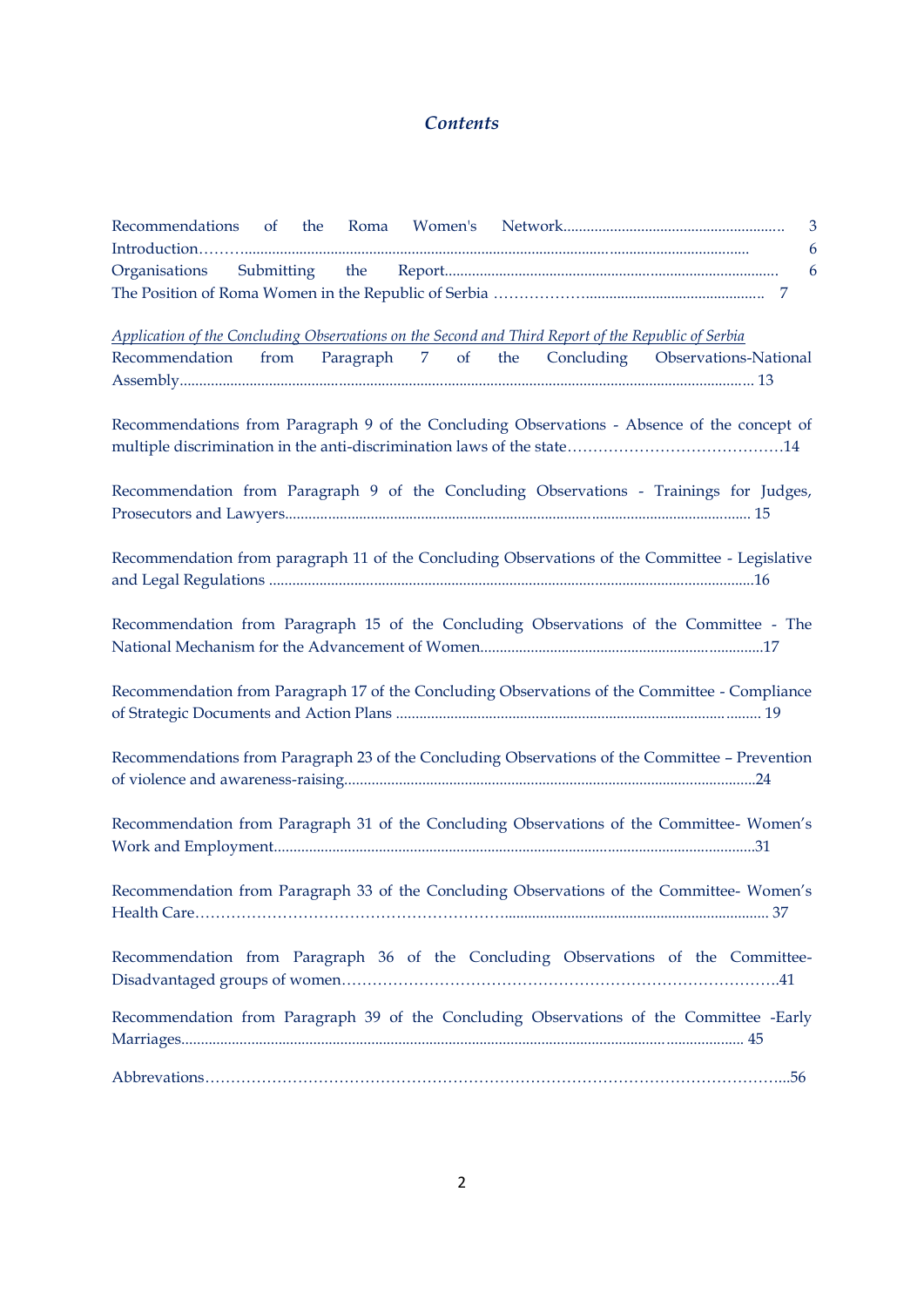### **Recommendations**

- *O* Introduce more intensive training for representatives of judicial authorities on the specificities of socially vulnerable groups, with a special focus on Roma women.
- *O* Collect and regularly publish good practices in resolving cases whose participants are members of socially vulnerable groups in the form of handbooks for judges, prosecutors and lawyers.
- *O* To implement all conclusions and recommendations from the special sessions of Committee for Human and Minority Rights and Gender Equality within National Assembly of Republic of Serbia, dedicated to the status of Roma women.
- *O* Adopt a new Law on Gender Equality that will clearly define the status of the working body/mechanism for gender equality at the local level.
- *O* Encourage local self-governments to include representatives of civil society organizations dealing with vulnerable social groups such as Roma women, women with disabilities, survivors of violence, etc., as an active member in the work of the local gender equality mechanism.
- *O* In addition to keeping gender statistics, it is also necessary to keep nationality statistics for the purposes of creating adequate public policies.
- *O* The measures and activities of the strategic documents should reflect the real needs of Roma men and Roma women, and the indicators should be measurable and gender-specific.
- *O* An integral part of strategic documents should be a methodology that will contribute to the compliance of public policies with the principles of gender equality, as well as the establishment of a methodology for gender analysis of legislative solutions and monitoring of their impacts on men and women, with a special focus on women from deprived and marginalized social groups, such as Roma community.
- *O* During creation of the local strategic documents, local organizations dealing with the advancement of Roma men and Roma women must be consulted.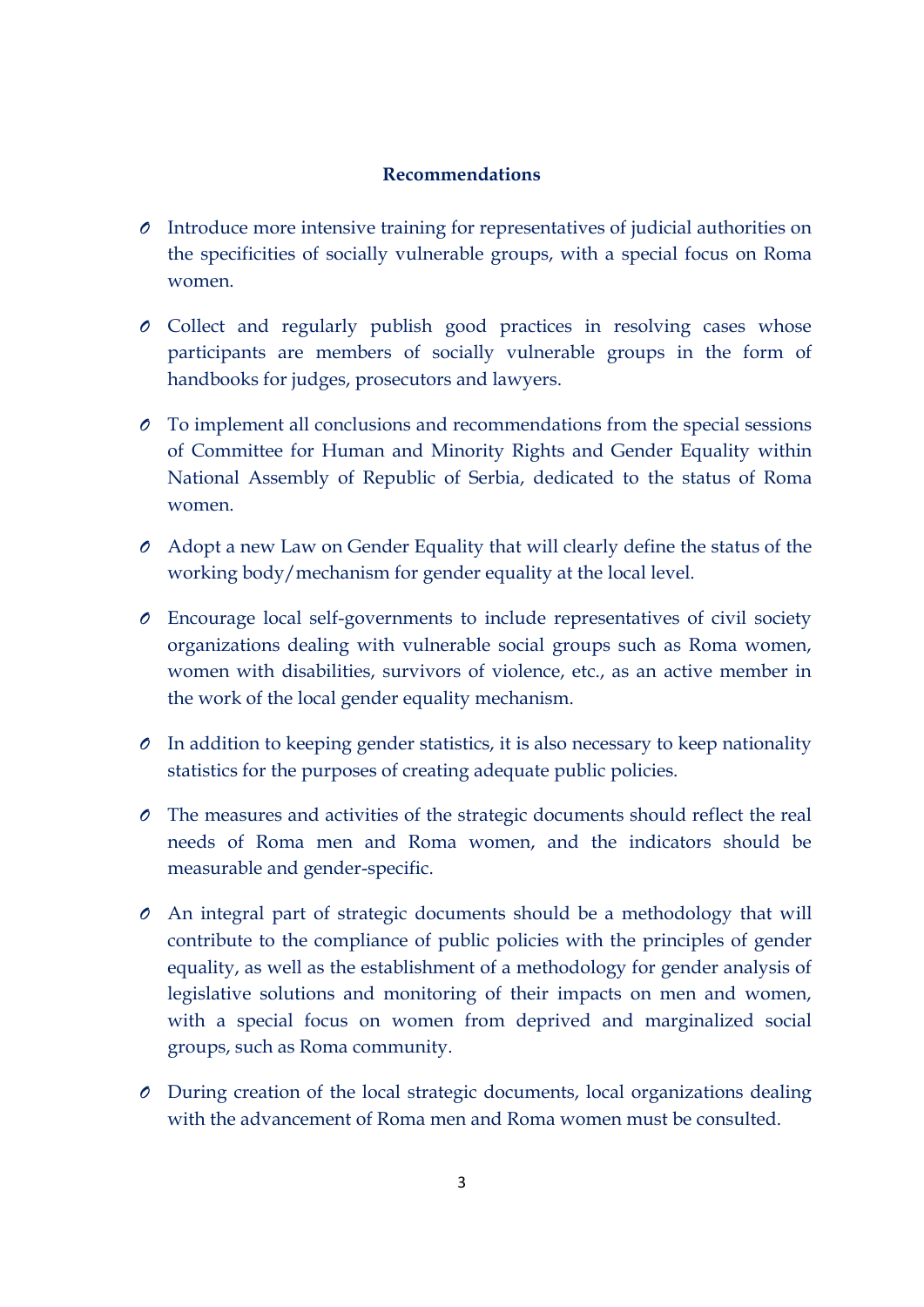- *O* Further work on raising awareness of Roma women that violence is not a private matter and informing them how and in what way they can seek help, support and protection.
- *O* Continuous training for members of institutions providing protection against domestic violence and intimate partnership violence on the specificities of the status of Roma women in family and society.
- *O* Empowering Roma women to report violence to the competent authorities that will react in accordance with their competencies.
- *O* Faster response and better coordination of relevant institutions in stopping and combating family and intimate partner violence against Roma women.
- *O* More field work by institutions (e.g. the social welfare center) and visits to families at risk of family and/or intimate partner violence.
- *O* Introduce the practice of analysing the long-term effects of programs for unemployed Roma, in particular programs targeted at Roma women, as well as programs designed to launch small businesses, building up a mechanism for monitoring and evaluating the long-term effects of the program.
- *O* To oblige employers who use budgetary incentives to hire Roma women, women with disabilities, survivors of violence and other vulnerable groups.
- *O* To create a special program for the economic empowerment of existing and potential Roma entrepreneurs.
- *O* Stimulate the development of local business centers for the provision of nonfinancial business services to Roma women entrepreneurs that would include general and dedicated trainings for successful business, mentoring support in the field of business, legal and bookkeeping support, assistance in applying for funds and donations, marketing assistance, participation in fairs.
- *O* Strengthening cooperation between existing entrepreneurship development entities (development agencies, business incubators, clusters, consulting agencies, etc.) and Roma women interested in starting a business.
- *O* To solve the employment status of Roma health mediators by permanent employment.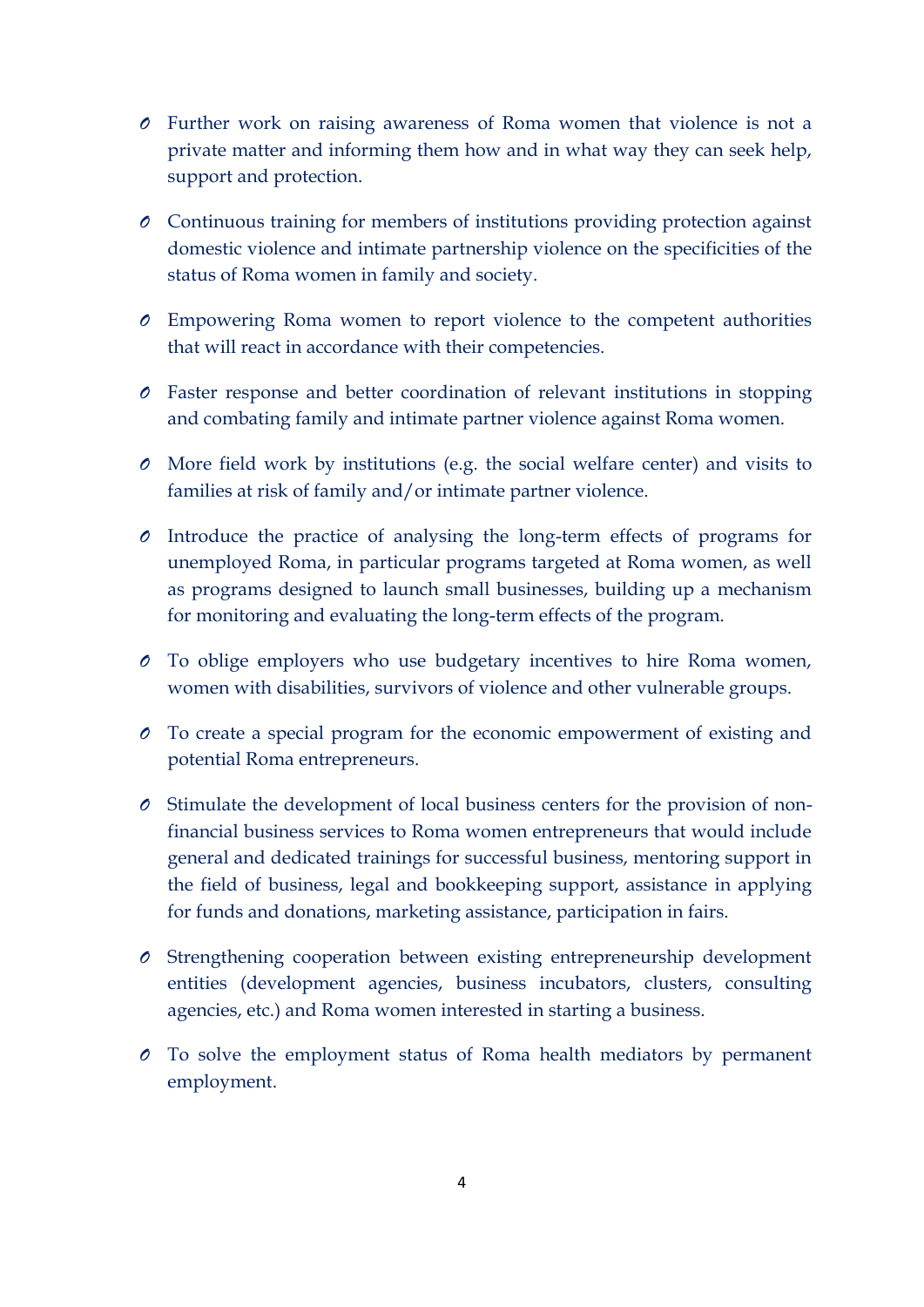- *O* Increase the number of Roma health mediators through the engagement of new ones in local self-governments with a higher percentage of Roma population.
- *O* Establish a continuous obligation to educate health workers on the specific situation of Roma women in society and prohibition of discriminatory behaviour.
- *O* To enhance data collection regarding achieving rights on personal documents and regarding achieving rights of refugees, deported and relocated persons.
- *O* To enhance cooperation mechanism between the civil society organizations and the state institutions.
- *O* The state needs to support activities of the civil society organizations working to aid persons affected by multiple discrimination.
- *O* Strengthening intersectoral coordination of various institutional mechanisms in the sectors of education, social and health care, judiciary and employment with the aim of preventing and stopping child marriages.
- *O* Creation of protocols for implementation and application of the procedures related to prevention and response to child marriages.
- *O* Highlighting examples of good practice of stimulated local entrepreneurship, as opportunities for self-employment conditioned on compulsory education.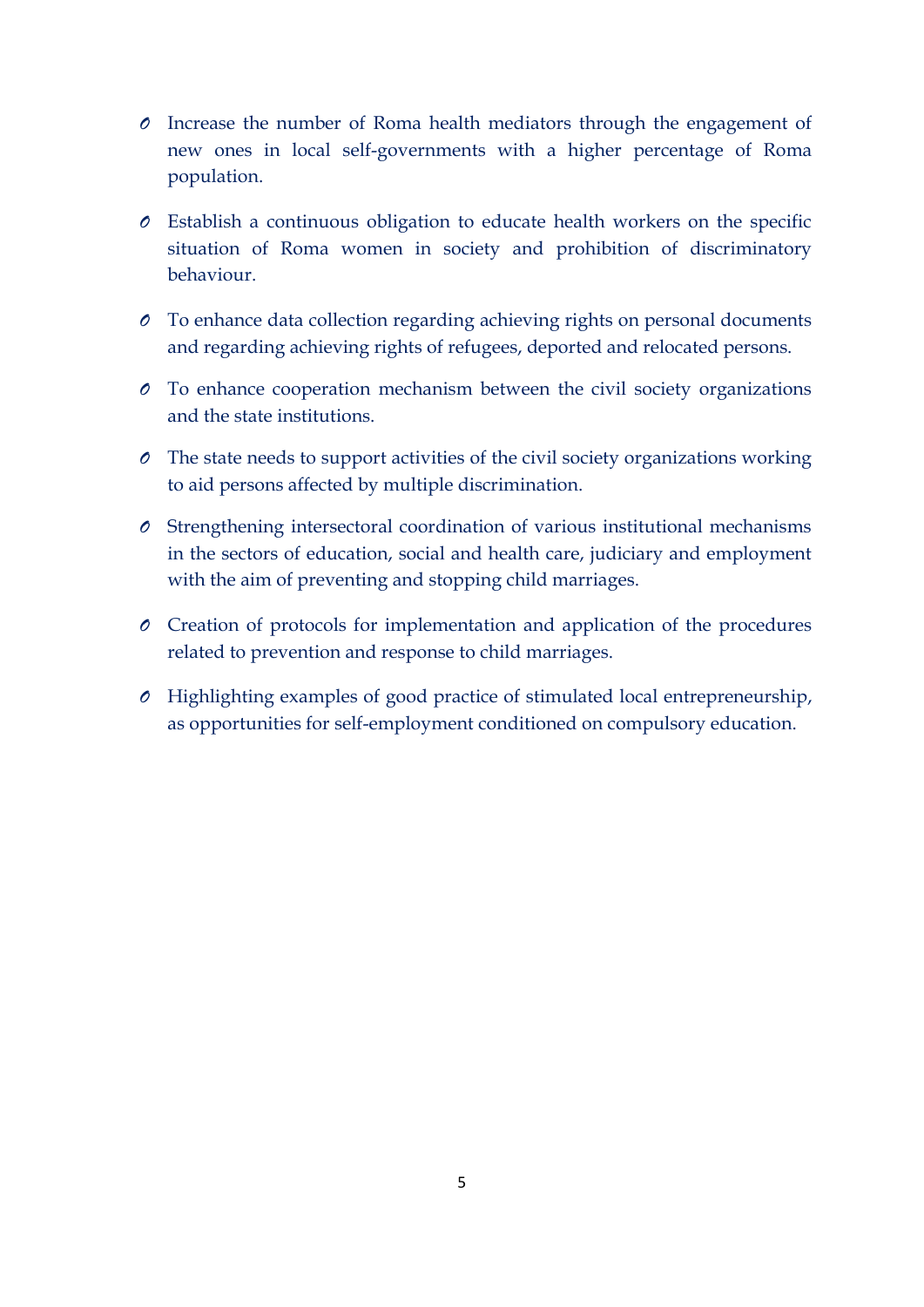#### **Introduction**

This report was created as a result of the joint long-standing activist work of Roma women's organizations and initiatives<sup>1</sup>, gathered in the informal Roma Women's Network (RWN) in Serbia2. Organizations and initiatives, members of the Roma Women's Network organized their work on the basis of recommendations of the UN Committee on the Elimination of Discrimination against Women made in 2013 for the Republic of Serbia and relied on these recommendations in all advocacy and lobbying activities in order to raise the level of awareness of existing problems.

The report contains information that activists obtained through 60 focus groups and interviews with Roma women and representatives of institutions from Belgrade, Vranje, Niš, Leskovac, Valjevo, Pančevo, Kragujevac, Kruševac, Pirot, Kostolac and Novi Sad. The report incorporates the experiences of Roma women activists who follow the implementation of international conventions in their work.

The report of the Roma civil society organizations was prepared for the 72nd session of the UN Committee on the Elimination of Discrimination against Women in February 2019 and it follows the state report, i.e. the concluding observations of the 2013 UN Committee for the Republic of Serbia with the aim of drawing attention to the issues of particular importance for the promotion of the advancement of Roma women that need to be more worked on.

#### **Organisations Submitting the Report**

The Roma Women's Network was founded in 2004, bringing together Roma women's organizations and unregistered groups of women's initiatives, in order to jointly fight for advancement of Roma women. RWN activists have, from the beginning of their work until now, encouraged and initiated the establishment of 30 organizations and initiatives in over 20 cities and municipalities in the Republic of Serbia.

**.** 

<sup>1</sup> Informal and unregistered activist Roma groups

<sup>2</sup> The Roma Women's Network of Serbia was established in 2004 and consists of Roma civil society organizations that are engaged in advancement of Roma women. Today, the Roma Women's Network consists of 35 organizations and initiatives that raise the visibility of Roma women's problems in their local communities and propose possible solutions for their overcoming.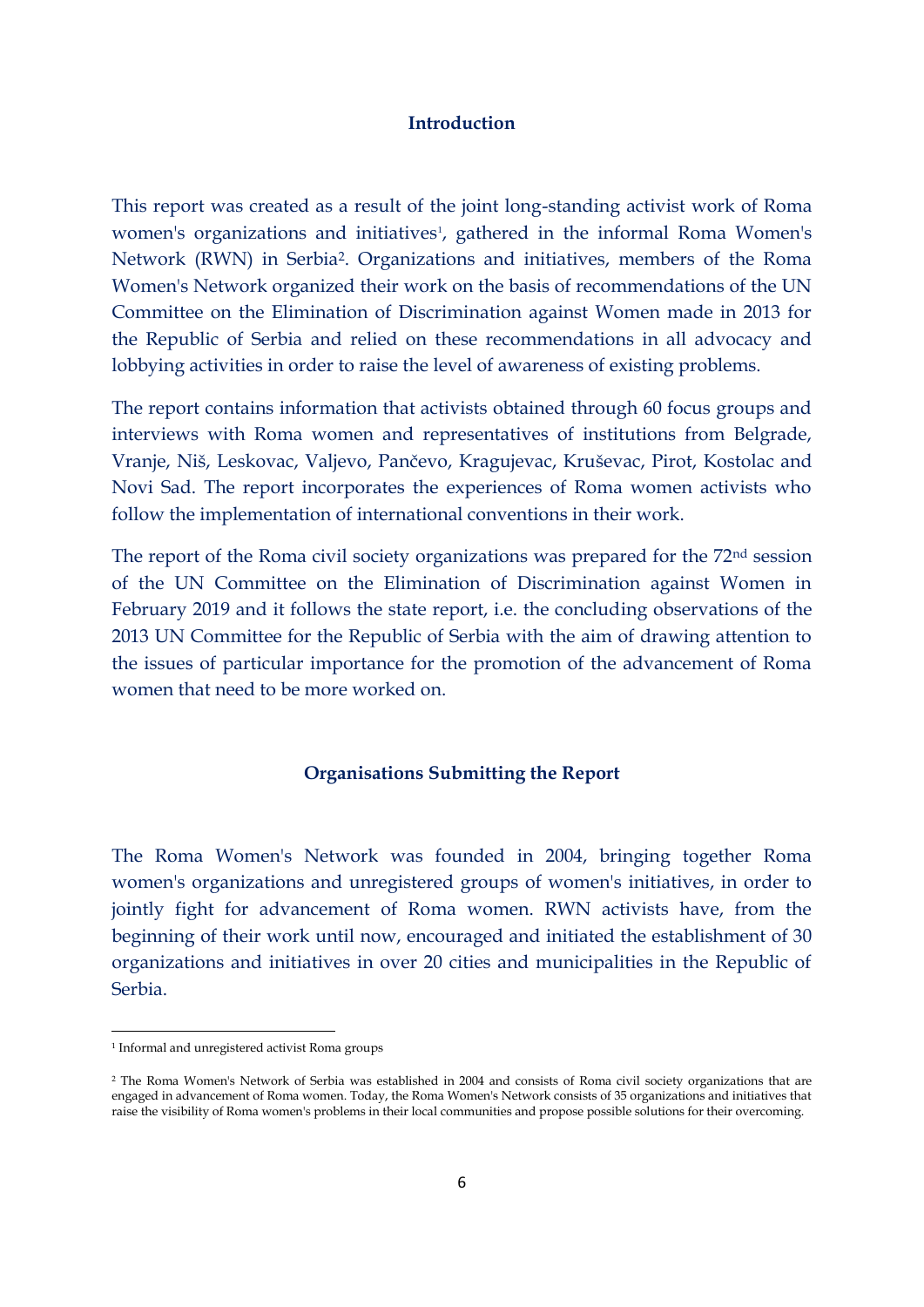During 2007 and 2013, the members of the Roma Women's Network published shadow reports on the situation of Roma women according to the CEDAW document, and also promoted the recommendations of the UN CEDAW Committee to the Republic of Serbia, to which these shadow reports provided important information about lives of Roma women in Serbia.

This report, dedicated to the UN Committee on the Elimination of Discrimination against Women, was created as a part of the project named Roma Women as Changes Advocates<sup>3</sup>, with the support of UN Women in the framework of the regional program Ending Violence Against Women: Implementing Norms, Changing Minds, which is being implemented in the Western Balkans and Turkey, in the period from February 2017 to January 2020. One of the objectives of the project is to raise the expert capacities of members of the Roma Women's Network for reporting on the implementation of the international CEDAW conventions and the Council of Europe Convention on the Prevention and Combating Domestic Violence and Violence against Women (Istanbul Convention).

#### **The Position of Roma Women in the Republic of Serbia**

The Roma women in the Republic of Serbia face serious problems in attempts to exercise basic human rights. Discrimination, which acquires forms of dual and multiple discrimination, is present in every social field, from education, health care, through employment to violence in family and wider environment. Violations of human rights of Roma women have been aggravated by a number of factors, such as isolation, poverty, illiteracy, health status, lack of ownership of property, lack of personal documents and citizenship, sexual orientation, etc. A particularly vulnerable group within the Roma female population is Roma Internally Displaced Persons (IDPs) from Kosovo or who have been returned to Serbia from Western European countries under a readmission agreement. Parts of these problems are found in national strategic documents, and only a few local self-government units recognized the importance of defining budgetary funds for the needs of Roma women. Insufficient awareness of institutions on the necessity of gender budgeting leads to the invisibility of funds that should improve the lives of women, including

1

<sup>&</sup>lt;sup>3</sup> The report is a part of the Roma Women as Changes Advocates project, implemented with the support of UN Women in the framework of the regional program Ending Violence Against Women: Implementing Norms, Changing Minds, which is being implemented in the Western Balkans and Turkey, in the period from February 2017 to January 2020. The project Roma Women as Changes Advocates was jointly implemented by Women's Space from Nis and Roma Women's Center Bibija from Belgrade in the period from December 2017 to February 2019.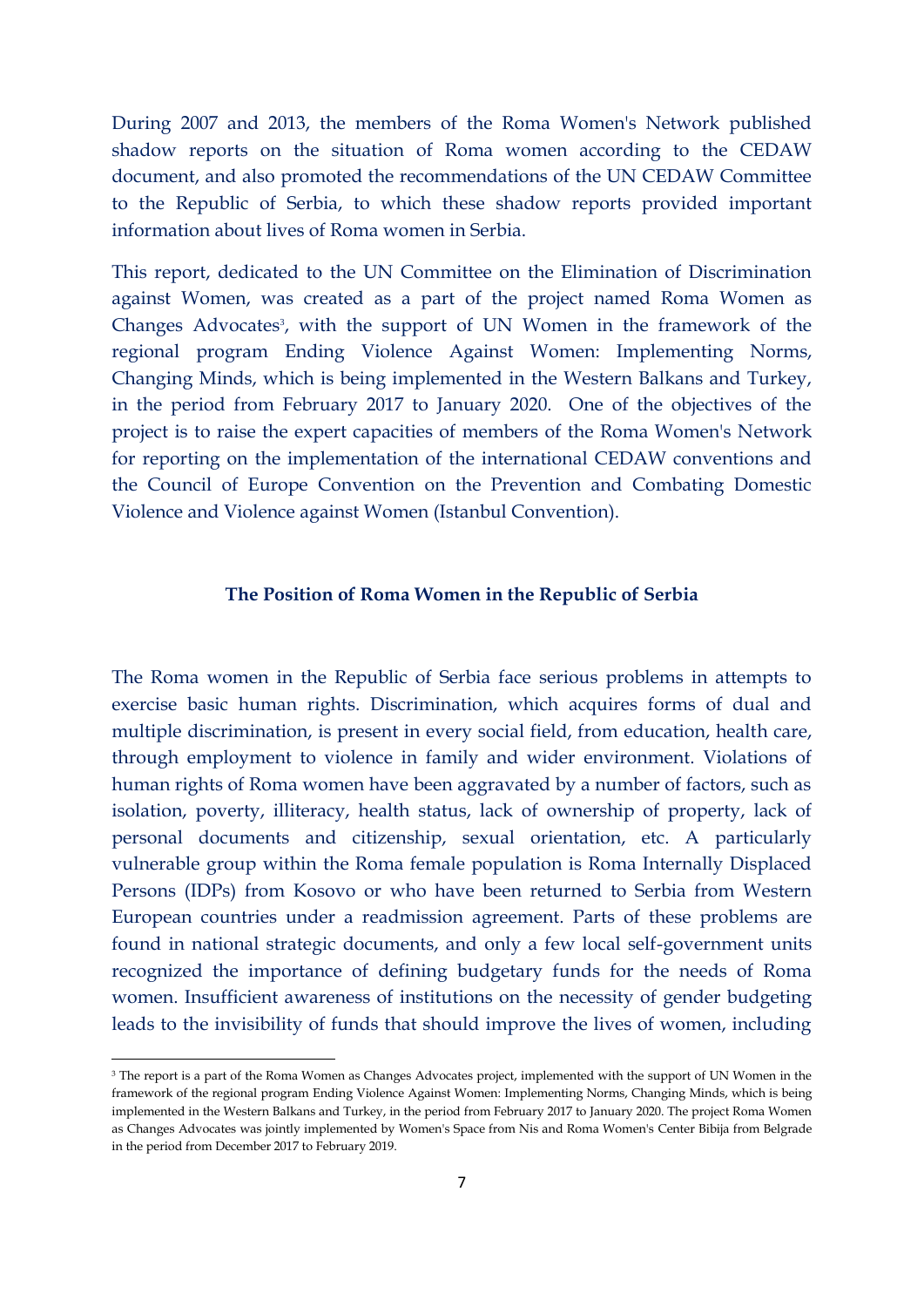Roma women, in local communities. Also, local budgets do not reflect the needs of the Roma community, and if funds are allocated to the Roma, they are very symbolic and are focused on celebrating holidays. This again leads to the inability to monitor the implementation and effects of the implemented measures, so most often we do not have relevant data on successful and less successful measures.

Discrimination against Roma women is present in all spheres of public and private life, within its own community and within the society in general. They are not adequately involved in public and political life, the insufficient number of Roma girls is in the education process, there is high percentage of unemployed women, they have a short life expectancy, and they are exposed to early marriages and an increased risk of domestic and intimate partner violence.

In the Republic of Serbia in 2011, 147.604 Roma men and women citizens were registered and constituted 2.1% of the population in the territory of the Republic of Serbia. However, the results of the Census did not produce even close number of members of this national minority. Namely, the number of 147.604 persons enrolled as members of the Roma national minority (although larger than the previous Census in 2002 when 108.193 persons declared as a member of the Roma national minority) does not reflect the proper state of affairs. This thesis is supported by the report on the work of the Roma health mediators of the Ministry of Health who since 2008 collected data on 140,408 Roma men and women (45,474 women, 42,339 men and 50,754 children) in the 59 units of local self-government in which they work (out of a total of 161<sup>4</sup> in the Republic of Serbia), while it is estimated that in 120 local selfgovernment units there are Roma settlements with more than 15 houses, or at least 100 inhabitants. Many international organizations, the European Union Delegation in Serbia, civil society, as well as officials from national institutions, think that the data obtained from the last 2011 census still do not reflect the true size of this community. The Office for Human and Minority Rights, with the support of the project team of the OSCE Mission, in 2013 distributed a short questionnaire to local self-governments and in this way collected information on the estimated number of Roma. According to their estimates, the number of Roma in the Republic of Serbia is 279,3385, almost double the official Census 2011. In addition to continuous oscillations in the number of male and female members of this community, the 2011 Census points to the imbalance between the number of Roma men and women

**.** 

<sup>4</sup>Total number of units of local self-government in the Republic of Serbia without LSGU from Kosovo and Metohija.

<sup>&</sup>lt;sup>5</sup> The Office, with the support of the project team of the OSCE Mission, distributed a short questionnaire to local selfgovernments, thus gathered the information. The main purpose of the short questionnaire is to start a process of cooperation between the Office and the local self-governments in the process of monitoring and reporting on Roma inclusion, by providing the minimum amount of information that should be available to local self-governments. So far, the data has been provided by 155 municipalities, and the willingness of local governments to respond to this request is an indicator of the situation and challenges that the Office will face in the future.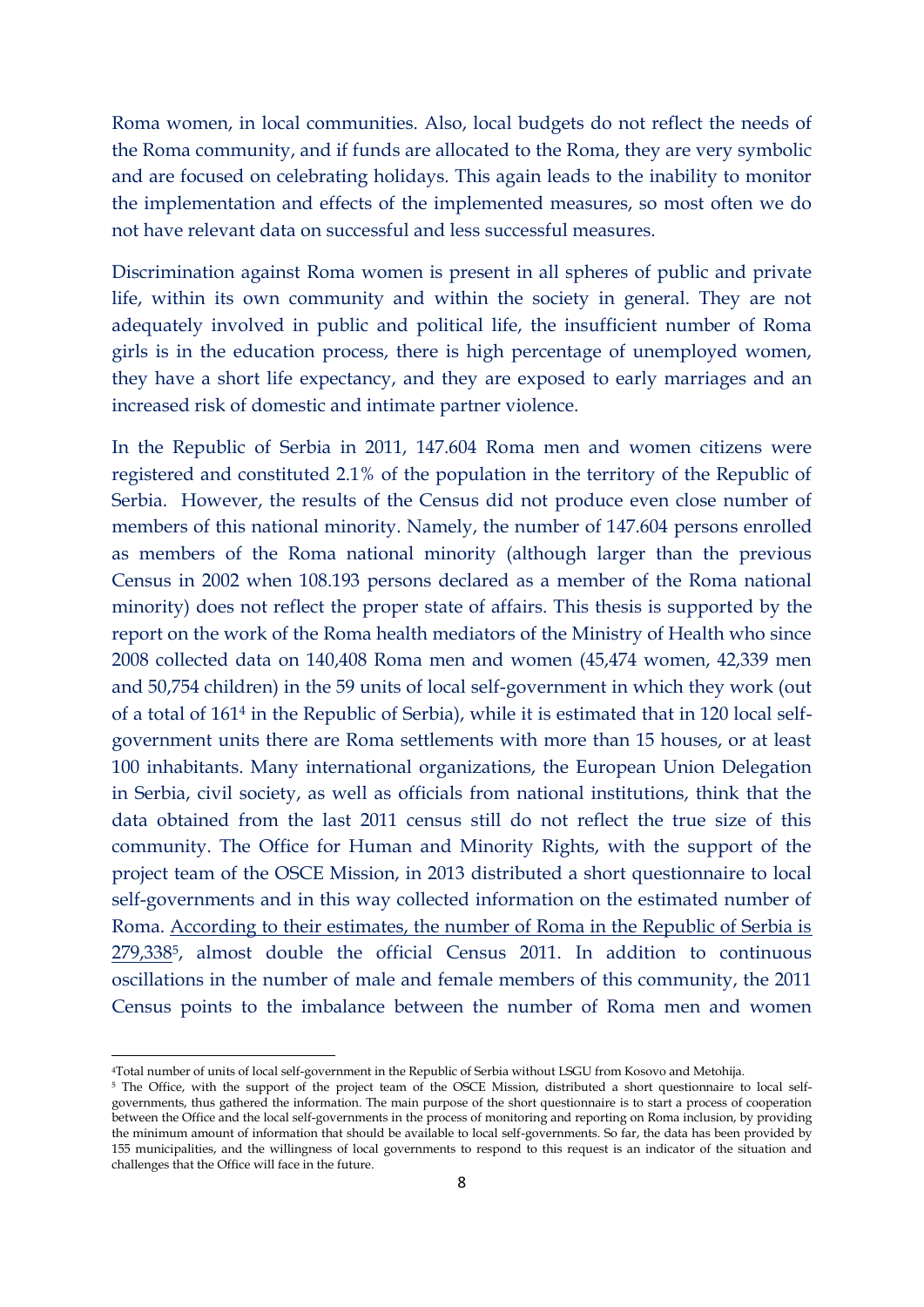declared and the number of those who stated that their mother tongue is Roma. On one hand, we recognize for several times mentioned fear of the public declaration, while at the same time we recognize the clearly expressed need of the Roma community for acceptance and integration into a majority society.

The phenomenon of ethnic mimicry and declarative abandonment of the mother ethnic community points to the need for acceptance by the majority and the fear of possible discrimination, while the findings from the field clearly indicate that Roma men and women, inhabitants of Roma settlements, isolated on the outskirts of the city and socially excluded are the most consistent guardians of national identity. Ethnic mimicry is not an unknown fact and it is not necessarily negative. But if it is violent and if stereotypes and prejudices, and often open discrimination, towards a social group are so distinctive, the high number of Roma men and women who do not declare as members of the Roma community should not be surprising. The longstanding experience of Roma women's organizations, whose basic work is taking place in Roma settlements, clearly indicates the fear of discrimination (direct and concealed) in the course of declaring. Insufficient attention given to informing of Roma community - that the data provided in the population census will not be abused or used for any other purpose, other than statistical ones, probably contributes to the fear of declaring.

All this contributes to the lack of clear and systematized data on the socio-economic status of Roma women. The available data are mostly collected partially, mainly based on non-standardized and incomparable methodologies. The collection of data on exercising economic, social and cultural rights, including the right to work, housing, social security, education and employment, is essential for the process of improving access to these rights for all, especially for Roma women who, according to most reports, are one of the most vulnerable social groups. The notable differences between the economic activity of Roma, especially Roma women and other populations is concerning, since the changes in the economic structures of the Roma population in relation to the total population did not take the same direction and intensity. The increase in the share of the inactive, primarily dependent population, is a negative component of economic prosperity, which also affects the determination of the social status of Roma women. In that regard, it should be noted that in 2011 in the Republic of Serbia, there were 140 inactive citizens per every 100 active citizens, while in Roma men and women population there were 257 inactive (primarily dependent) persons per every 100 active persons. By grouping Roma men and women according to occupations we can also review their professional structure. Professional structure represents one of the basic economic, as well as personal characteristics, because it most often determines the level of earnings, and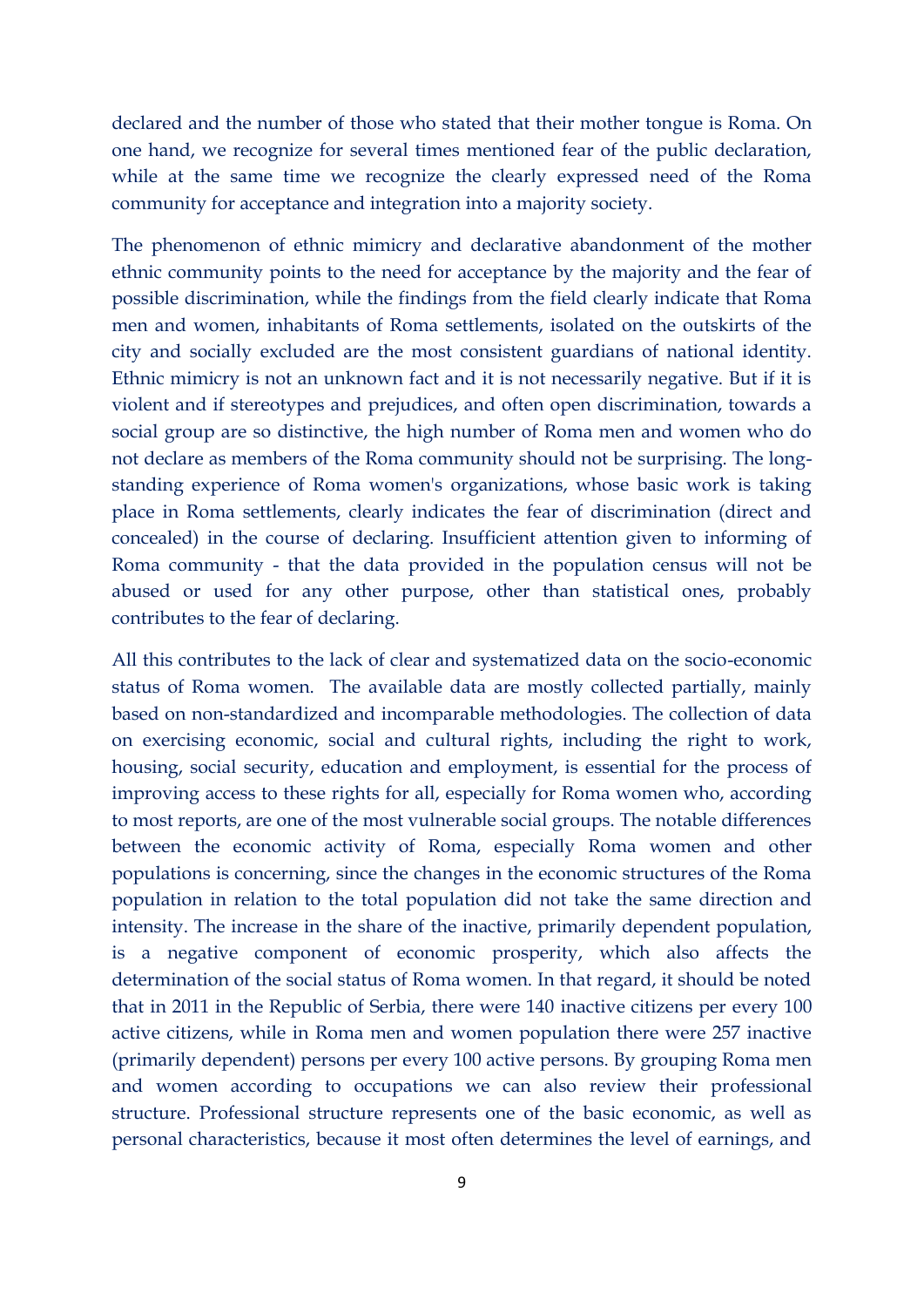hence the economic and social status. Obviously, the most frequent occupations are those that point to the professional and social inferiority of Roma man and women, directly conditioned by the educational structure. There is visible differentiation in active Roma men and women who are engaged in certain occupation, whereby men account for 77.5% and women 22.5%, which is a significant difference compared to the national level, where men make up 57.9% and women 42.1% of the total active ones.

As one of the important causes of this extremely undesirable position of Roma women, it is certainly early marriage, giving birth and motherhood status, as well as level of education. Finally, according to the data on economic activity of Roma men and women in the Republic of Serbia, it can be concluded that the percentage of Roma men and women during the period between the two censuses dropped significantly, by 5.95%. The financial impotence is also shown by the data that indicate that more than one quarter (27.6%) of the total number of Roma households earn their income through social benefits. The Survey of Multiple Indicators on the Position of Women and Children in the Republic of Serbia, which was carried out by the Statistical Office of the Republic of Serbia<sup>6</sup> with the technical and financial support of UNICEF in 2014 indicates the social and health vulnerability of Roma men and women: estimated infant mortality rate among children in Roma settlements amounts to 13 per thousand live births, which is double the rate of national average; 10% of children in Roma settlements are undernourished, and 19% have growth disorder, which is about five times higher compared to children from other ethnic groups. Regarding the inclusion of children in recommended vaccination, only 13% of Roma children received all vaccines in the prescribed time, i.e. by the end of the first year of life, and in children from the general population, this inclusion is 71%. According to this data, of the total number of beneficiaries of services provided by social welfare centers, 45,050 are Roma, almost a third of the total number of Roma men and women registered in 2011. This means that in the Roma population, the share of social security beneficiaries is almost four times higher than in the total population in the Republic of Serbia. In the age structure of Roma men and women who are users of the social security system, 47.2% are adults, 31.1% are elderly and children, and 21.7% are the young. Children aged under 17 make up 27.6% of all beneficiaries of social welfare centers, and together with the young (18-26 years old) who make up 9.8%, represent a total of 37.3% of all beneficiaries of social welfare centers, and thus the second largest group of users of the centers. It is most often emphasized that education is the way in which Roma

<sup>&</sup>lt;sup>6</sup> The Survey of Multiple Indicators on the Position of Women and Children in the Republic of Serbia 2014 and The Survey of Multiple Indicators on the Position of Women and Children in Roma Settlements in the Republic of Serbia 2014, Statistical Office of the Republic of Serbia and UNICEF 2014.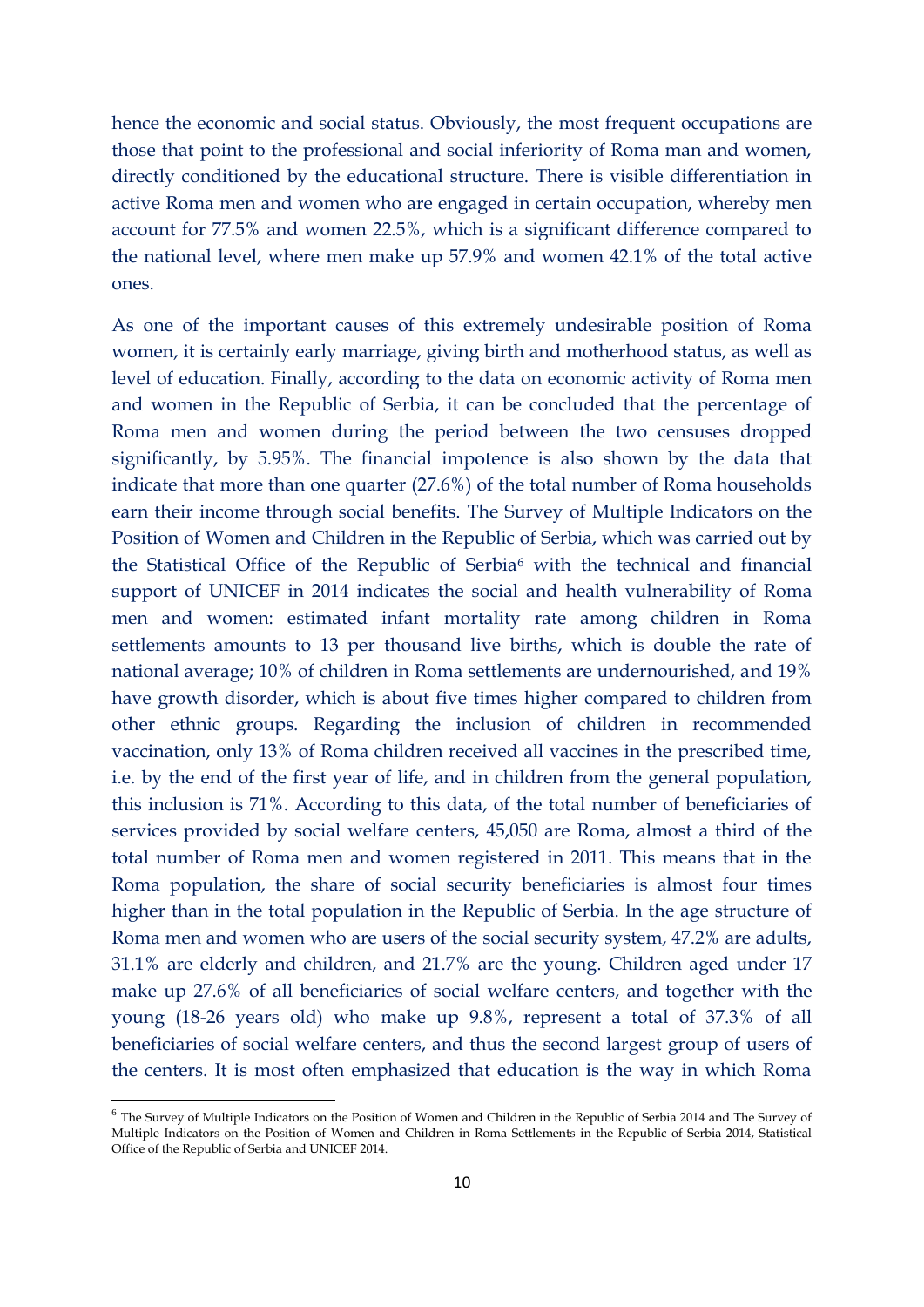men and women will most effectively overcome the issue of poverty. However, the data from the aforementioned research of Multiple Indicators of the Position of Women and Children Indicate that institutional conditions have not been created yet, since only 80% of Roma children who attended the first grade of primary school attended the pre-school preparatory program (in the general population, the coverage is 98%), and only 69% of Roma children started primary school in time (97% of the general population), 64% of Roma children completed primary school (93% in the general population), and finally, only 22 % of Roma children attend high school (89% of the general population), of which only 15% of Roma girls continue their education by enrolling in secondary school.

A particular problem is the fact that girls leave school and start families between the age of 15 and 19. As many as 43% of Roma girls in this age stop their schooling in order to marry. For girls of the same age in the general population, this percentage is 4%. The consequences of the exclusion from education affect the competitiveness of Roma women in the labour market - the share of illiterates in the total Roma population older than nine which is 15.1% is still above the national average of 2%. The data indicating the acquired level of education are concerning: over 1/3 of Roma men and women - 34.2%, does not have primary school; 1/3 Roma men and women has primary education; the share of Roma and Roma women with high school education is 11.5%, and with university education only 0.7%.

A survey on the prevalence of violence against Roma women<sup>7</sup> implemented in 2017 shows that violence against Roma women in the family and intimate partnership is a serious social problem. Out of the total number of respondents in this study, 91.9% of them were exposed to some form of physical and/or sexual violence after the age of 18. In the last incident described, most respondents were exposed to combined physical and psychological violence - 57%. In the last case of violence they described, the respondents were mostly abused by their partners: husband (68.4%) or exhusband (15.3%). The data obtained from the survey shows that only 63 (27.6%) of respondents, after the last act of violence, sought help from an institution or organization (one or more institutions and/or organizations). Only 8.8% of respondents, after the last case of violence, contacted the police for help. In the majority of cases, respondents did not go to the police for fear of even greater violence (34.9%) and because of being ashamed (31.5%). In addition, the reasons for not reporting to the police were: "I thought that violence was not so serious to call

<sup>7</sup> *Violence against Roma women in the family and intimate partnership in Belgrade: Structure, Characteristics and Social Reaction,*  Victimology Society of Serbia and Roma Women's Center BIBIJA, project *For Active Inclusion and Rights of Roma Women in the Western Balkans II*", CARE International Balkans, Sarajevo 2018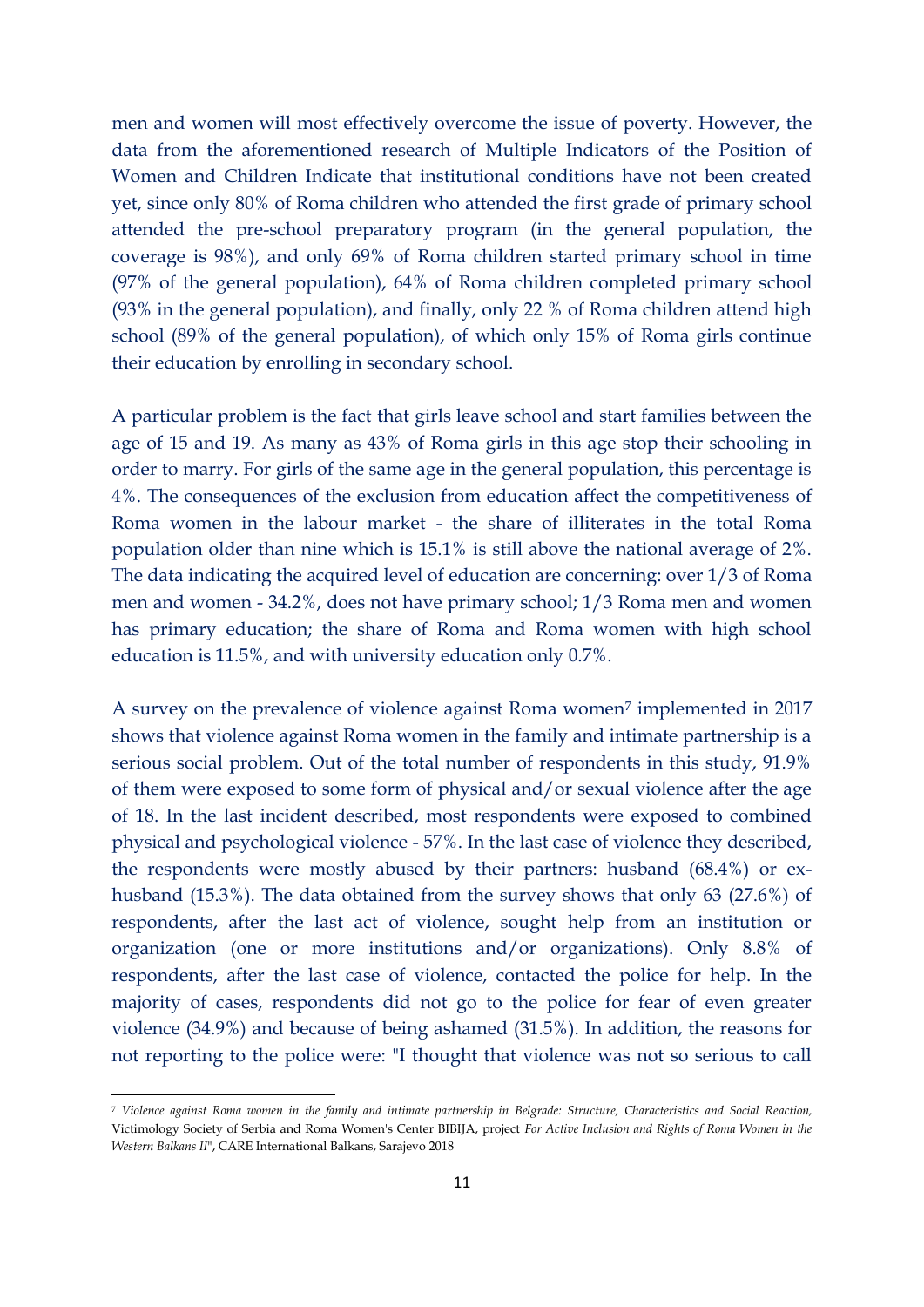the police (14.4%)"; "I do not believe that the police could help because I am a Roma woman (5%)"; "I know from the experience of others that the police will not intervene and provide assistance to Roma women (3%)"; "I know from my experience that the police will not intervene because I am Roma (2%)" and "I did not know what to do (1%)". In addition, the respondents cited other reasons why they did not go to the police, such as not wanting to have more problems after reporting, fear that the abuser would take their children away after reporting, because they did not want the abuser to be punished with imprisonment, because they wanted to solve the problem themselves or because to report the violence to the police did not come to their mind.

Economic violence is also largely present in the sample surveyed: more than two thirds of respondents have been or are still exposed to this type of violence. At the same time, the research has shown that the link between economic violence, on the one hand, and physical and sexual violence, on the other is significant. Thus, respondents who are economically dependent on abusers and who suffer economic violence are at greater risk of being exposed to both physical and sexual violence. This speaks of the need for further work on economic empowerment and independence of respondents in order to act in the direction of preventing not only economic, but also other forms of violence against them. The Roma women's organizations pay special attention to the activities for prevention and stopping of child marriages. The common denominator for all causes of child marriages is poverty and social exclusion, and the interconnectedness of a number of causal factors makes the network of patriarchal relationships, uneven distribution of power, control of women's bodies and their sexuality, gender stereotypes and prejudices hard for breaking. The economic dependence of women in an already poor family reduces their influence in the family. Acceptance of traditional practices based on stereotypes about sexuality and the role of women in society contribute to the prevalence of child marriages.

Causes and drivers of early marriages in the Republic of Serbia are similar to the causes of child marriages around the world. Gender-based discrimination, structural inequality, poverty, lack of education, accepted cultural practices, inadequate institutional responses to child marriages and many other factors contribute to the emergence and maintenance of the practice of child marriages.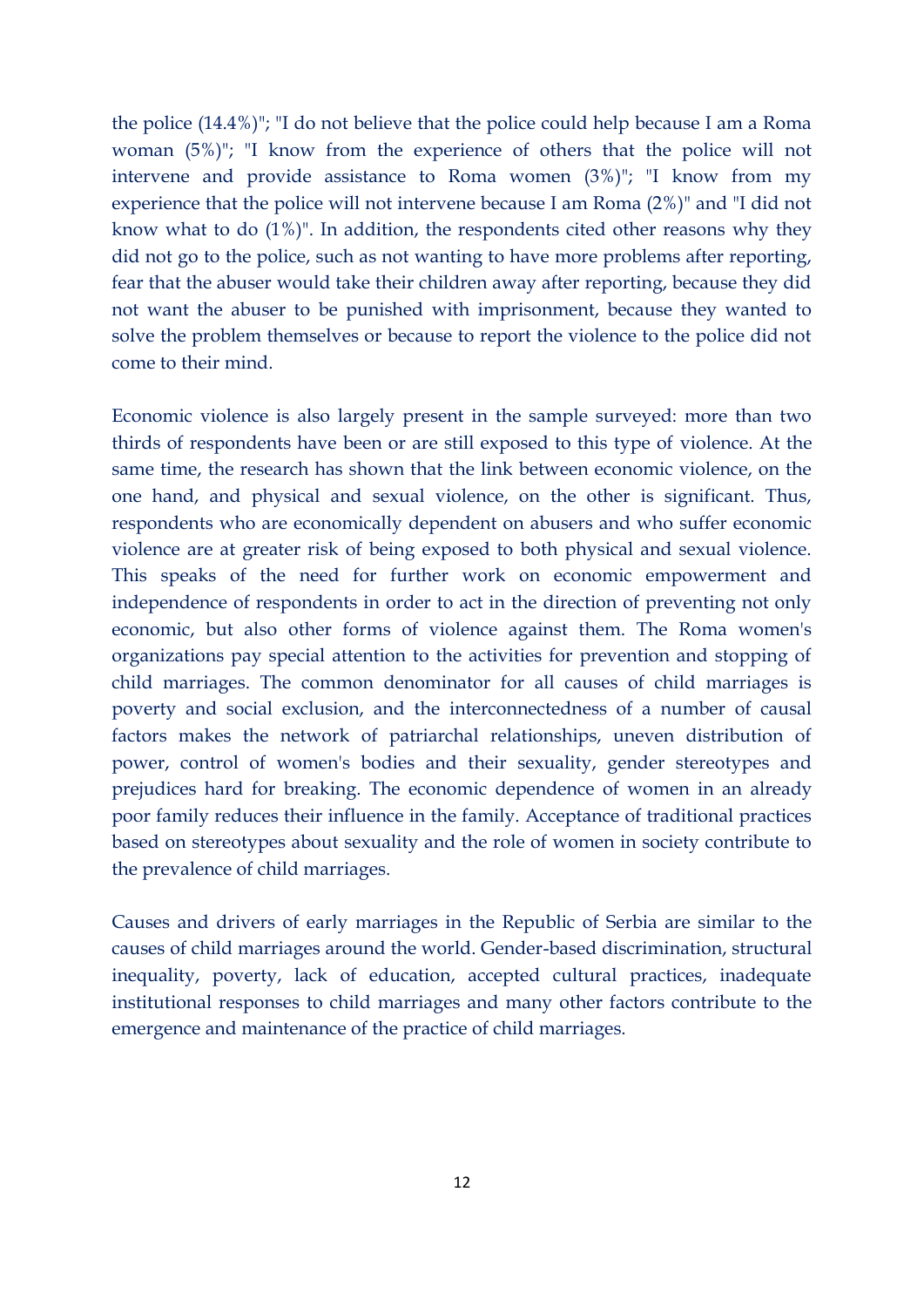# **Application of the Concluding Observations on the Second and Third Report of the Republic of Serbia to the UN Committee on the Elimination of Discrimination against Women (2013)**

**Recommendation from Paragraph 7 of the Concluding Observations** 

# **National Assembly**

The National Assembly of the Republic of Serbia, performing the legislative and control function of the government, takes the necessary measures in order to fulfil the recommendations of the Committee on the Elimination of Discrimination against Women. After the Concluding observations of the CEDAW Committee were adopted in July 2013 and the Council of Europe [Convention](https://www.womenngo.org.rs/images/pdf/Convention_Serbian.pdf.pdf) on Preventing and [Combating](https://www.womenngo.org.rs/images/pdf/Convention_Serbian.pdf.pdf) Violence against Women and Domestic Violence was ratified in [November](https://www.womenngo.org.rs/images/pdf/Convention_Serbian.pdf.pdf) 2013, the National Assembly held a public hearing on 3 December 2013 on the subject: "National Implementation of the Recommendations of the CEDAW Committee of the United Nations and the CAHVIO Convention of the Council of Europe". The President of the Assembly Committee for Human and Minority Rights and Gender Equality attends the sessions of the Council of the Government of the Republic of Serbia for monitoring the implementation of the recommendations of the UN mechanisms for human rights. Also, on 14 February 2013, the Women's Parliamentary Network was formed, which functions as an informal group in which all members of the Serbian Parliament, regardless of their party affiliation, voluntarily participate in order to monitor the implementation of existing legal solutions in the field of health and education of women, combating violence against women and economic empowerment of women.

Every year, at the time of the Month of Roma Women's Activism campaign conducted by the Roma Women's Network, the National Assembly responds to the call to organize a special session of the Committee for Human and Minority Rights and Gender Equality on the status of Roma women. **In addition to this activity, the National Assembly does not implement any other activity aimed at improving the status of Roma women.**

**Although among the priorities of the Women's Parliamentary Network are: encouragement of women in Serbia for greater participation in political and public life, spreading awareness about women's solidarity, affirmation of gender equality at all levels of decision-making, combating violence against women and children, as well as economic empowerment of women, this important group with**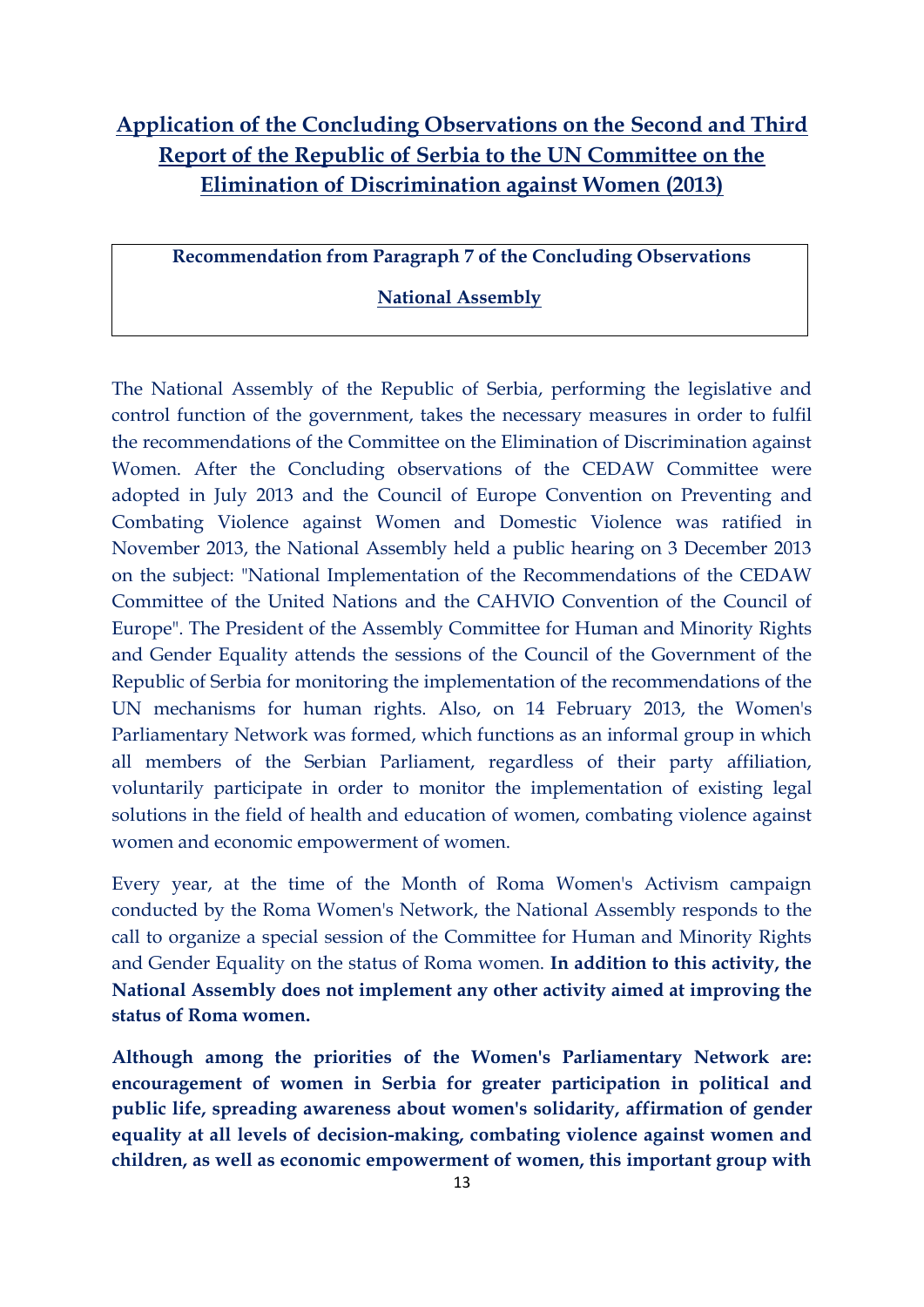**the largest number of members of parliament in its membership of all other informal groups and networks in the National Assembly of the Republic of Serbia, has not so far established a stronger link with the representatives of Roma women's organizations, nor it particularly promotes by its work women belonging to multiple marginalized social groups. Also, the work of the Women's Parliamentary Network is slowed down due to the impossibility of parliamentarians from various parliament groups to represent the interests of women above the interests of their political leaders.**

#### **Recommendations:**

*O* **To implement all conclusions and recommendations from the special sessions of Committee for Human and Minority Rights and Gender Equality within National Assembly of Republic of Serbia, dedicated to the status of Roma women.**

### **Recommendation from Paragraph 9 of the Concluding Observations**

**Absence of the concept of multiple discrimination in the anti-discrimination laws of the state** 

The Republic of Serbia adopted the Law on the Prohibition of Discrimination<sup>8</sup> in 2009, which prohibits all forms of direct and indirect discrimination. In Article 13, which describes severe forms of discrimination, paragraph 5 states that a severe form of discrimination against a person is based on two or more similar personal characteristics (multiple or cross-related discrimination).

The National Strategy for Gender Equality, for the period 2016 to 2020, is the basic strategic document of the Republic of Serbia, adopted with a goal of eliminating discrimination against women and establishing gender equality through the pursuit of a policy of equal opportunities. This document recognizes in the description of the actual state the concept of multiple discrimination (1.9 multiple discrimination and vulnerable groups), based on which the Specific objective 2.6 is defined: Improved position of multi-discriminated and vulnerable groups of women.

Although the notion of multiple discrimination has been introduced into the Anti-Discrimination Law, as well as in the Gender Equality Strategy, we emphasize that in order to improve the position of Roma women, it is not enough to prohibit

1

<sup>8</sup> ("Official Gazette of RS", No. 22/2009)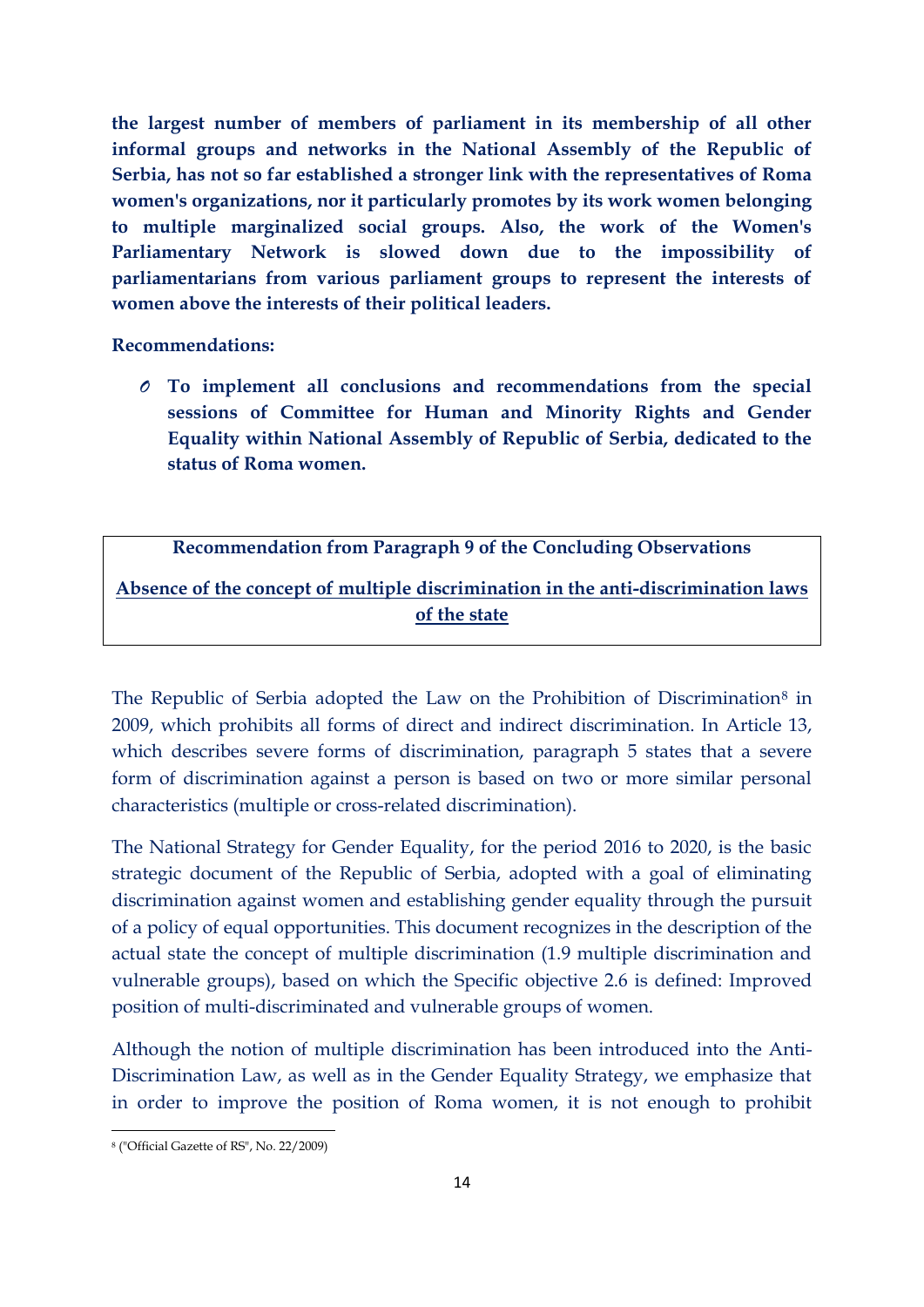multiple discrimination without application of special measures. Roma women are still in a vicious circle of poverty, poor health care, exposure to violence and discrimination, etc. It is especially important to mention the lack of implementation of the recommendations of the Strategy for Gender Equality, in the section related to equal access of Roma women to legal protection, justice and fair compensation, as well as employment, political participation, identifying the needs of Roma women in local development plans in the Republic of Serbia.

In addition to the aforementioned problems, the Republic of Serbia does not conduct research, i.e. collect data on the specificities of the position of multiple discriminated groups, with recommendations for improving their position and eliminating discrimination.

#### **Recommendation from Paragraph 9 of the Concluding Observations**

### **Trainings for Judges, Prosecutors and Lawyers**

In the Republic of Serbia, a Judicial Academy<sup>9</sup> is established that provides training for judges and prosecutors, as well as the Law Academy<sup>10</sup> that trains lawyers. The annual training program for judges, judicial assistants, public prosecutors and deputies includes topics on human rights, prevention of family violence, introducing the concepts of gender equality and discrimination, as well as considering factors that affect the status of women, multiple discriminated groups of women, the social situation of marginalized groups of women with a focus on the situation of Roma women and women with disabilities, as well as the discriminatory treatment of institutions. The purpose of the training is introduction of the new legal regulations with the aim of their correct and proper implementation. The Judicial Academy has so far conducted training for over 400 judges and prosecutors regarding the implementation of the Law on the Prevention of Domestic Violence that came into force on 1 June 2017.

**However, these efforts still seem insufficient to raise the sensitivity of representatives of judicial institutions to the problems faced by Roma men and** 

**.** 

<sup>9</sup> In 2002, as a Judicial Center for training and professional development, which in 2010 was transformed into the Judicial Academy, in order to continuously improve the professional knowledge and skills of judges, prosecutors and other employees in the judiciary.

<sup>10</sup> Established in 2013 with the Bar Association of Serbia, aimed at training of lawyers, continuous professional training of lawyers, law trainees, graduated lawyers and persons employed in law offices and companies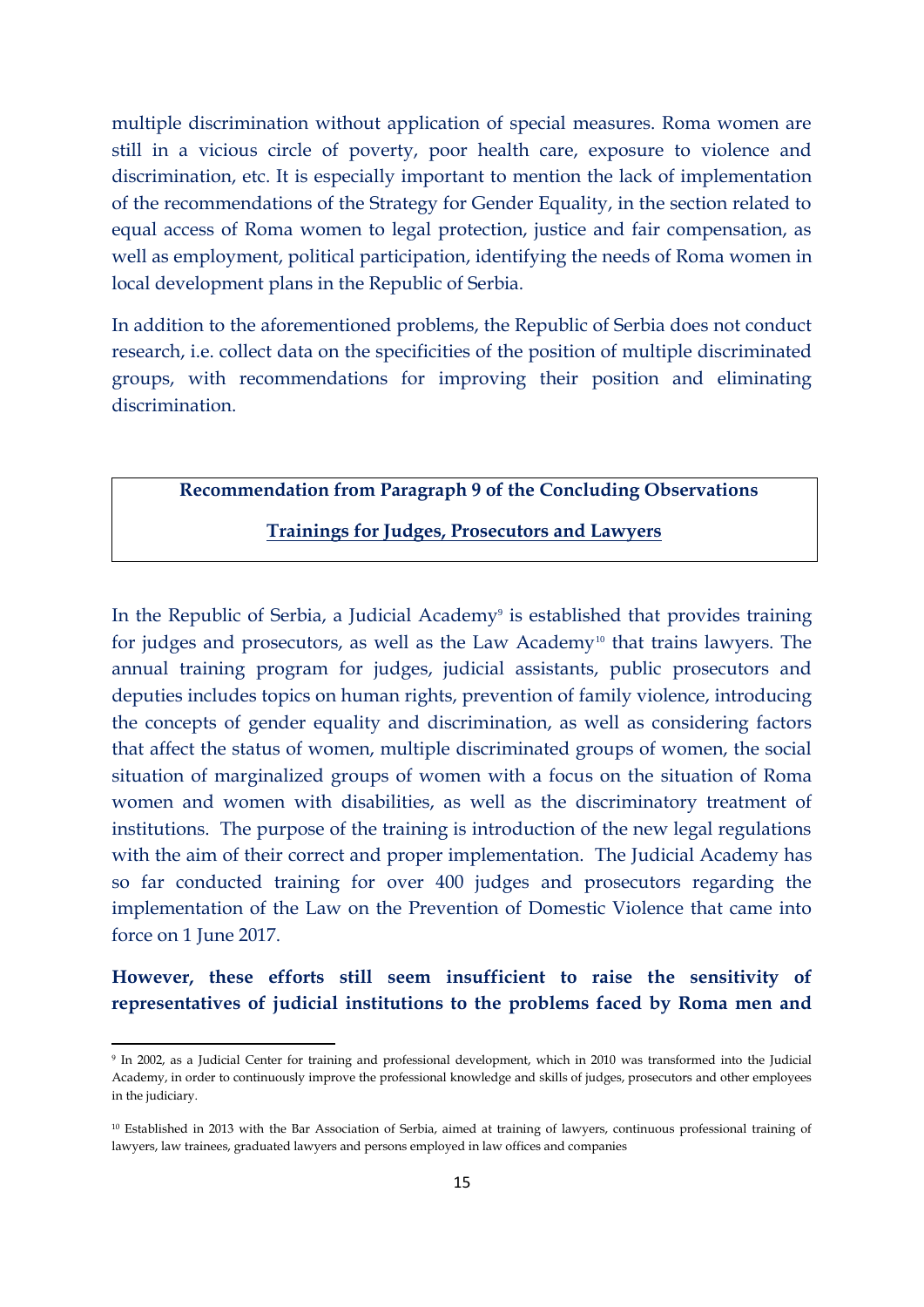**women. In practice, Roma women do not have access to free legal aid and do not have enough information on the proper regulations. Their position in this area is made difficult both by direct and indirect discrimination of the judiciary, backed by prejudices and stereotypes about the Roma way of life and values.** 

## **Recommendations:**

- *O* **Introduce more intensive training for representatives of judicial authorities on the specificities of socially vulnerable groups.**
- *O* **Collect and regularly publish good practices in resolving cases whose participants are members of socially vulnerable groups in the form of handbooks for judges, prosecutors and lawyers.**

# **Recommendation from Paragraph 11 of the Concluding Observations of the Committee**

### **Legislative and Legal Regulations**

Although the relevant institutions, with the support of international actors and independent bodies, the Ombudsman and the Commissioner for the Protection of Equality, worked on amendments of two important anti-discrimination laws: Draft Law on Gender Equality and Draft Amendments to the Law on the Prohibition of Discrimination. The Draft Law on Gender Equality should define more clearly and prohibit multiple discrimination and provide free legal aid, while amendments to the Anti-Discrimination Law should define the definition of indirect discrimination. Both laws with proposed novelties are important for improving the status of Roma women. However, none of them has yet been adopted. The third law, which will mean important support to Roma women, the Law on Free Legal Aid<sup>11</sup>, although adopted at the end of 2018, applies from October 1, 2019, except for the provisions of Articles 44 to 52 which shall apply from the date of accession of the Republic of Serbia to the European Union.

### **Recommendations:**

- *O* **To adopt the Law on Gender Equality in compliance with civil society.**
- *O* **To adopt the Law on the Prohibition of Discrimination.**

1

<sup>11</sup> "Official Gazette of RS", No. 87/2018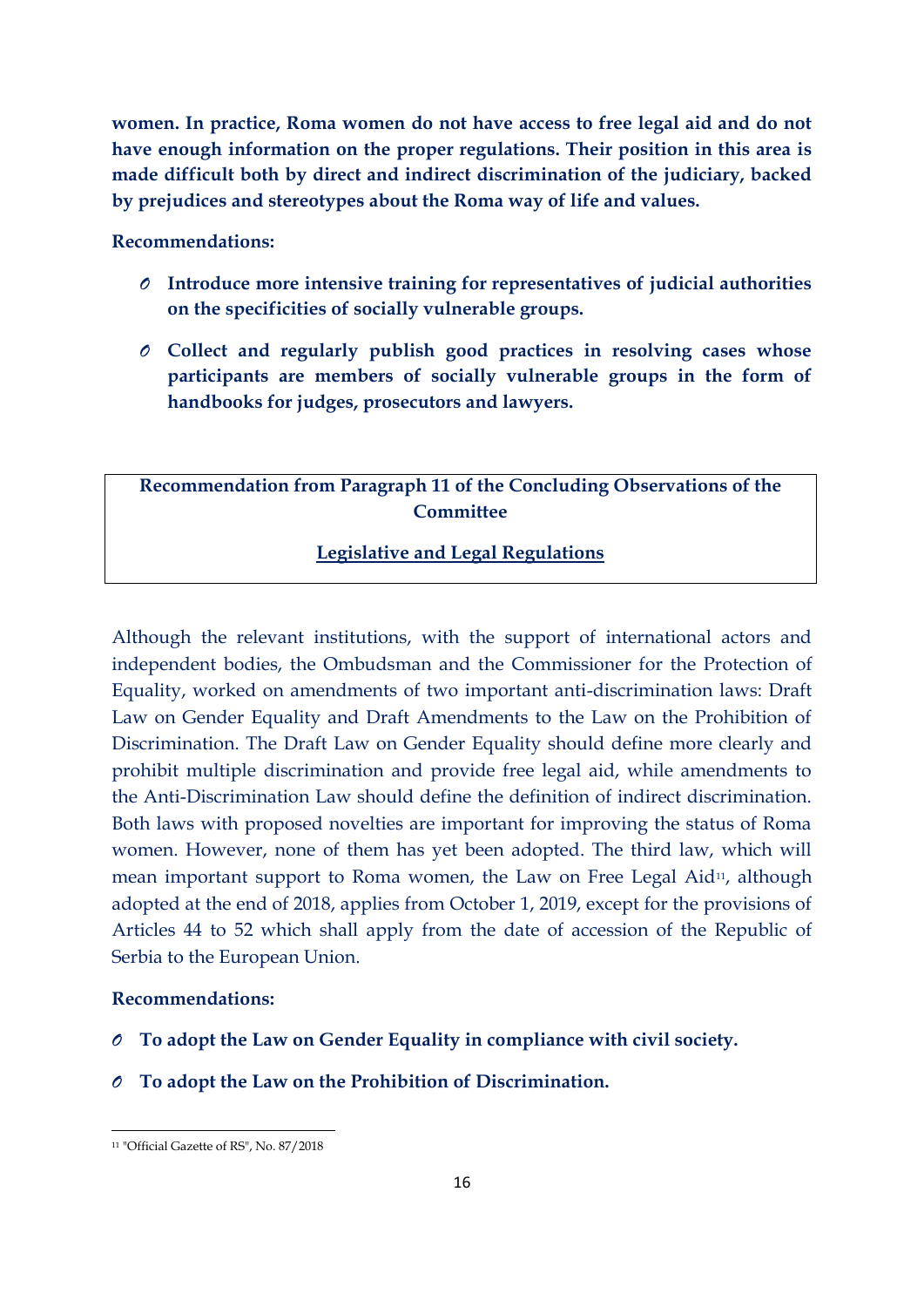#### *O* **Monitor the implementation of the new Law on Free Legal Aid.**

**Recommendation from Paragraph 15 of the Concluding Observations of the Committee**

### **The National Mechanism for the Advancement of Women**

The Coordination Body for Gender Equality (CBGE) was established by the Government Decision in 2014, and is headed by the Deputy Prime Minister of the Republic of Serbia. The local mechanisms for gender equality, prescribed by the existing Gender Equality Law, play an important role in achieving greater equality.<sup>12</sup> Most of the local mechanisms for achieving gender equality at the local level were established in 2010, that is, with the entry into force of the Gender Equality Law, and a large number of them came from some of the projects of international organizations, such as the Serbia OSCE Mission project. By mid 2016, about 70% of local self-government units formed a mechanism for achieving gender equality, while only 15% of LSGU adopted an act regulating and promoting gender equality at the local level. We emphasize the necessity of resolving the dilemma whether city municipalities (e.g. in Belgrade, Nis, Vranje) that do not have the status of local selfgovernment units are obliged to implement the provisions of the Gender Equality Law. This dilemma should be eliminated in the new legal solution for gender equality issues and with the accompanying bylaws and instructions accompanying the Law on Local Self-Government. Regarding the issue of efficient and sustainable work of local gender equality bodies, it is important to point out the fact that there are usually no rules of procedures of these bodies, and therefore there is no clear definition of work procedures, areas and deadlines for reporting. Also, there is a lack of knowledge and experience in team work, the lack of horizontal coordination of the work of local development teams, and an evident problem of effective sensitization of stakeholders to actively engage in the work of local bodies and development teams.

**Please note that it is not irrelevant that there are no clearly defined procedures for involving members coming from civil society organizations or defining their position in the local mechanism**. Not more than 15% of local self-government units have included position of the entity/person in charge of gender equality to their job catalogues, while in other LSGU, this role is only added to the basic jobs the persons

1

<sup>12</sup> The Gender Equality Law, Official Gazette RS no. 104/2009.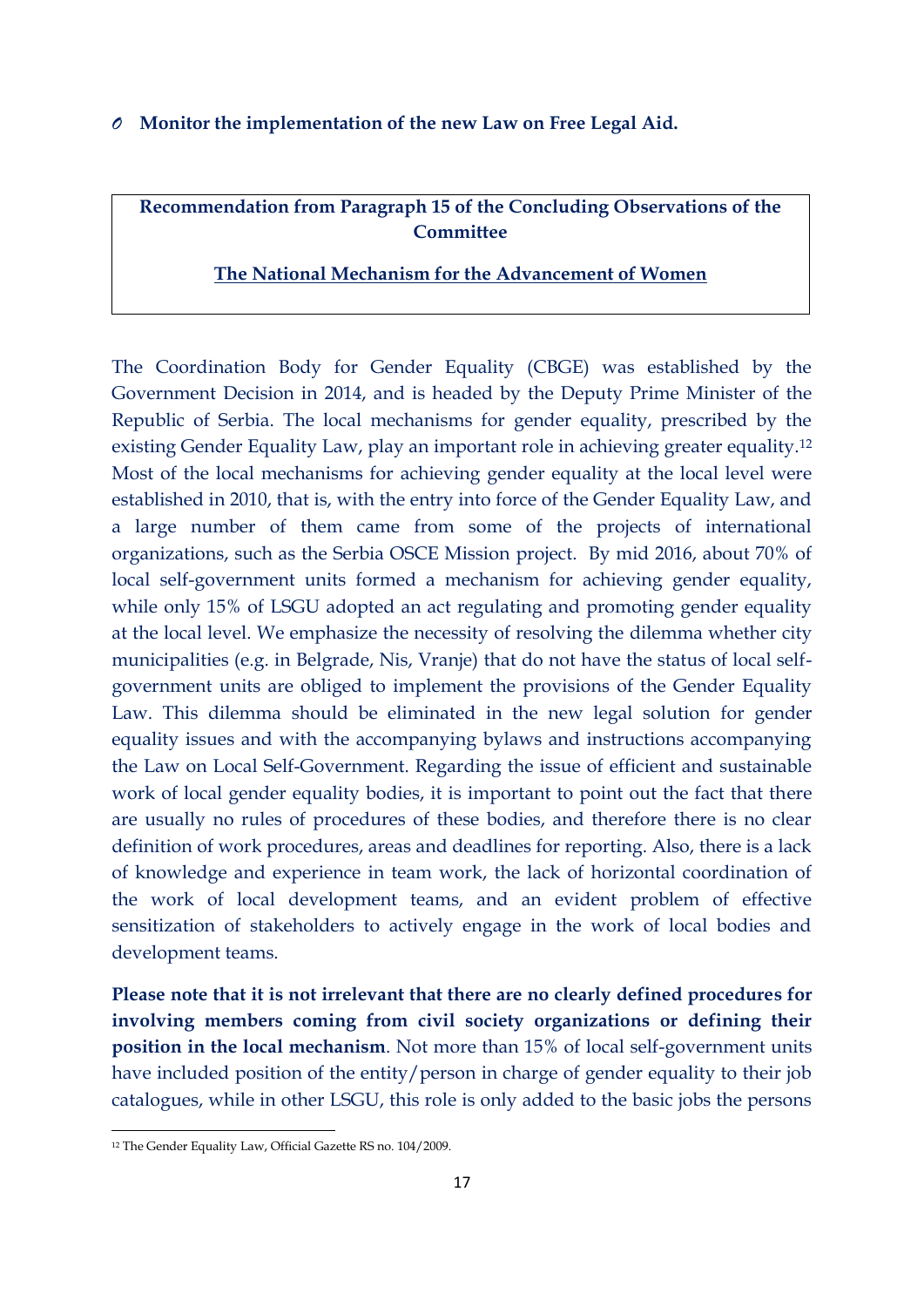in charge for gender equality usually do. This fact clearly shows the marginalization of this topic and the mere satisfaction of formalities. It is justified to conclude that the level of understanding of gender equality is very different and goes from declarative statements on developing equal opportunities policies to achieving "equal" activities of women in society. It is noticeable that gender equality is reduced to the equality of men and women, to women's participation in decision-making, or to employment of women. **In the statement on the role of the mechanism, none of the existing mechanisms mentioned LGBTIQ persons, nor minority women, for example, Roma women, as well as persons and/or women with disabilities.** In addition to universality and generalization, slightly surprisingly, the issue of combating violence against women has been regarded as one of the functions of the local mechanism. It seems that in most cases the scope of activities and competencies of this body is not clearly defined. We conclude that the units of local selfgovernment lack more detailed instructions on how to ensure gender equality within their competencies, and it is clear that the articles of the Law related to gendersensitive statistics, participation in decision-making, etc. are insufficiently recognized.

# **The typical composition of the local gender equality mechanism in the LSGU**:

- at least 90% are women;
- more than 90% were nominated by political parties;
- there are few LSGU that have civil society organizations in its structure;
- even fewer local mechanisms have representatives of CSOs in their membership representing the interests of social groups with an increased risk of discrimination, such as Roma women and women with disabilities, women living in villages or members of the LGBT population;
- in a number of mechanisms, members are not positioned at any of the municipal decision-making positions;
- members coming from outside the municipal administration, are mainly consisted of representatives of the Social Welfare Center and Health Centers;
- very few local mechanisms have representatives of local police administration units in their membership;
- representatives of the prosecution, municipal courts, are even less represented.

By analysing the typical composition of working bodies, we can again conclude that gender equality policies are seen as a women's issue and that they are mainly dealt by those who are in charge of social security policies, and much less from the perspective of women's participation. The composition of permanent working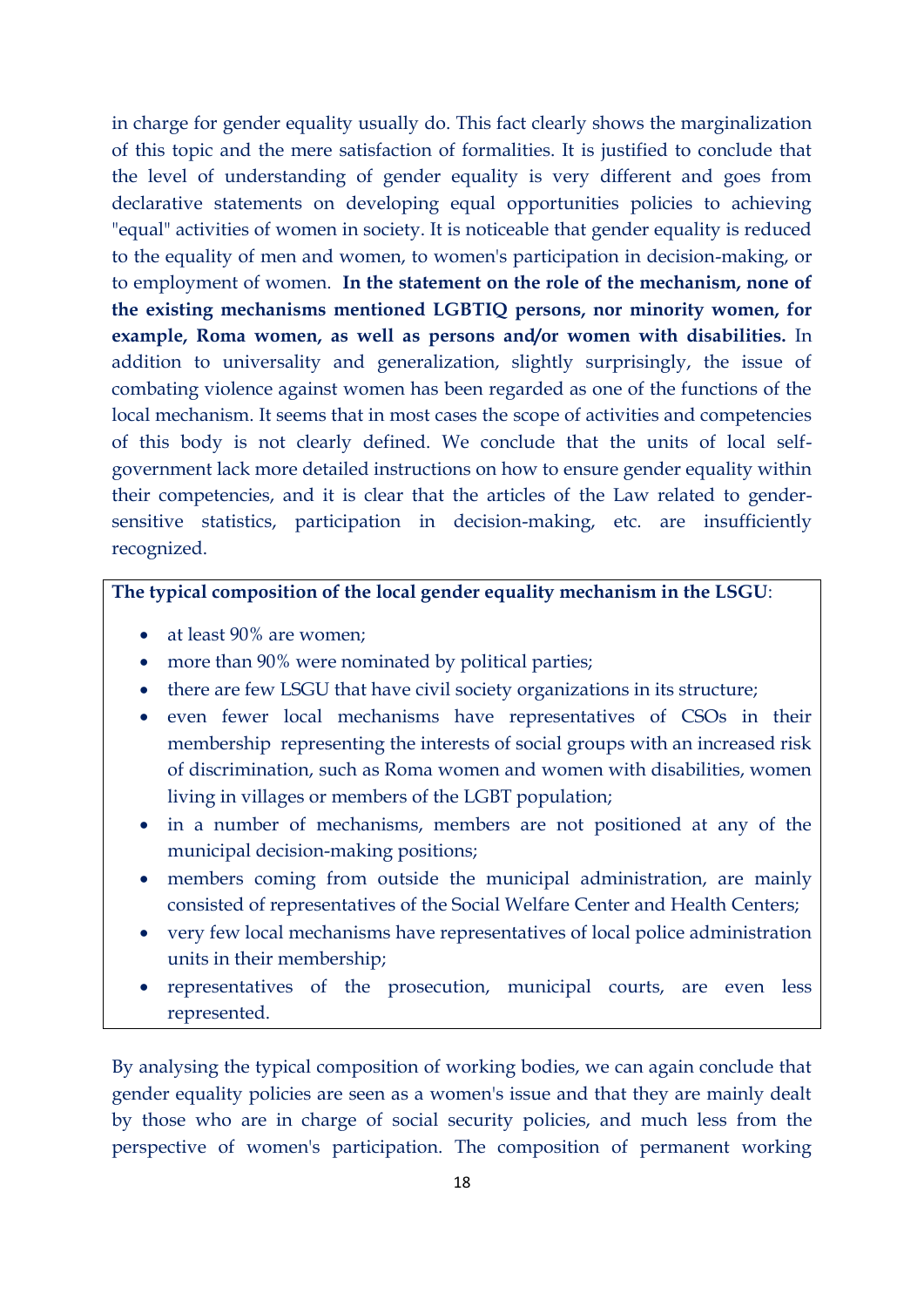bodies, although partly made up of committee members, that is, according to the political line, in practice is more open to representatives of civil society organizations and other municipal institutions.

#### **Recommendations:**

- *O* **Adopt a new Law on Gender Equality that will clearly define the status of the working body/mechanism for gender equality at the local level.**
- *O* **Encourage local self-governments to include representatives of civil society organizations dealing with vulnerable social groups such as Roma women, women with disabilities, women from rural areas, survivors of violence, women of sexual orientation different than heterosexual, etc., as an active member in the work of the local gender equality mechanism.**
- *O* **Consistent implementation of the legislative provision on the obligation to keep gender statistics at all levels.**
- *O* **In addition to keeping gender statistics, it is also necessary to keep nationality statistics for the purposes of creating adequate public policies.**

**Recommendation from Paragraph 17 of the Concluding Observations of the Committee**

#### **Compliance of Strategic Documents and Action Plans**

The Republic of Serbia today has over 100 national strategies followed by the action plans. The biggest threat to the implementation of these strategic documents is very limited, most often almost non-existing budget, as well as the lack of a single mechanism for monitoring and evaluating the achieved results. What further complicates the complete and successful implementation of these strategic goals are gender-insensitive, and most often gender-neutral measures, which, with the absence of the principle of gender budgeting results in even greater deepening of the gap between women and men.

Although we can confirm that the interests of Roma, and slightly less the interests of Roma women, are significantly included in different national strategic documents, the general problems characteristic of all these documents are: unrealistic goals, insufficient, if any, budgetary allocations and excessive reliance on foreign donations. Two strategies are important for Roma women in the past period: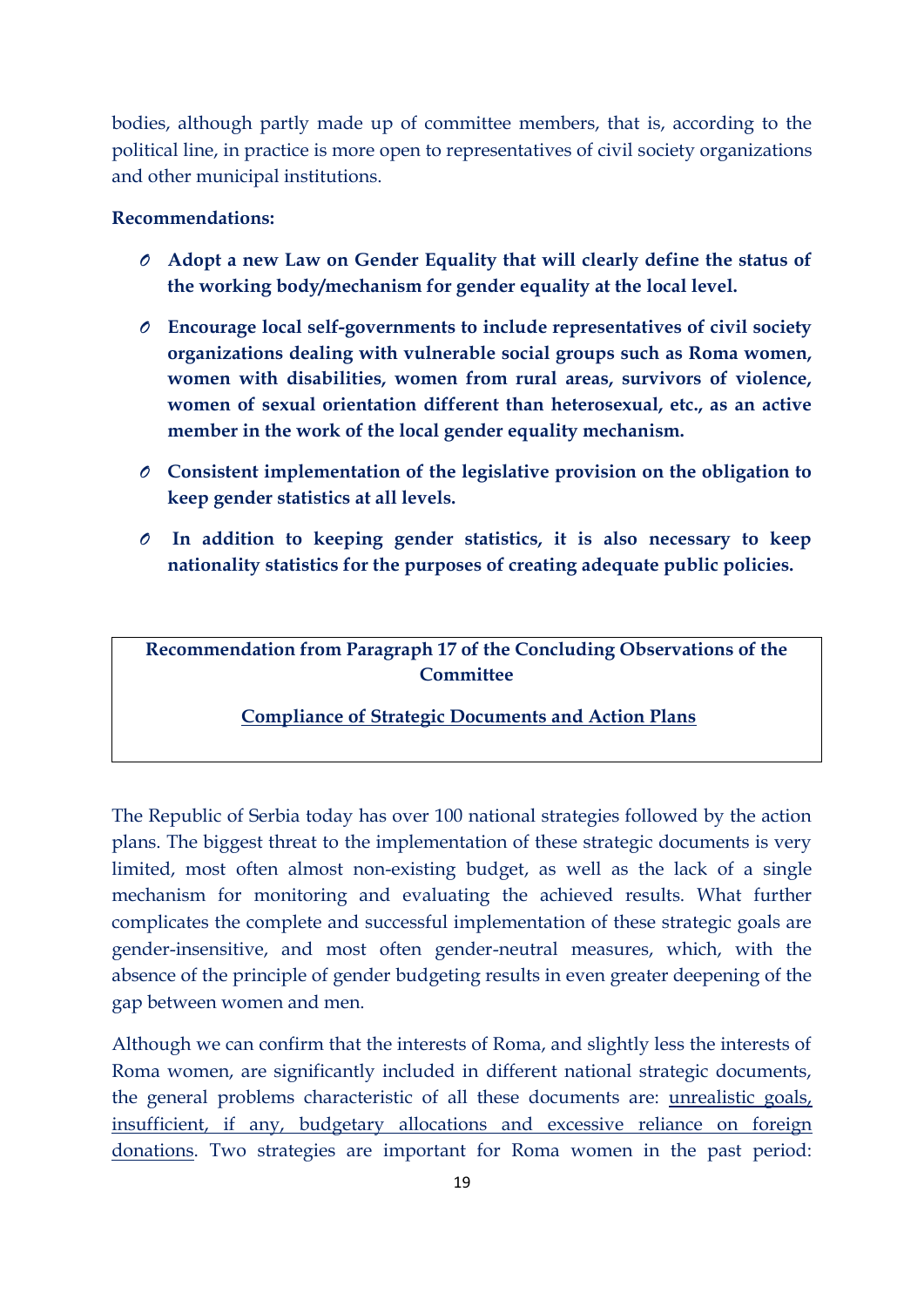Strategy on Advancement of Roma in the Republic of Serbia 2009-2015<sup>13</sup> and Strategy on Advancement of Women and Improvement of Gender Equality in Serbia and NAP for its Implementation 2009-2015<sup>14</sup> - both dated until 2015.

The implementation of the Strategy on Advancement of Roma 2009-2015 and the accompanying Action Plan has encountered a number of problems in establishing coordination between the relevant ministries and other actors. A special problem was the absence of monitoring mechanisms, as well as weak, almost no reporting on the results achieved. Most national strategies are not harmonized with local documents that should improve the development of municipalities and cities. Local governments do not usually consult the Roma population in the process of creating their strategic documents, especially the Roma women, about their problems, needs and ways in which these needs can be met.

However, **no line ministries have allocated funds** for the area that defines the needs of Roma women in the Roma Strategy and the accompanying Action Plan 2012-2015. This document, which has its operational significance, defines measures that should result in an improved policy of equal opportunities and rights of Roma women through: the work of associations, promotion, information and education of Roma women on human rights and the possibilities for their exercise, improvement of Roma education, gender sensitive monitoring of the implementation of this AP at the national and local level.

Another important document is the *Strategy on Advancement of Women and Improvement of Gender Equality in Serbia and NAP for its Implementation 2009- 2015* provides a comprehensive overview of women's problems in Serbian society with very detailed measures that need to improve their position. The harmonization of this and the Roma Strategy (in the field of women's status) is reflected in the activities for creating conditions for the participation of women from dual and multiple discriminated groups in public and political life, and the indicators for this activity are the number of pilot projects and seminars for women from dual and multiple discriminated groups for increase of participation in public and political life. To the best of our knowledge, **no such seminar has been held**. Also, one of the activities is organizing three territorially arranged workshops for Roma women on the topic: how to participate in the political decision-making process, which requires compliance with the Strategy on Advancement of Roma and the Strategy for the Improvement of the Status of People with Disabilities, but this activity was also **not** 

**.** 

<sup>&</sup>lt;sup>13</sup> Strategy on Advancement of Roma in the Republic of Serbi[ahttp://www.ljudskaprava.gov.rs/index.php/nacionalne](http://www.ljudskaprava.gov.rs/index.php/nacionalne-manjine2/propisi-i-strategije)[manjine2/propisi-i-strategije,](http://www.ljudskaprava.gov.rs/index.php/nacionalne-manjine2/propisi-i-strategije) accessed on 15/06/2015

<sup>&</sup>lt;sup>14</sup> Strategy on Advancement of Women and Improvement of Gender Equality in Serbia and NAP for its Implementation 2009-2015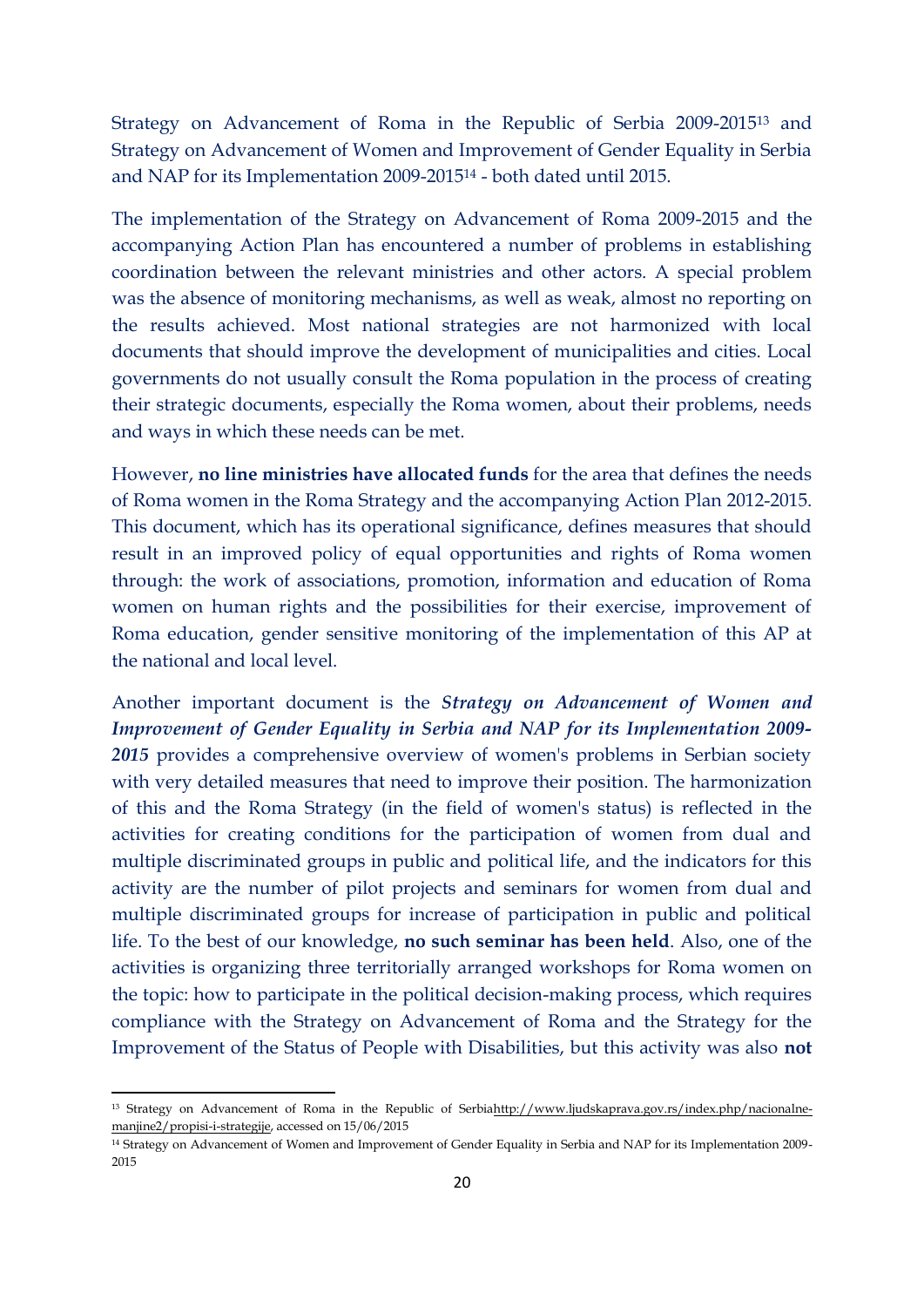**implemented**, nor the organization of a promotional campaign to improve the capacity of Roma women.

**One of the six topics set out in the** *Strategy on Advancement of Women and Improvement of Gender Equality in Serbia and NAP for its Implementation 2009- 2015* **is to improve the economic status of women. Unfortunately, while implementing this part of the Strategy, the participation of Roma women's interests was not taken into account sufficiently***.* 

During 2009, the Gender Equality Administration, which operated within the Ministry of Labour and Social Policy of the Republic of Serbia, in cooperation with the United Nations Development Program (UNDP), through a project funded by the Delegation of the European Commission, launched a contest on the subject of Advancement of women from dual and/or multiple marginalized social groups. This contest was intended for local organizations that can contribute to changes in their communities. The funds for the implementation of the projects were provided from the budget of the Gender Equality Administration, from the position 481, as well as by the UNDP. 9 projects of local women's organizations were selected at the contest, each of which relates to one marginalized social group, such as women living villages, women with disabilities, women victims of violence, single mothers, etc. Two projects were awarded to the organization dealing with the rights of lesbians<sup>15</sup>, as well as the organization dealing with the rights of Roma women<sup>16</sup>. All projects were financed by the Administration's funds, except those relating to lesbians and Roma women financed by UNDP funds, indicating that the budget funds do not fund activities related to Roma women and lesbians.

**Except for the one of the following contests of the Gender Equality Administration17, which was fully targeted at Roma women's organizations and several Roma women's organizations that were beneficiaries of the budget line 481 for civil society organizations, for 10 years of the Decade of Roma Inclusion, there were no other activities.** Participation in public and political life is an

1

<sup>15</sup> Organization for Lesbian and Human Rights "Labris" from Belgrade

<sup>16</sup> Organization Women Space from Nis.

<sup>17</sup> By the public invitation of the Gender Equality Administration on October 7, 2013, for submitting project proposals intended for associations that can contribute to creating the conditions for advancement of Roma women in accordance with national priority goals, the following were selected:

<sup>1.</sup> Project of the Association Humane Team from Belgrade called *Equality for All*.

<sup>2.</sup> Project of the Academic Initiative "Forum 10" from Novi Pazar under the title *Join to hear, see, know*.

<sup>3.</sup> The project of the Association of Powerful Women from Sombor under the title "Strengthening the capacity of Roma Women's NGO"

<sup>4.</sup> The project of the Roma Development Center from Arandjelovac named *The Hands of Friendship*

<sup>5.</sup> Project of Roma Association Prokuplje from Prokuplje entitled "Sexual Education of Roma Women", <http://gendernet.rs/news.php?id=157> Accessed 18/06/2015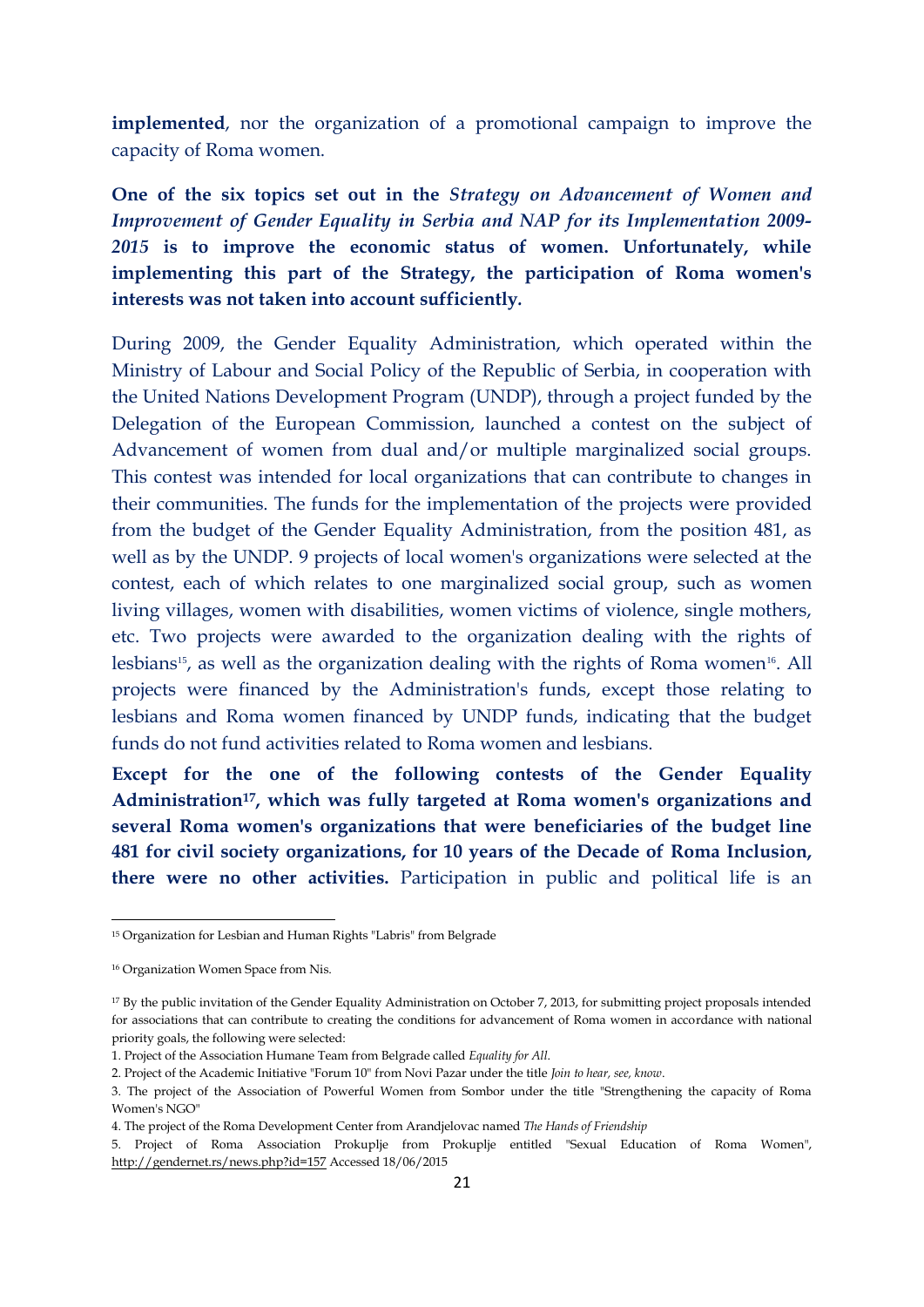important goal mentioned by this, but also the Roma Strategy and the indicator for this activity is the number of pilot projects and seminars for women from dual and multiple discrimination groups in order to increase their participation in public and political life. To the best of our knowledge, **no such seminar was held**. Also, one of the planned activities, harmonised with the Roma Strategy, is organizing three territorially arranged workshops for Roma women on the topic: how to participate in political decision-making, but **this activity is also not implemented, nor the organization of promotional campaigns.**

The new National Strategy for Gender Equality for the period 2016-2020 and the accompanying Action Plan (2016-2018) do not have specific measures targeting Roma women. Roma women's organizations were not invited to participate in the development, nor did the needs of Roma women taken into account.

Since 2015 and the accession of the Republic of Serbia to the so called Second Roma Decade a new Strategy for Social Inclusion of Roma Men and Women for the Period 2016-25 was adopted18. The process of negotiations between Serbia and the European Union has significantly contributed to putting the Roma issue very high on the agenda of the Government of the Republic of Serbia. However, the gender dimension in defining the Roma issue is absent or occurring sporadically. Although several Roma activists were involved in writing the new Roma Strategy, the texts contained 5 strategic areas (education, employment, health, social policy and housing) and the proposed measures in the Operational Action Plan are mostly gender neutral, while the indicators are somewhat gender marked. **However, the issue of budgeting, which also means issue of implementation of measures, remains open. The practice of adopting strategic documents to meet the expectations of the European Union or international bodies leads us to the situation that we have many strategies that do not get its implementation. Additionally, the new Roma Strategy and AP largely rely on international donors, so the sustainability of the measures taken is disputed.**

In March 2017, the Government of the Republic established a special Coordination Body for monitoring the implementation of the Strategy for Social Inclusion of Roma Men and Women and discussing all issues in this area, chaired and managed by the Deputy Prime Minister and the Minister of Construction, Transport and Infrastructure. This body is authorized to coordinate the work of state bodies, bodies of local self-government units, public enterprises and other forms of organization related to the advancement, as well as full inclusion of Roma in social, economic, cultural and political life, especially in the areas of education, housing, health and social security and employment. In addition to coordinating tasks, it is also

**.** 

<sup>18</sup> https://www.minrzs.gov.rs/lat/strategija-za-socijalno-ukljuc.html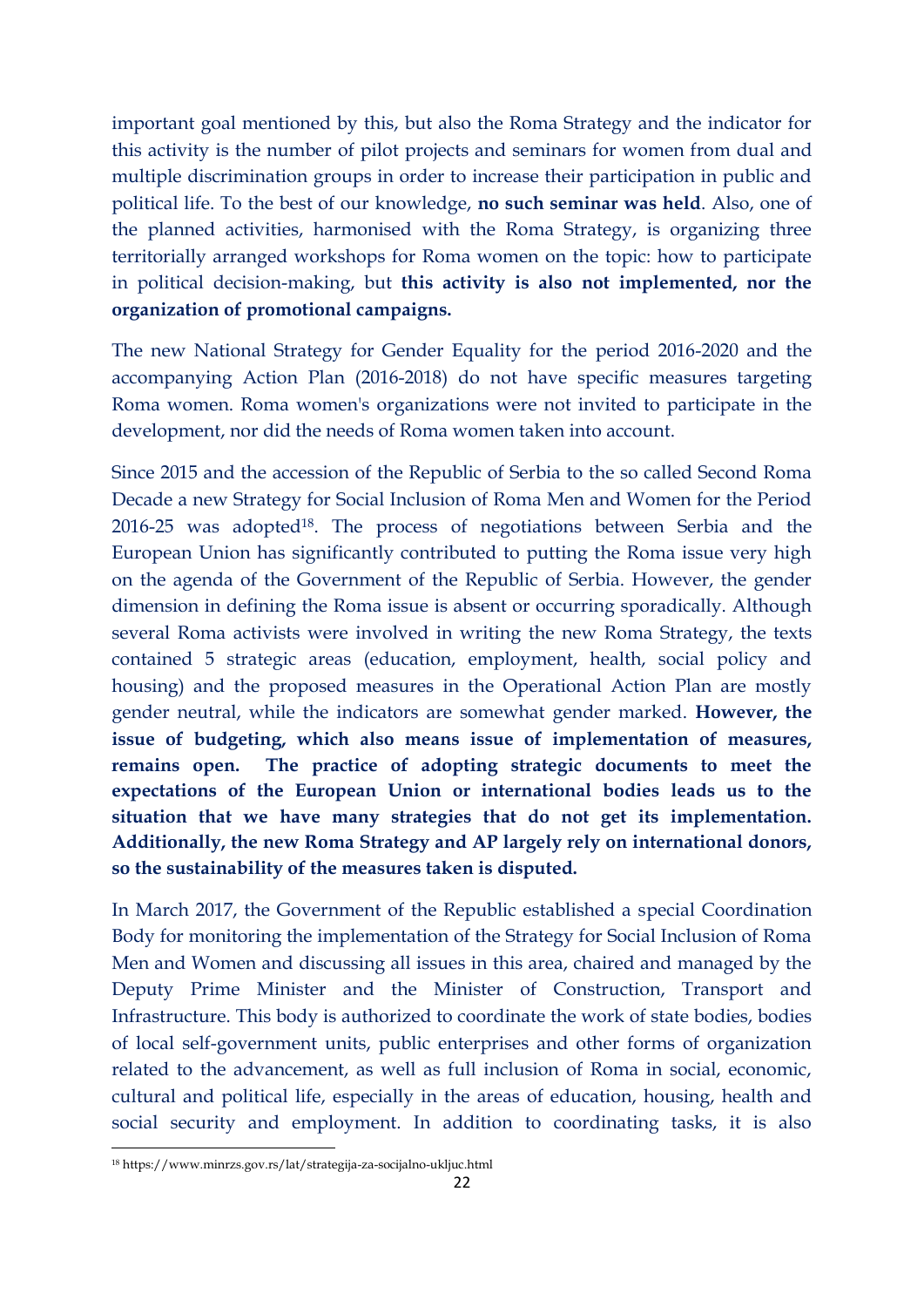responsible for improving inter-sectoral cooperation in this area; reviewing and giving recommendations for resolving urgent situations, which may result in additional vulnerability of Roma men and women; and proposing ways to achieve prescribed, but also additional, measures/activities that contribute to greater social inclusion of the Roma national minority, as well as to the process of European integration. Except for the several sessions held, the Coordination Body did not undertake the activities of coordinating the work of the relevant institutions. The issue of the status of Roma women has not been considered. **The work of the Coordination Body is mainly to participate in the programs of international organizations, while the funds for these programs have been obtained only by international organizations, without participation of the Republic of Serbia.**

For the advancement of the Roma national community, especially Roma women, the local action plans are important documents. There are two main characteristics of local strategic documents dealing with the advancement of Roma men and women:

- 1. The complete "rewriting" of the national strategic document, without local specificities - clearly shows, on one hand, the declarativity and unwillingness of the local self-government to work on the elimination of the issue, and on the other hand, it also refers to the weak capacities of the local self-government to know the needs (instead of the issue - the issues are general and more or less familiar) and setting up adequate measures for particular social groups, such as Roma women, women with disabilities, women who survived domestic violence and intimate partnership violence, or are still in a situation of violence.
- 2. Poor and insufficient funding without a gender allocated budget.

Harmonization of strategic documents and better coordination were the request of the Directorate-General for Neighbourhood and Enlargement Negotiations during the regular Seminar on Social Inclusion of Roma men and women (June 2015, October 2017)19. The operational conclusions that have emerged as a result of these seminars, held every two years, are binding on the Government of the Republic of Serbia and line ministries and are an attempt to network institutions and coordinate their activities. Establishment of the Public Policy Secretariat of the Republic of Serbia (PPSRS) in 2014 as an expert service that provides support to the Government in creating and adopting public policies and regulations could contribute to increasing the quality, compliance and efficiency of the implementation of measures.

### **Recommendations**

**.** 

<sup>19</sup> http://socijalnoukljucivanje.gov.rs/rs/seminar-o-socijalnom-ukljucivanju-roma-i-romkinja-u-republici-srbiji/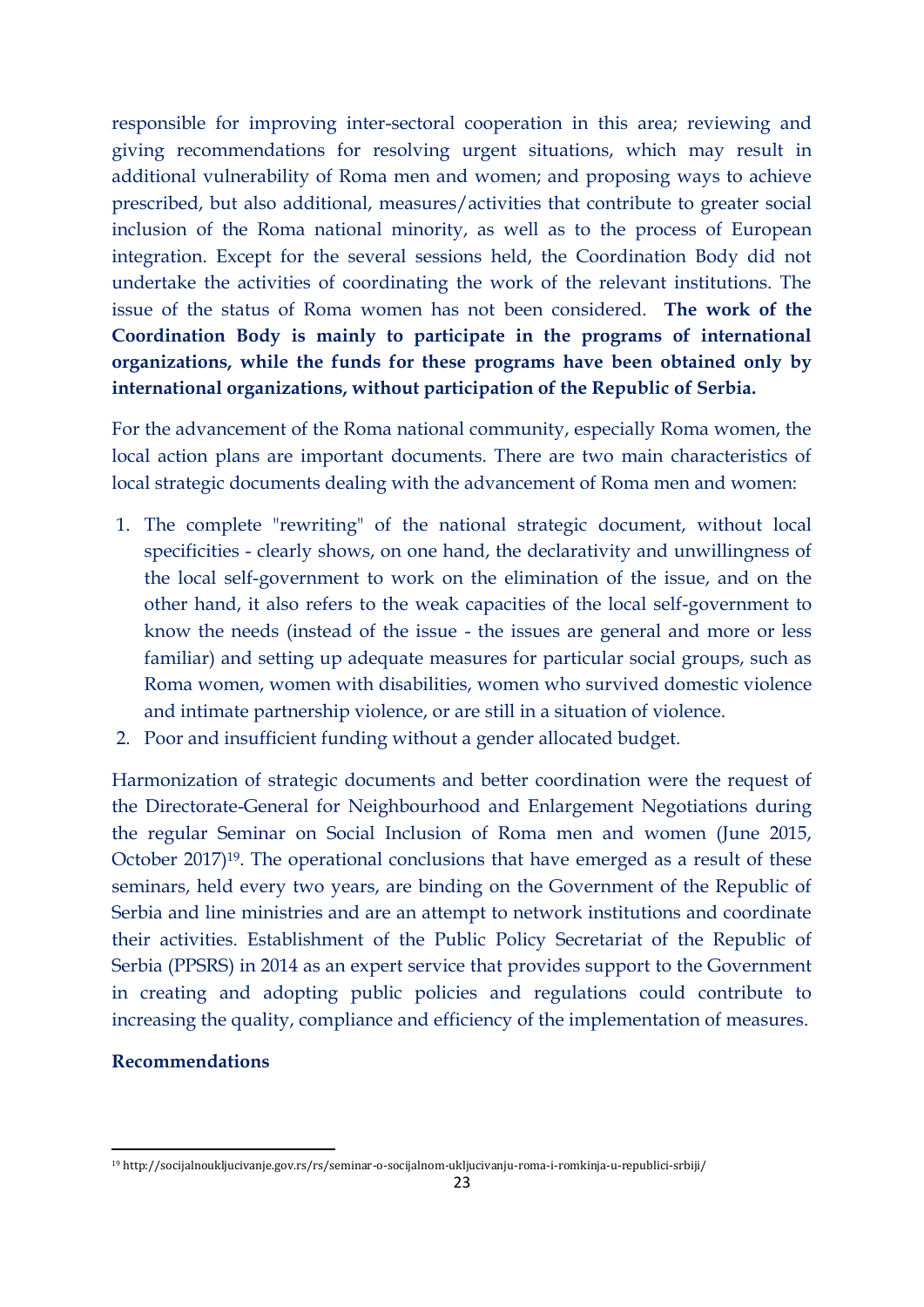- *O* **Strategic documents at the national and local levels must set realistic targets, achievable with clearly defined budget allocations, without excessive reliance on foreign donations.**
- *O* **The measures and activities should reflect the real needs of Roma men and women, and the indicators should be measurable and gender-specific.**
- *O* **An integral part of strategic documents should be a methodology that will contribute to the compliance of public policies with the principles of gender equality, as well as the establishment of a methodology for gender analysis of legislative solutions and monitoring of their impacts on men and women, with a special focus on women from deprived and marginalized social groups, such as Roma community.**
- *O* **During creation of the local strategic documents, local organizations dealing with the advancement of Roma men and Roma women must be consulted.**

# **Recommendations from paragraph 23 of the Committee's Concluding Observation**

### **Prevention of violence and awareness-raising**

Data from Roma women's organizations show that domestic and intimate partner violence against Roma women continues to be a serious social problem. Threats of physical violence, psychological and physical violence predominate. About 90% of Roma women who are included in Roma women's programs have experienced physical form of domestic violence after reaching the age of majority. Economic violence is also largely present: more than two thirds of Roma women were or continue to be exposed to this type of violence. In addition, the research<sup>20</sup> has shown that the link between economic violence, on one hand, and physical and sexual violence, on the other hand is not negligible. Therefore, Roma women who are economically dependent on abusers and who suffer economic violence are at greater risk of being exposed to both physical and sexual violence. This speaks of the need to further work on the economic empowerment and independence of Roma women in order to act in the direction of preventing not only economic but also other forms of violence. Data show that intimate partner violence predominates in the structure of domestic violence against Roma women. Also, when it comes to the structure of the

<sup>20</sup> Research Report "Violence against Roma Women in the Family and in Intimate Partnerships in Belgrade: Structure, Characteristics and Social Reaction ", 2017, Victimology Society of Serbia-VDS and BIBIJA-Roma Women's Center, within the project" For Active Inclusion and Rights of Roma Women in the Western Balkans II "CARE International Balkans, Sarajevo.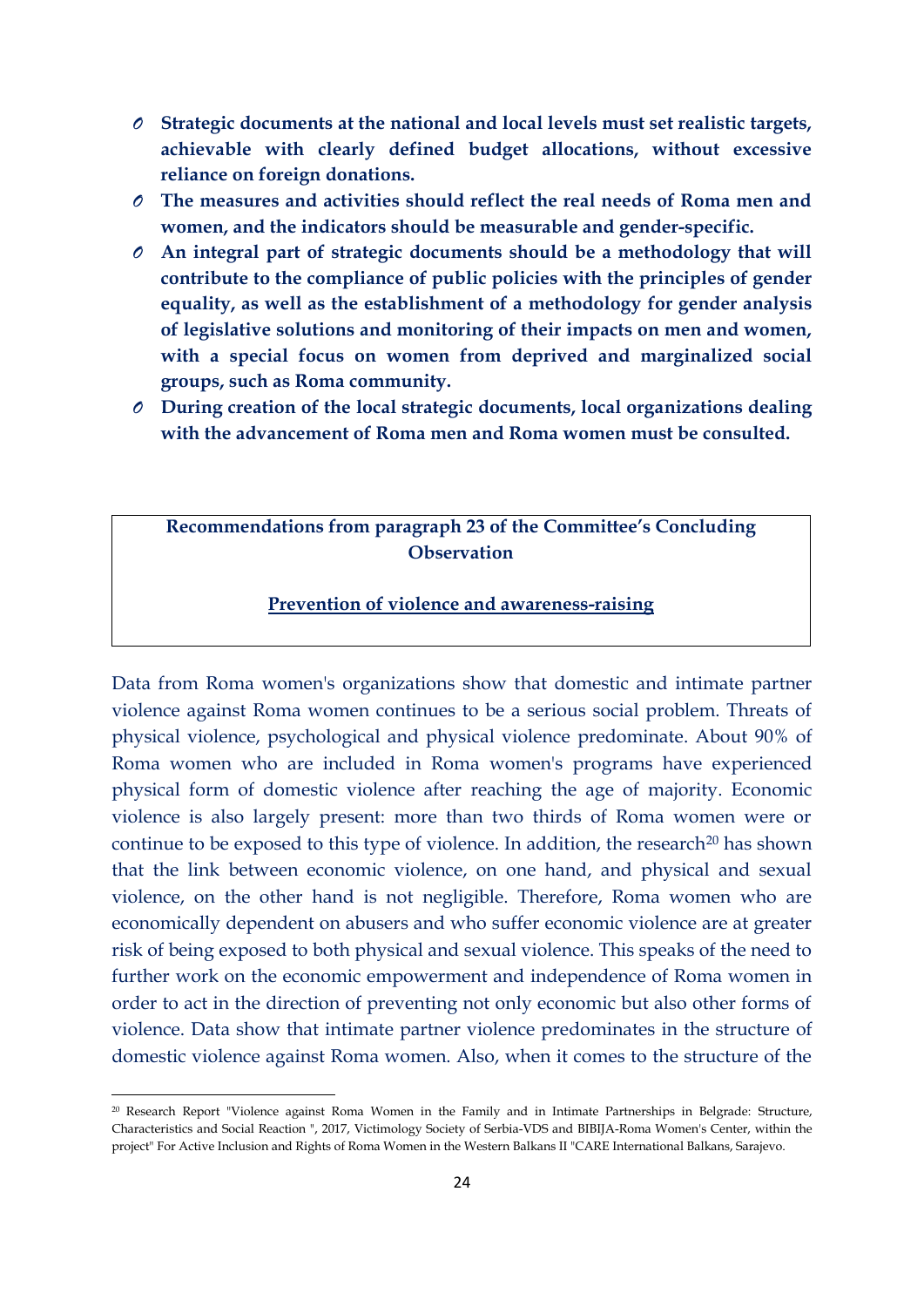perpetrators, the males are predominant. The indicators of an extensive presence of violence against children in situations where there is violence committed against the mother are alarming. This imposes the need to develop a more effective multidisciplinary approach to the prevention of victimization of children and to fight against it. Particularly important is timely detection and appropriate support and assistance to children from families in which violence occurs, in order to avoid, among other things, the transmission of violent patterns of behaviour and victimization. Only 27.6% of Roma women turn to one or more than one institution for help, the lowest number of them turn to the police, while most of them choose to seek help from a non-governmental organization. The majority of women were not happy with what the police did and how they were treated. Inertia, lack of interest, not understanding the problem and absence of empathy are the key reasons for dissatisfaction with the work of the police. This indicates that there is a need for further work on education and raising the awareness of police officers on domestic violence in the case of marginalized groups of women, such as Roma women, and the necessity to respond in a timely and effective manner in order to provide them with protection. Similar reasons for dissatisfaction are also found when Roma women are referred to social welfare centers, while the level of support is somewhat higher in healthcare institutions. The main reasons for satisfaction were supportive attitude, professionalism, listening, support and provision of adequate information.

When it comes to the outcome of court proceedings, in most cases the abuser was given a suspended sentence, in 16.7% of cases the abuser was sentenced to imprisonment, while in 8.3% of cases the abuser was fined. Also, just several urgent measures of protection against domestic violence under the Law on Prevention of Domestic Violence were recorded<sup>21</sup>, in only 3.5% of cases of violence against Roma women. The data show that the key reasons why Roma women fail to ask state authorities, institutions and organizations for help are the fear of escalation of violence, embarrassment and the stance that the violence they survived is not that serious. These findings support the conclusion that there is a strong influence of patriarchal stereotypes that discourage Roma women to contact the state authorities, institutions and establishments, and even non-governmental organizations for assistance.

The Republic of Serbia adopted the Law on Prevention of Domestic Violence in 2016 (entered into force on June 1, 2017), $22$  which regulates the prevention of domestic

<sup>21</sup> *"*The Official Gazette of the RS", No. 94/2016*, [https://www.paragraf.rs/propisi/zakon\\_o\\_sprecavanju\\_nasilja\\_u\\_porodici.html](https://www.paragraf.rs/propisi/zakon_o_sprecavanju_nasilja_u_porodici.html) , visited on 01.12.2018* 

<sup>22</sup> *"*The Official Gazette of the RS", No. 94/16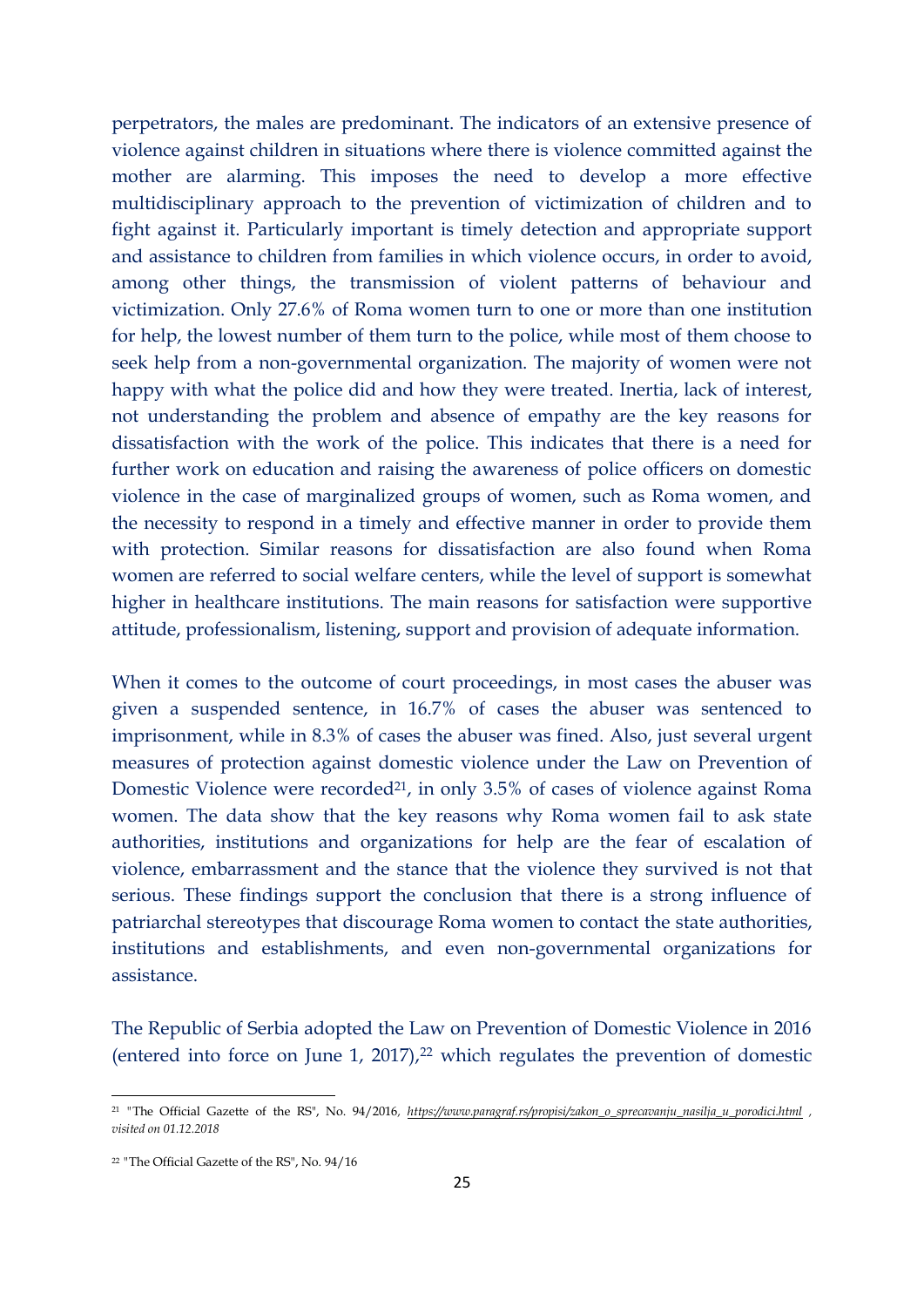violence and the actions of state authorities and institutions in preventing domestic violence and providing protection and support to victims of this form of violence. The basic purpose of the Law is to regulate the organization and actions of state authorities and institutions in a general and unified way, and thus enable the effective prevention of domestic violence and urgent, timely and effective protection and support for victims of domestic violence (Article 2). The same year the Criminal Code of the Republic of Serbia was amended<sup>23</sup> and new criminal acts of genderbased violence were prescribed, which had not been incriminated before: female genital mutilation, stalking, sexual harassment, and forced marriage. In practice, many Roma women do not trust in the institutions of the system, since they feel that they would not help them or they have had bad previous experiences, and therefore they decide not to seek help in order to protect themselves against domestic violence and violence against women.

Participants in the focus group from Valjevo believe that a Roma woman who is a victim of violence is aware that she will not get the right protection and support from institutions and therefore will not report violence. Many women, as an explanation why only a small number of women decide to report violence, cite poor institutional care and negative experiences of other women. Although they know that there are mechanisms of protection against violence and that protection is available to Roma women, participants in the focus group from Leskovac state that they rarely decide to report violence to the competent institutions because of their ethnicity and distrust in institutions. Similarly, participants in the focus group from Pancevo believe that the key problems are that institutions do not believe them when they report violence, they downplay the problem and try to reconcile them with the abusers. They also tell them , that this is nothing and that they will reconcile again, that that's normal". Some participants in this focus group had the impression that workers at the social welfare center seemed unable to provide support to Roma women, which does not strengthen confidence in the institution considering that the institution does not have the power to fight against this problem.

To support these views, here are the experiences of two Roma women who contacted the competent state authorities requesting protection from domestic violence.

*I experienced violence from my own brother who lived with us and allowed himself to* 

<sup>&</sup>lt;sup>23</sup> "The Official Gazette of the RS", No. 85/05, 88/05 - amend, 107/05 - amend, 72/09, 111/09, 121/12, 104/13, 108/14 and 94/16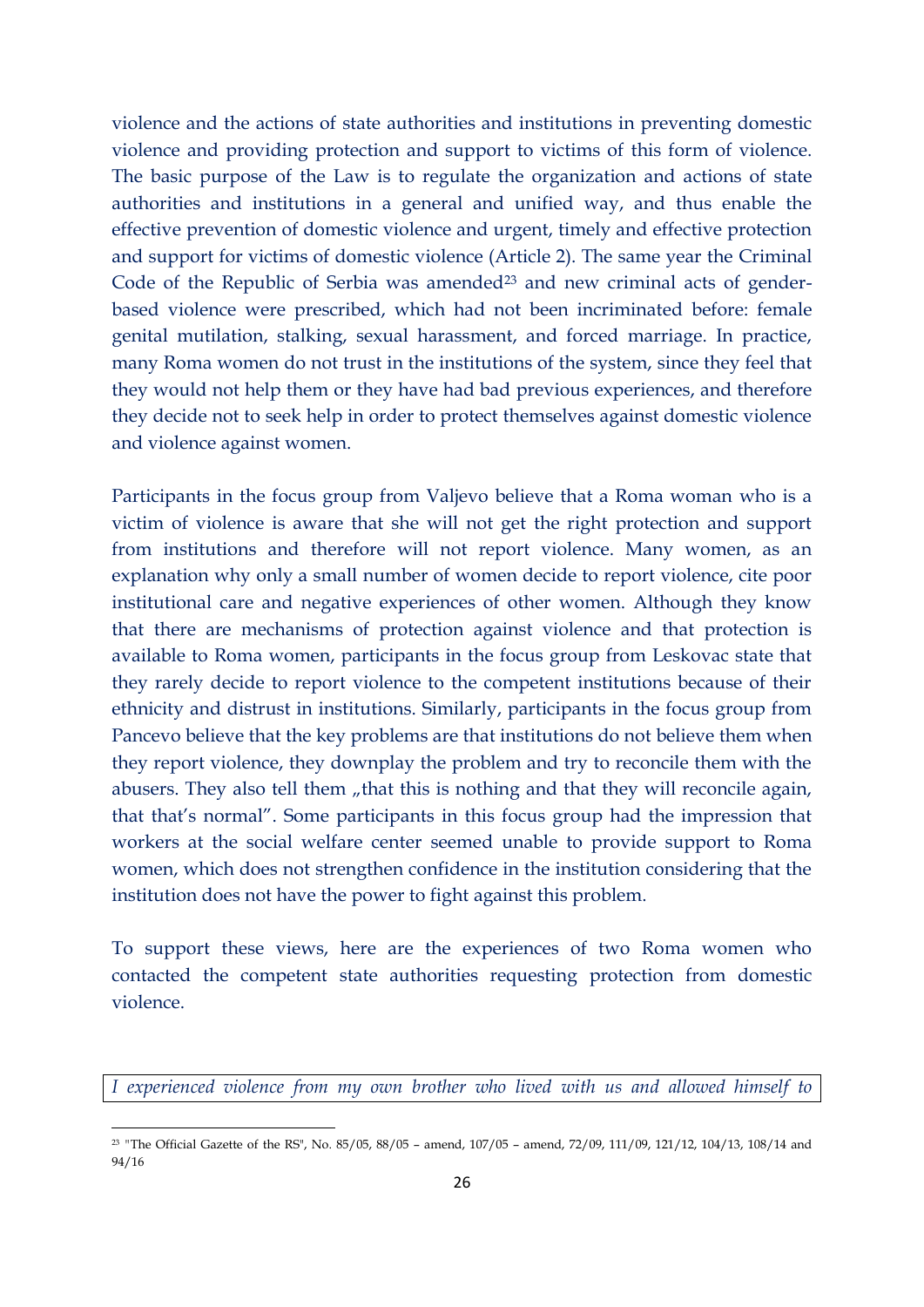*physically attack our mother, father, me and my daughter. I reported the case to the police, who did nothing, they just patted him on the shoulder and said: "Come on, don't cause problems". Then I contacted the social welfare center where they scheduled my interview in 15 days. The situation was tense with great fear what could happen at any moment. On the day when I had the scheduled interview, I could not get out of the house because we were exposed to intensified violence, and our mother and I had minor bodily injuries. I called the social welfare center, explained the situation, and they formed a team and came to see us. They said that it was best for us to leave the apartment for security reasons, to take only the most important things, and to leave in 10 minutes, my daughter and I to a safe house, and our parents to a shelter. I protested why they were throwing us out, and not him. Our father was the owner of the apartment, they were sick and old, and my child was underage and was going to school. The answer was that they were not throwing us out, but rather moving us to avoid major problems and if we hadn't wanted to accept the offer, they would have taken the child because she was underage. We did not have a choice and in agreement with them we went to our weekend cottage 30 km away. After two months, the abuser received the measure of restraining order that he violated countless times, to which the police did not react adequately and in accordance with the law. After eight months, we managed to get back in the apartment through court, and he was subjected to a psychiatric treatment that lasted for a month. This happened in 2016, and we still have not solved the problem. I am disappointed in the institutions, both in the police and the social welfare center, and I wonder what the purpose of reporting violence is.*

M.A. (aged 44)

*I got married out of love when I was 18 years old to a boy of the same age. I gave birth to three girls. The problems began after a month of our life together. He started drinking, coming home late, mistreating me. I thought it would pass, that he was young. But I was wrong, he increasingly drank and harassed me more and more. I left him several times, went to my parents and returned each time, thinking it would be better, that he would change. I came back in vain, he continued to do the same, started to beat me, throw and break everything in the house. The children screamed, I tried to protect them so he wouldn't hurt them and he continued to beat me. I was always in bruises. We ended up on the streets several times, I would ask my neighbours to take us overnight. In the morning, when we would get back home, the house would always be in a mess. He would be asleep and we could not talk in order not to wake him up. That's how my married life went on for 18 years. I did not dare to leave him out of fear and disapproval of my surroundings, I did not work and I did not have the support of my parents. I repeatedly reported him to the police, but I did not get their understanding. With the support of my daughters who were all grown up and*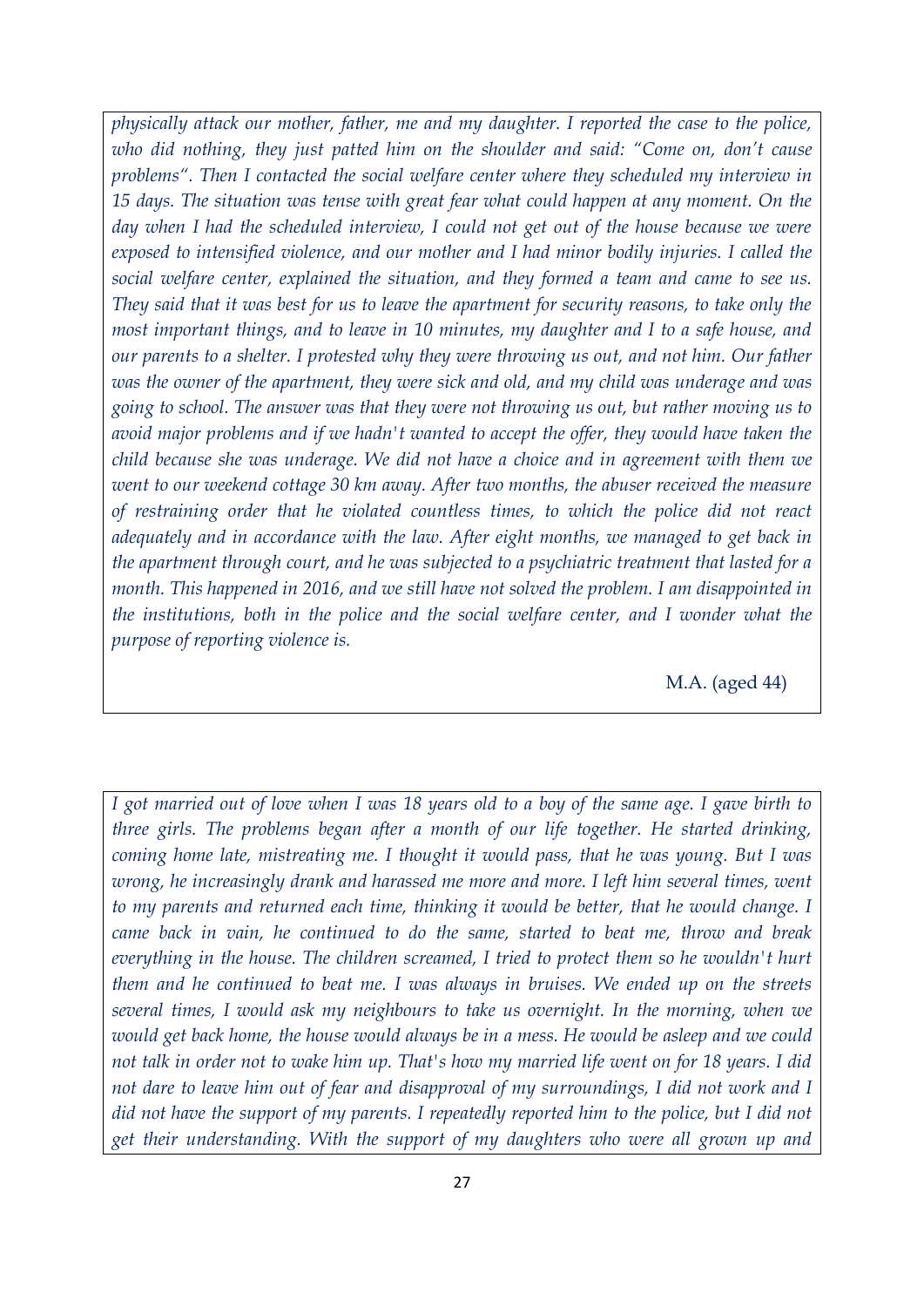*understood the situation I was in, I left him and after 18 years freed myself from the painful life and returned to my parents.* 

S.S. (aged 51)

The Law on Prevention of Domestic Violence, Chapter IV (articles 24-26) regulates the cooperation and coordination of institutions in the prevention of domestic violence. Although this is undoubtedly a positive step in protecting women from violence, there is still no information available as to how this form of coordinated cooperation affects the protection of Roma women from violence.

While gathering data for this Report, we spoke to the representatives of the Social Welfare Center in Novi Sad who stated that at the beginning of December 2017, an internal team for prevention of violence in this center was formed. The team has eight employees who work solely on cases of violence. "This means that all cases are included, even when there is a suspicion of violence, cases where emergency measures were issued, but also where the police reacted (there was an intervention, a complaint, or something else, but no urgent measures were imposed), because we assessed that there is a suspicion of the existence of violence. Two people make the team, they take the cases and evaluate them together. Under the new law, the Prosecutor's Office has a coordinating role, and the SWC's role is to provide support and empowerment to the victims of violence. We have drafted the internal team procedure, we call the potential victim and potential perpetrator of violence and other family members. Of course not together, everyone is scheduled separately, in order to better evaluate and diagnose the problem itself. Sometimes the victim may not recognize the risk and is inclined to diminish it or to resist, but if we see the perpetrator, hear his views, then we estimate whether the risk is high or not. That is, when we see his behaviour. We make a report or a notification regarding each case which we send to the police and the Prosecutor's Office, so that everyone is informed about it." The Representatives of the Social Welfare Center in Novi Sad stated in an interview that the Prosecutor's Office is in charge of coordination and that they meet with the police and SWC representatives once every 15 days. To those meetings "victims and other institutions that are helpful or important in a particular case or the process of empowering the victim can be invited, for example if the victim is placed in the shelter, we can invite the representative of the shelter". However, they emphasized that "it is a rare practice in Vojvodina and also in the whole of Serbia to invite the victim. Besides, the meetings do not follow that pace, there is a lack of space, people... Conditions are simply very problematic, but as far as SWC is concerned, the interviews are conducted with and all information is provided to everyone who comes, responds to our call or is identified by the field visit. We make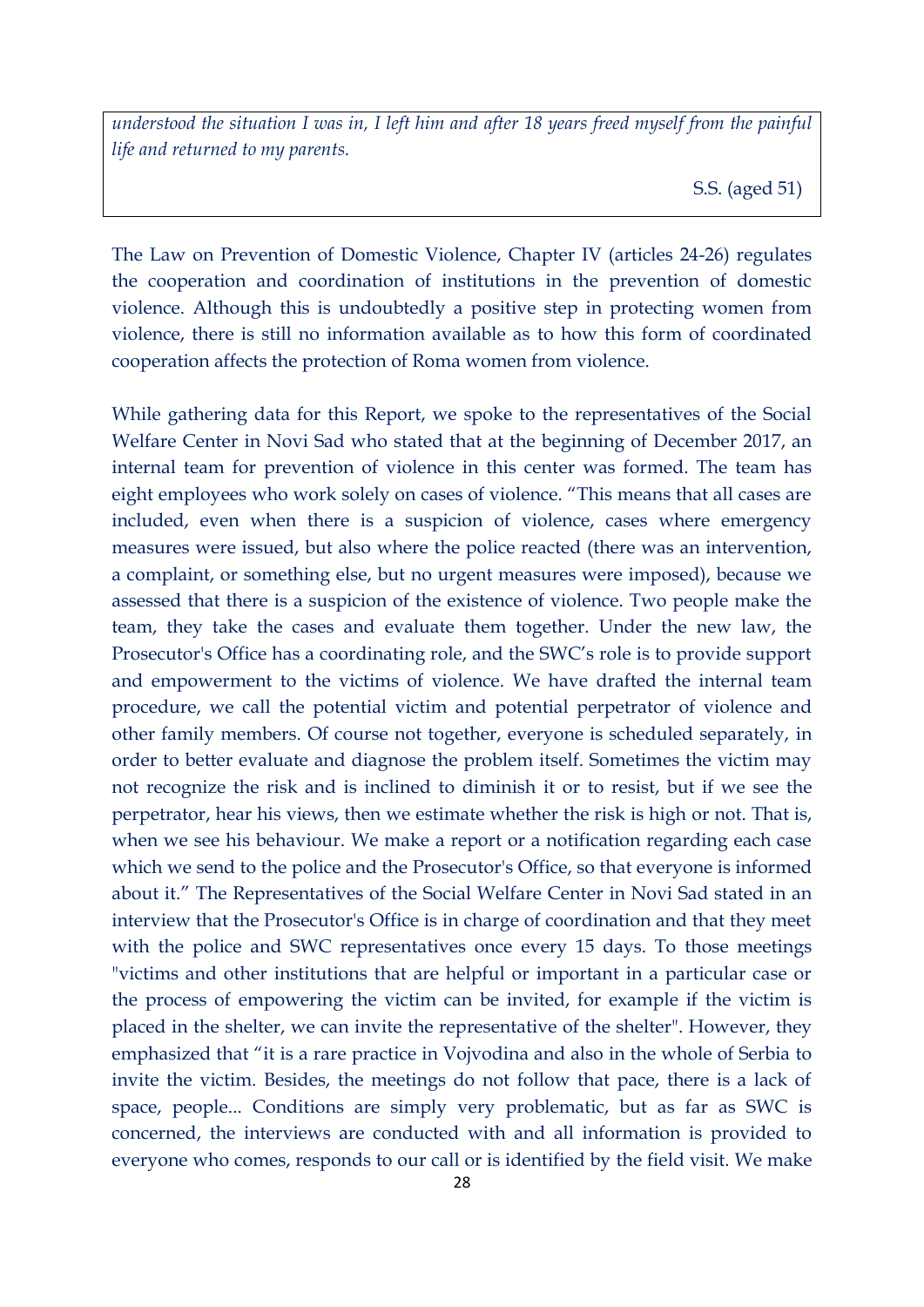a protection plan together with the victim, where she declares what she needs whether it is accommodation in the shelter or we inform her that if she does not want it at that moment, she can contact us when necessary, we empower her to report any form of violence, we make her understand that it is a criminal offence, tell her about the risks and the opportunities. We check if she wants to file a lawsuit, explain that she has the right to protection measures in a civil procedure, ask her to consider them. In the following couple of months, we call her and check the situation. We also give her a phone number to call if something happens again, tell her to let us know of all important events or the way we can protect her."

Notwithstanding the prescribed mandatory cooperation between the authorities in the prevention of domestic violence, a participant in the focus group held in Valjevo told the experience of her relative who reported her husband to the police when he came home drunk and harassed her and her child. However, as she said, the police came, talked to him and told her that if it "happens again" she should contact the social welfare center.

The Law on Prevention of Domestic Violence regulates the keeping of records of reported cases of domestic violence and prescribes that the competent police directorate shall keep the records of reported cases of domestic violence, on the imposition and execution of urgent measures and the execution of measures of protection against domestic violence (Article 32). The data that should be kept in the records of state authorities do not contain data on national affiliation<sup>24</sup> of women, nor on other personal characteristics of victims of domestic violence, and therefore they don't allow to determine the number of Roma women exposed to domestic violence. Also, electronic records, prescribed by the Law on Prevention of Domestic Violence, have not been established even after one year since the beginning of the implementation of this Law (June 1, 2017), which further complicates the collection of reliable data from organizational units in an efficient manner, but also the direct activities of competent state authorities. In the meantime, the Ministry of Interior has created electronic records.<sup>25</sup> The sources of the data on family violence to which Roma women are exposed (prevalence, forms, manifestations, perpetrators, etc.) are still civil society organizations that directly provide assistance and support to Roma women in situations of domestic violence. The importance of information is confirmed by many participants in the focus groups and they emphasize that they are mostly informed through workshops and forums organized in the Roma settlement in which they live. They state that they know which institutions to contact

**.** 

<sup>24</sup> Here Article 46 of the Constitution of the Republic of Serbia should be cited, which stipulates that the expression of national affiliation is on voluntary basis, and that no one is obliged to declare his/her nationality.

<sup>&</sup>lt;sup>25</sup> The Sixth Independent Report on the Implementation of the Law on Prevention of Domestic Violence for the Period April-June 2018 and a Review of the Main Annual Findings and Conclusions, Autonomous Women's Center, 2018.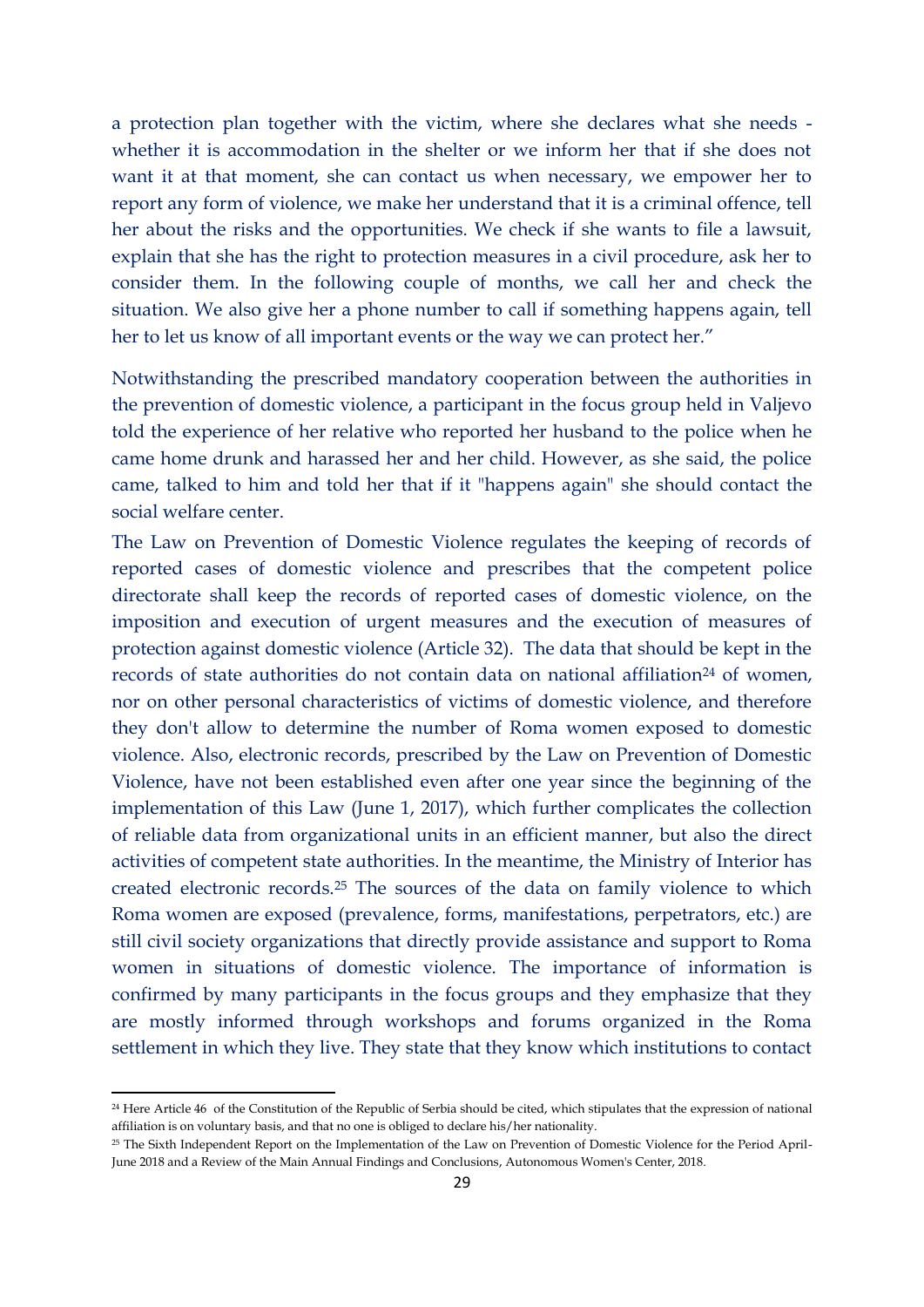and know that there are cases of restraining orders, but they are sceptical about the functioning of these orders. Although they have certain information, most women still believe that the abuser would find a way to reach the victim and that he would not respect the imposed measure/sentencing. Some focus group participants say that adequate protection against violence consists in agreeing with the husband and obeying him, but they also stated that if violence did occur, it should immediately be reported. In some focus groups, it could be noticed that when asked how they could get informed about protection from violence, and how they would know whom to call, several participants answered that they didn't know. The employees of the SWC in Novi Sad indicated that Roma women who "seek asylum in Western European countries" change a lot, that they have noticed their increased awareness, that they come from abroad more educated and with broadened perspectives. "From all sides, various organizations offer help and compete who will help more families, mothers and children. There they work with them, and I think it affects specifically these Roma women. But in the Roma settlement of Bangladesh that's not the situation, as this settlement is much poorer and rarely anyone applies for asylum. Even if somebody leaves, they remain there briefly and return quickly, but the women who leave and return are evidently changed. They are dressed differently, groomed and confident."

To support the above mentioned, K.G. (aged 67) tells her story:

*I did not know I was a victim of violence. I thought that was the way all women lived, suffering in silence, mostly because of the children. I was married when I was 16. I didn't want that, my father sold me, and now I'm 67. We all lived in the same house: my husband, his mother and father, his brother and his wife, and I. We had two rooms. My husband and I slept on the floor. I was the youngest and my job was to bring firewood and prepare food every day. Once I woke up late. It had never happened before. My husband's mother said that I spent my days idling and she was going to kick me out. When my husband heard what had happened, he immediately came home. He found me lighting the fire and pushed me off the chair. He told me: "You humiliate me, you do not want to wake up early" and then he hit me for the first time. I didn't say anything. I did not know then, but I overslept because I was pregnant. They did not let me see a doctor. During my pregnancy, my husband beat me and so did my mother-in-law. I kept silent all the time. I thought it was normal. When my first son was born, we moved to another house, we were kicked out. Since there was no work, my husband was getting more and more drunk, and all his rage was redirected towards me. He often returned drunk home in the middle of the night and beat me. Days after that I did not go out. He often insulted me, but I did not know it was violence. When our second son was born, violence became daily. He told me that the child was not his and that I was cheating on him with whomever I met. Because of all the work I did, I had no time to think of myself, I took care of two children alone and cleaned the whole house. When I gave birth to the third*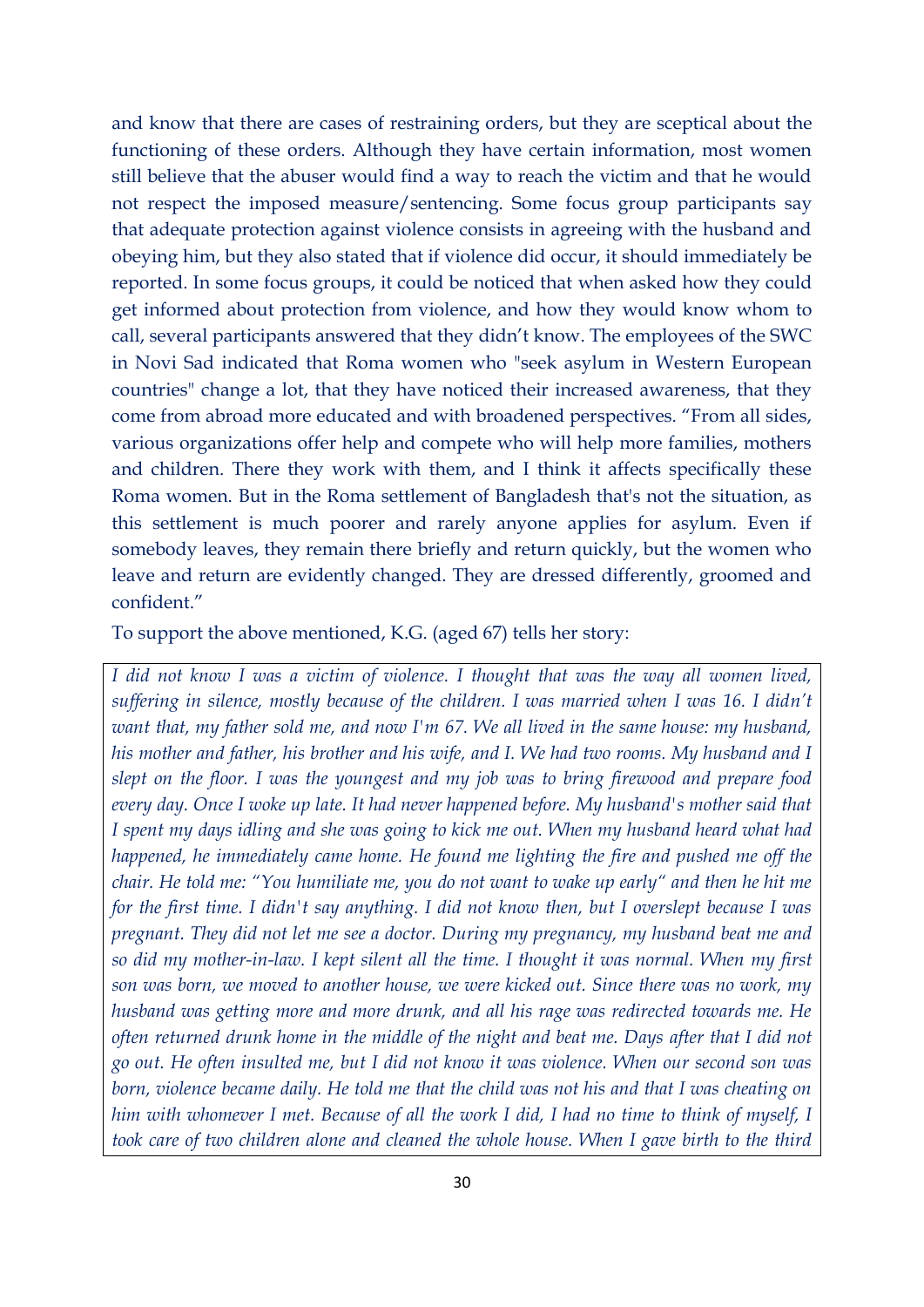*child, a girl, he told me that he would sell her. That's when I first confronted him. I could stand all the beatings and the insults, but to sell my child, I did not allow it. That day, he beat me so hard that if the neighbours had not found me, I would have died. I wanted to leave him, but I had no place to go. I lived in violence until he died 10 years ago from alcohol. My children could not protect me from him, and I realized late that I was a victim of violence.* 

## **Recommendations:**

- *O* **Further work on raising the awareness of Roma women that violence is not a private matter and informing them how and in what way they can seek help, support and protection.**
- *O* **Continuous training for the employees of the institutions that provide protection against domestic and intimate partner violence on the specificities of the situation of Roma women in the family and in the society.**
- *O* **Imposing prison sentences on the abusers.**
- *O* **Empowering Roma women to report violence to the competent authorities that will react to the report in accordance with their competencies.**
- *O* **Economic empowerment of Roma women.**
- *O* **Faster response and better coordination of competent institutions.**
- *O* **Empowering institutions in support of women who are victims of violence and facilitating the accommodation of women with children, providing the financial assistance or employment, as well as psycho-social support in every way for her and her children.**
- *O* **More field work by institutions (for example by social welfare centers) and visits to families at risk of domestic or intimate partner violence.**

# **Recommendations from paragraph 31 of the Committee's Concluding Observation**

# **Women's Work and Employment**

The main feature of the socio-economic position of the majority of Roma men and women is the low level of economic activity, high unemployment and high exclusion from public institutions. Two basic factors contributing to the unfavourable situation of the Roma population in the labour market that are limiting most Roma to low paid and temporary employment are the low level of education and vocational training and discrimination by potential employers. The effectiveness of the application of existing programs largely depends on the preconditions, such as qualifications and professional competencies of potential beneficiaries of the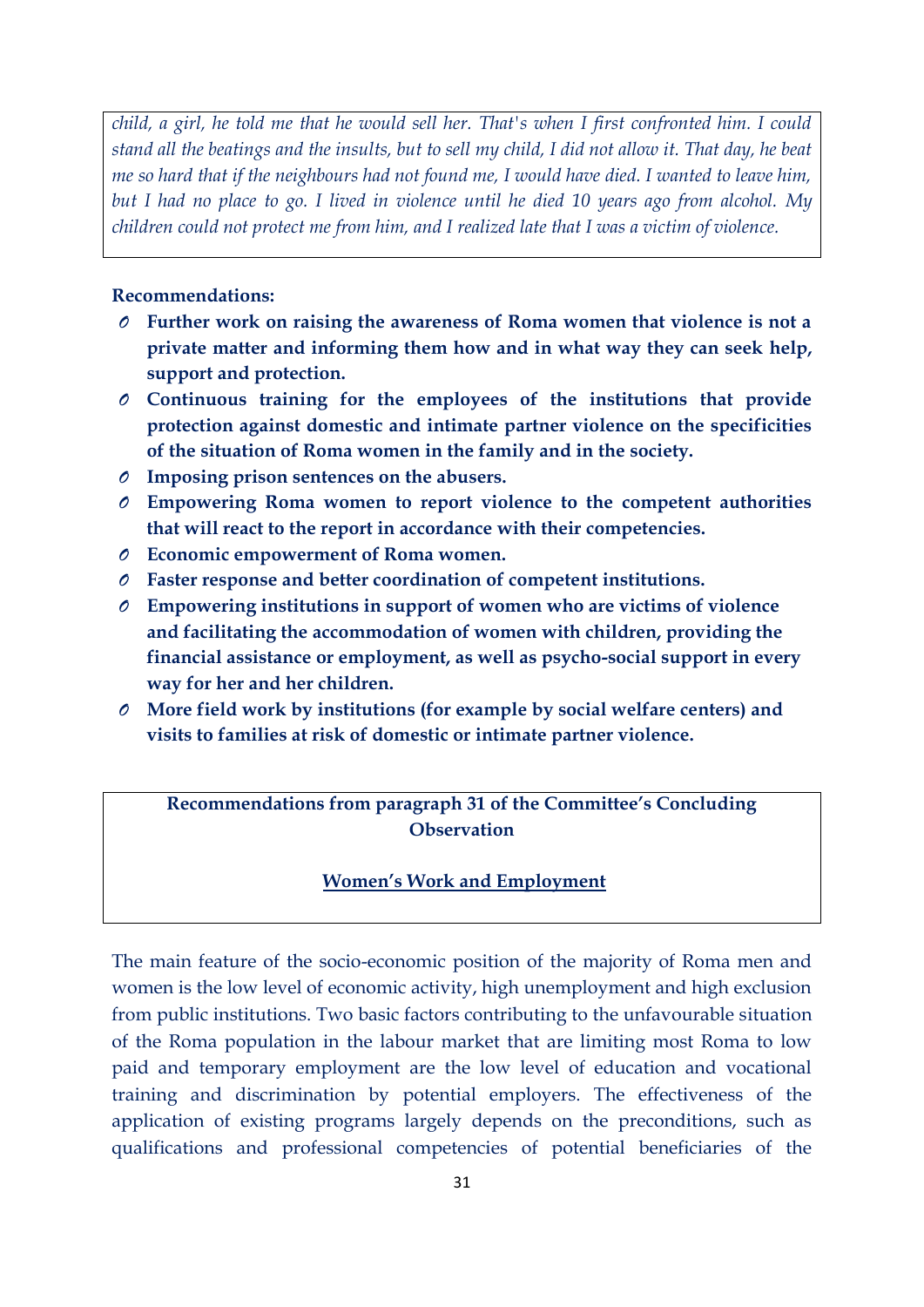employment and self-employment programs. Monitoring these measures by the relevant institution, and evaluation, which is currently not the case, would contribute to defining more appropriate and higher quality new measures directly targeted at the poorest and socially most vulnerable groups, especially in less developed areas. Roma women in Serbia are one of the categories most at risk of poverty. They also constitute a large share of the shadow economy, which remains the Roma community's basic strategy for surviving. The inability to adequately respond to market demands and free entrepreneurship diminishes the efficiency and degree of integration of the Roma population. Most programs of the National Employment Service require certain qualifications and professional skills. Roma women, who traditionally leave the education system early, do not have the necessary skills and professional competences, so even when the National Employment Service and other institutions give them a certain advantage, Roma women fail to meet all the conditions required for inclusion in these programs. National Employment Strategy for the period 2011-2020 cites the improvement of human capital and greater social inclusion of individuals and groups living in a state of social exclusion, including the Roma population. The National Action Plan that accompanies this Strategy defines Roma men and Roma women as a category of hard-to-employ individuals who have been given a certain priority in inclusion in all programs and active employment policy measures. Apart from general calls for participation in programs, the NAP for Employment also prescribes special programs and measures aimed at encouraging employment and improving the employability of members of the Roma community. However, it is only since 2009 that the NES has been keeping data sorted by national affiliation, which is in line with the Roma Strategy and the accompanying Action Plan. The measures of active employment policy, such as active job search training, job search club, self-efficacy training, employment fairs, acquiring practical knowledge, training for the labour market, training for a prominent employer, subsidies for self-employment, subsidies for employers to create new jobs and public works did not achieve a desired goal increasing the employability of the Roma community. Although the intentions were positive, this action found Roma women unprepared. Without previous knowledge and skills to run their own businesses and without adequate professional qualifications, and also unable to fulfil some of the requests of banks such as ownership of property as a collateral, most Roma women do not use subsidized funds for self-employment. It is shown that these measures are inadequate, they are not accessible to Roma women, and it is particularly important to emphasize the lack of information about existing measures and lack of motivation to use them. The motivation of Roma women is particularly insufficient, due to the absence of support from the primary Roma community, but there is also a lack of support from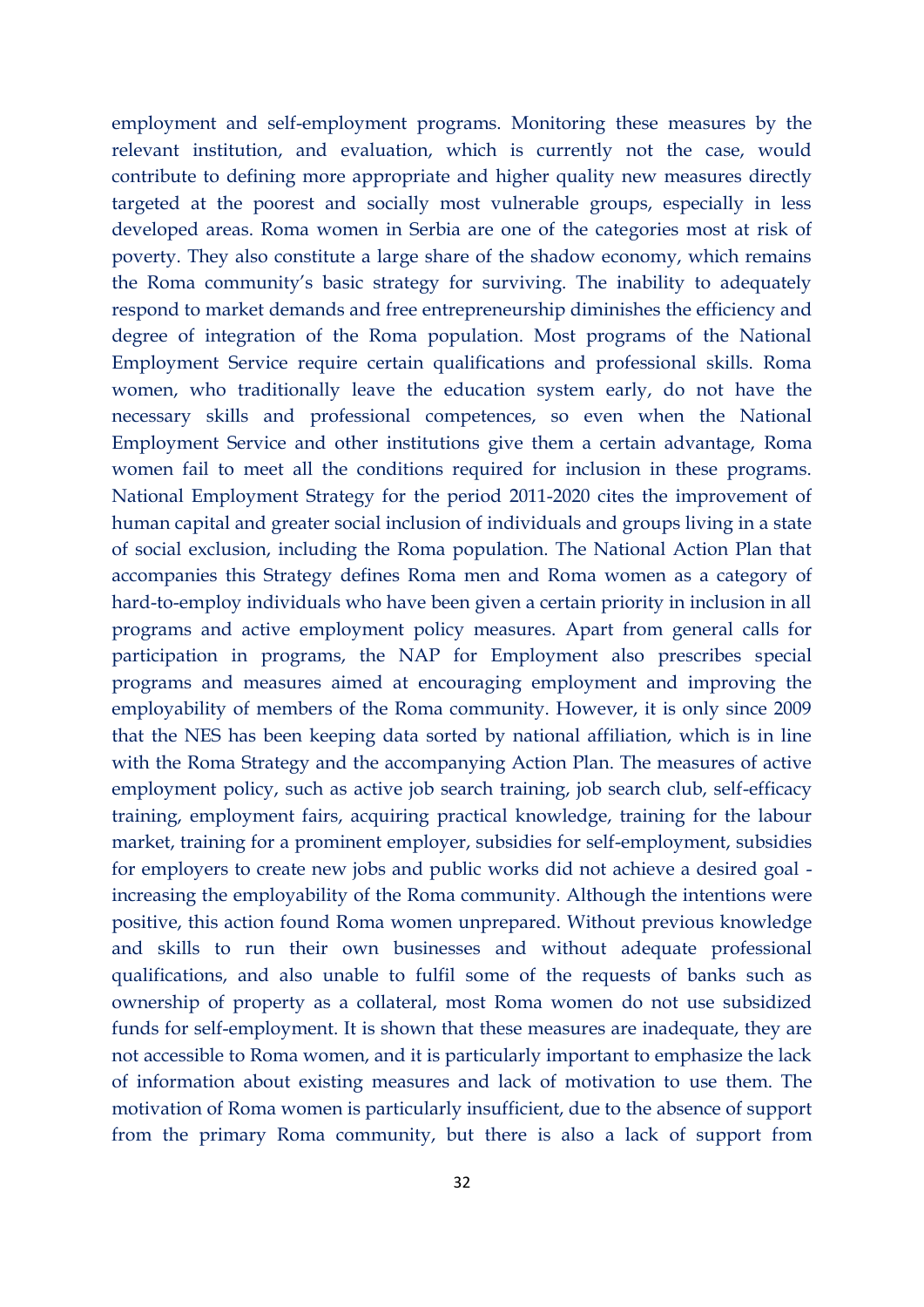institutions and the wider society. The growth of the shadow economy intensifies exploitation and discrimination of women. Early school dropout makes them noncompetitive in the labour market, while their families most often prevent them from continuing their education or from complementing it with new skills that are necessary even for the lowest paying jobs. The opportunities offered to them are very limited and they are becoming threatened. Among the unemployed and those who wait for a job for more than two years, at least 65% are women. Over 70% of them are Roma women, followed by the internally displaced persons and refugees from the former Yugoslavia, as well as returnees under a readmission agreement. The results of the focus groups held with Roma women<sup>26</sup> show a causative link between insufficient measures for employment of Roma women and staying in situations of violence. Roma women stay with their abusers because they are mostly unemployed and economically dependent on their spouses and have no place to live with children. An Employment Advisor at the National Employment Service (NES) pointed out that around 95% of Roma living in the territory of the municipality are included in the records, equally women and men. All support measures for hard-toemploy groups are available to everyone, public works and trainings are the most current, but he also stated that very few Roma women use these measures. Although the Advisor did not know how many Roma women had been employed in the last five years, he said that the number of employed Roma women is lower compared to other women. He stated that Roma women often do not want to be employed when they are offered a job due to their family responsibilities, especially because of large number of children who do not attend kindergarten. Also, he stated that Roma women get registered in the NES records in order to exercise the right to social assistance and that those who are temporarily unable to work (due to pregnancy or illness) do not have the individual employment plans. Employers have prejudices regarding the employment of the Roma population, and in particular do not want to employ Roma women in certain profiles of the food industry (cooks, waitresses, pastry cooks). Lastly, he stated that Roma women are not interested enough in selfemployment programs and that only one Roma woman has entered this program in the last five years. He stated poor education and insufficient knowledge of Serbian language as reasons. Participation of Roma women in the total number of Roma

1

<sup>26</sup> Report by the Roma Women's Center BIBIJA, "IMPLEMENTING CEDAW in the Field of Employment, Health Care and Their Connection with the Situation of Violence Against Roma Women in the Republic of Serbia", within the project "For Active Inclusion and Rights of Roma Women in the Western Balkans II" CARE International Balkans, Sarajevo.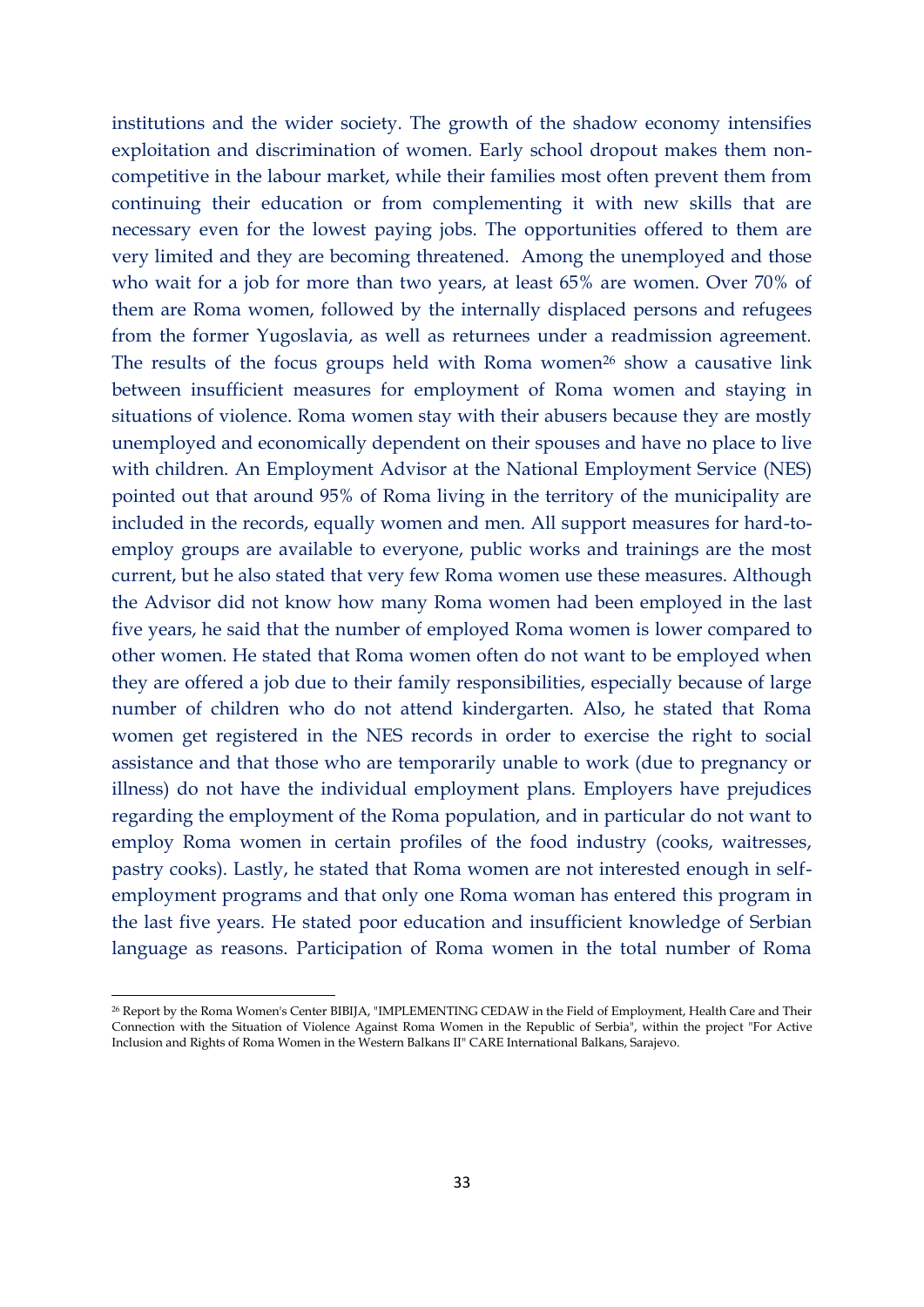population included in the measures of active employment policy in the period 01.07.- 31.12.2013 amounted to 45.90%; in 2014, 48.09%; in 2015, 44.31%; and in 2016, 42.98%. In addition to training for active job search, in the second half of 2013, a program of motivational - activation training for Roma was prepared, attended by 544 Roma individuals (246 Roma women). In the period 2013-2016, the special public invitation for disbursement of self-employment subsidies was realised and, on this basis, a total of 217 Roma individuals (87 Roma women) started their own businesses. Also, in 2013, a special public invitation for disbursement of subsidies to employers for creating new jobs for the employment of unemployed Roma people was realised.

|                       | <b>TOTAL</b> | Women  | Roma  |              |
|-----------------------|--------------|--------|-------|--------------|
|                       |              |        | Total | <b>WOMEN</b> |
| 01.07.-31.12.2013     | 44,268       | 24,289 | 1,819 | 835          |
| 01.01. - 31.12.2014   | 108,664      | 58,417 | 3,552 | 1,708        |
| $01.01. - 31.12.2015$ | 150,953      | 79,631 | 4,241 | 1,879        |
| $01.01. - 31.12.2016$ | 146,627      | 77,637 | 4,307 | 1,851        |

*Chart No. 1. Roma women registered with the National Employment Service*

The circle that for a Roma woman begins when she gives up on education continues with the impossibility of employment, early marriage and maternity, which leads to economic dependence on her husband, so therefore the women from multiply marginalized groups constitute the financially weakest and socially the most vulnerable part of the population. During the focus groups, some Roma women spoke about the problem and difficulties in finding employment.

*I'm 26 years old and I finished high school. Three years ago, through the National Employment Service, I got a job at a company that produces clogs. The first day at work I introduced myself to everyone, but when I gave my hand to the woman head of the group, she looked at me, said her name, and went to my workplace. I was stunned and I followed her. My job was to apply adhesives to processed clogs and put them on pallets. The first few days I was a little slower, but after that I managed to do everything. The workers wouldn't speak with me much and when I would offer them something, nobody would take anything from me. I felt very uncomfortable, but I went on, thinking that it would be better, I was new, although I knew it was because I was a Roma woman. They all whispered something,*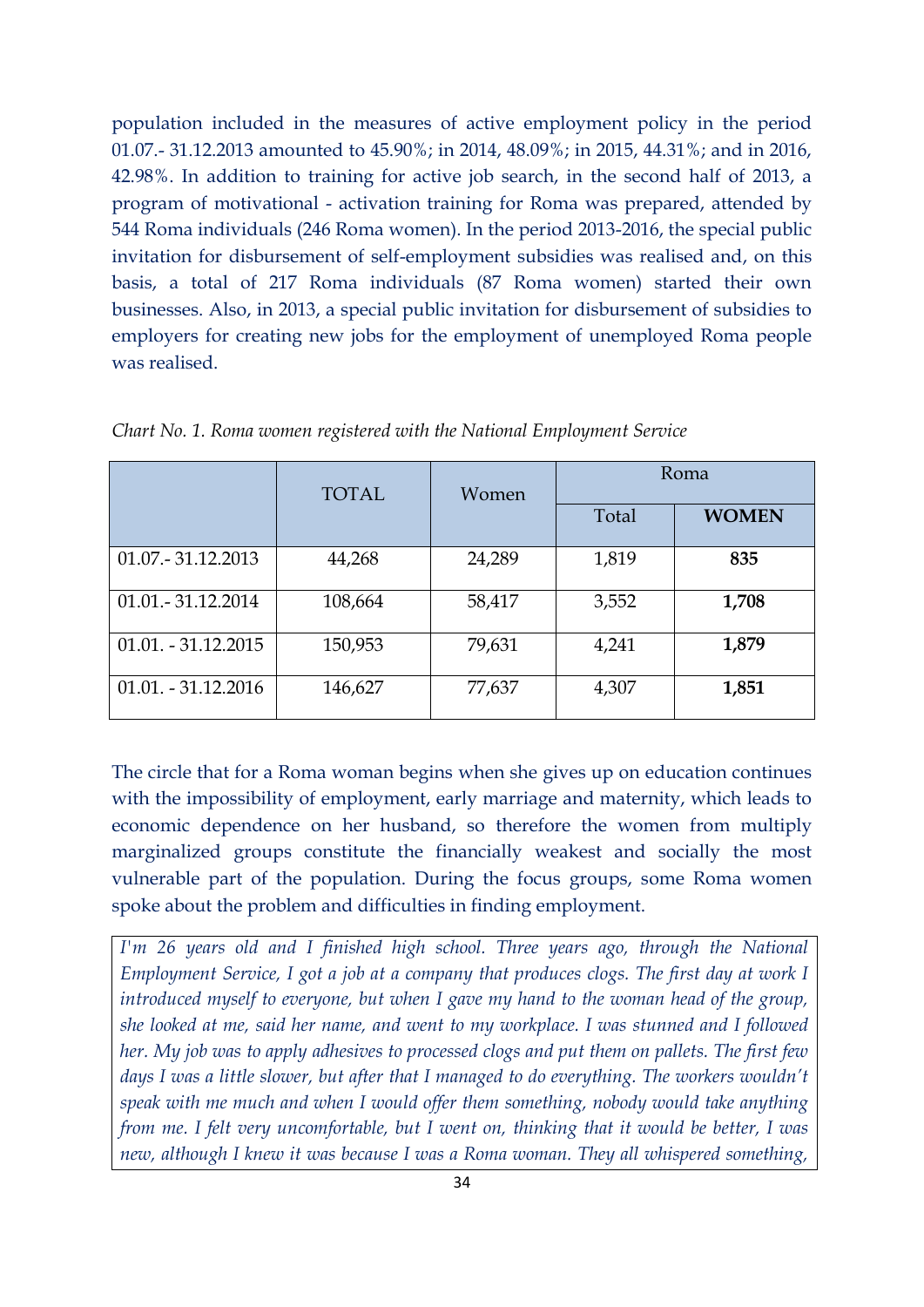*looking at me with disgust and hatred. One day, before the end of working hours, I packed a lot of pallets, and the women head of the group passed by and deliberately pushed three pallets, under the pretence that it was by accident. I stayed longer to clean everything, because the dust stuck to the glue. The same thing happened several times. One day I was not well, one of the workers came to me to take me out, and her comment was: "Are you really going to touch her, don't you feel disgusted? ". I suffered various insults and humiliations for 27 days, after which I went to the owner and told him everything. The owner told me: "Come on, do not be annoyed, it will all be good, and you and I have something in common, you have the letter "c", and I also have the letter "c" - you're a Gypsy (Ciganka) and I'm a Montenegrin (Crnogorac)*". After hearing these words, I asked *him to pay me up, which of course he did not do, and I left. Very bad experience, just because I'm darker-skinned and I'm hurt by the fact that everyone saw my colour, but not my other qualities.*

R.D (aged 26)

*I graduated from the High School of Economics, got registered in the National Employment Service and applied for all job openings that were announced. For four years I was rejected everywhere. I wanted to get a job, to work anywhere because my conditions were very poor when I got married. I was the only Roma woman with the completed High School in Economics, my schoolmates got better jobs as clerks without any problem, and I managed to find work in a textile factory and worked as a machine operator with women who were not qualified. They were the only ones who wanted to employ me, and in other places I got rejected because I was a dark-skinned Roma woman, although no one would ever admit it.* 

G.D. (aged 32)

*I* came from a family that had never lived in Roma settlements and therefore I felt that *discrimination is something that could never happen to me. Starting high school, I attracted attention because the question arose how someone who is Roma could enrol in the gymnasium, the most elite school in the city. Later in the course of my education I did not have major problems. I do not know, maybe people finally got to know me and saw that I did not differ in any way from the others. When I managed to get a job in one primary school I was over the moon. Everything was fine until one day when I was passing through the hallway and I heard a fifth grade student say: "Lets go, here comes the Gypsy". As never before, I felt very bad, so humiliated. So many bad manners and rudeness coming from that child … no respect, if not because I was a teacher, at least because I was older than him. Perhaps the child is not to blame, I think that parents are responsible for such an educational failure. I think that before then I had never felt what it meant to be discriminated against.*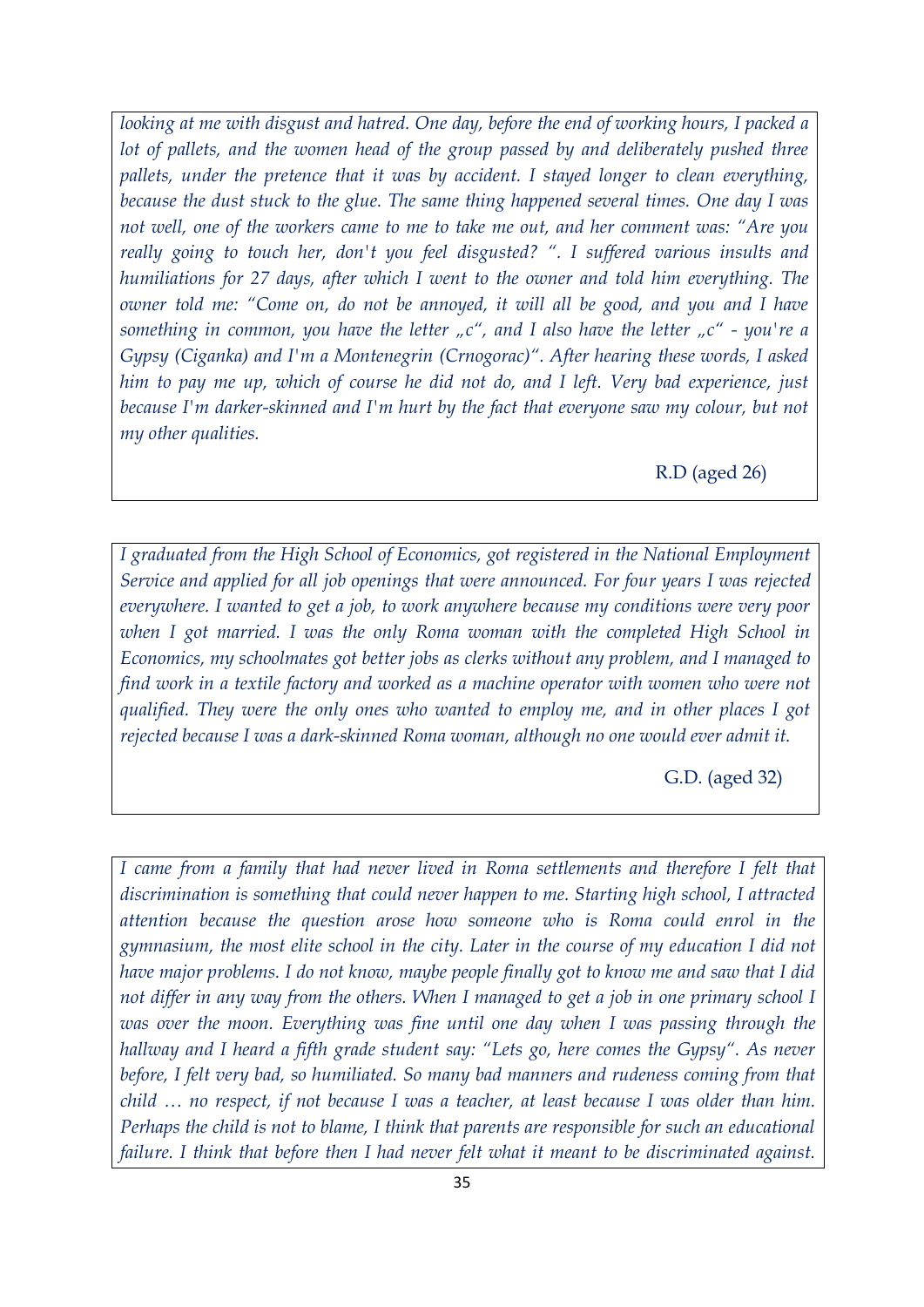*We spent the whole lesson talking about it. Above all, I wanted to show them, through various examples, that it was only important to be a good person. That people should be divided into good and bad, not by skin colour, that we could all be equally successful if we made enough effort. Although hurt, to the extent that I was on the verge of tears, I remained strong, in desire to contribute to the change of their way of thinking.* 

B.P. (aged 39)

### **Recommendations:**

- To introduce the practice of analyzing the long-term effects of programs **aimed at unemployed Roma and especially intended for Roma women, as well as programs aimed at launching small businesses, building up the mechanism for monitoring and evaluation of the long-term effects of the program.**
- *O* **To oblige employers who use budgetary incentives to hire Roma women, women with disabilities, survivors of violence and other vulnerable groups.**
- *O* **To create a special program for the economic empowerment of current and potential Roma entrepreneurs.**
- *O* **To stimulate the development of local business centers for the provision of non-financial business services to Roma women entrepreneurs that would include general and tailored training for successful business, mentoring support in the field of conducting business, legal and bookkeeping support, assistance in applying for funds and donations, marketing assistance, participation in fairs.**
- *O* **To strengthen the cooperation between existing entrepreneurship development entities (development agencies, business incubators, clusters, consulting agencies, etc.) and Roma women who are interested in starting a business.**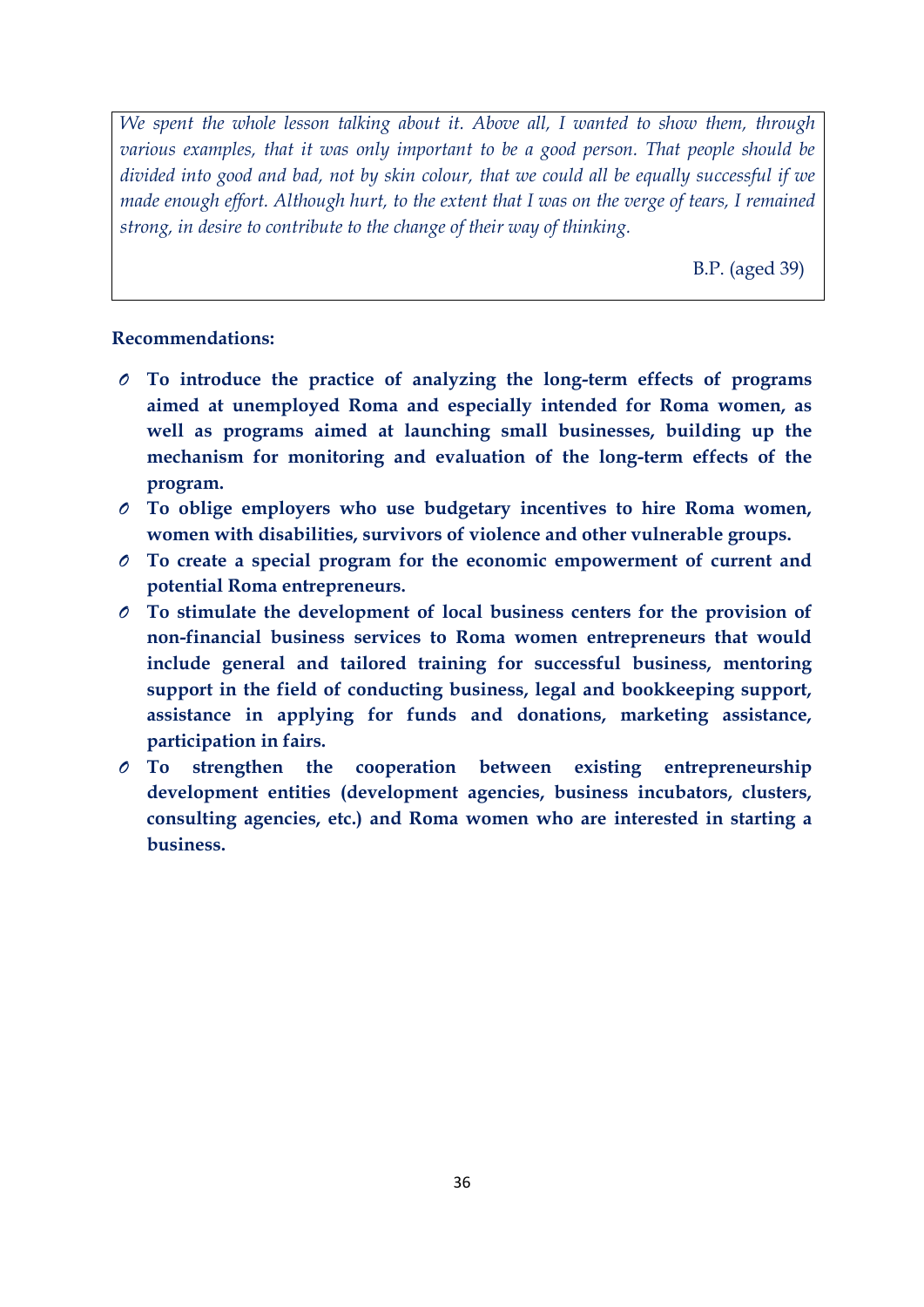**Recommendations from paragraph 33 of the Committee's Concluding Observation** 

#### **Women's Health Care**

Although more than 90% of Roma women are entitled to compulsory health insurance, health care is not at a satisfactory level. The results achieved in relation to the partial improvement of the health of Roma men and women and their access to health care and health insurance coincide with the beginning of the Roma health care mediators' activities, as they made about 40,000 first visits to Roma families, where 140,408 Roma men and Roma women were registered - women 46,453; men 43.201 and children 50.754; more than two hundred thousand visits were made to families who needed help in obtaining personal documents, health insurance, in inclusion in the health care system (gynaecological exam, choosing a doctor, vaccination of children and choosing a paediatrician), enrolment of children to school, obtaining various types of assistance (financial one-time assistance, Red Cross assistance, child benefit, scholarships, etc.) and another 170,278 visits to families or family members for the purpose of implementing health education through a planned interview. Roma health mediators provided personal documents and health insurance cards to 16,330 citizens; helped 28,003 citizens of Roma ethnicity choose a doctor; influenced an increase in the number of vaccinated children (30,018) and adults (2,719), as well as an improvement in health monitoring for 4,500 pregnant and postpartum women, and influenced 11,177 women to choose their gynaecologist, while 12,617 of women were provided with physical examinations.

**However, although the model of support to the Roma community through the mediation activities has yielded excellent results, the employment and legal status of 75 Roma health mediators is uncertain. Although they are financed from the budget of the Republic of Serbia, the Ministry of Health does not take the necessary measures for their institutionalization.** 

When it comes to discrimination, most Roma women who participated in focus groups<sup>27</sup> think that they are most often exposed to discriminatory treatment in the field of health care and employment. For example, all participants in the focus groups stated that they had health insurance cards, both for themselves and for

1

<sup>27</sup> Report by the Roma Women's Center BIBIJA, "IMPLEMENTING CEDAW in the Field of Employment, Health Care and Their Connection with the Situation of Violence Against Roma Women in the Republic of Serbia", within the project "For Active Inclusion and Rights of Roma Women in the Western Balkans II" CARE International Balkans, Sarajevo.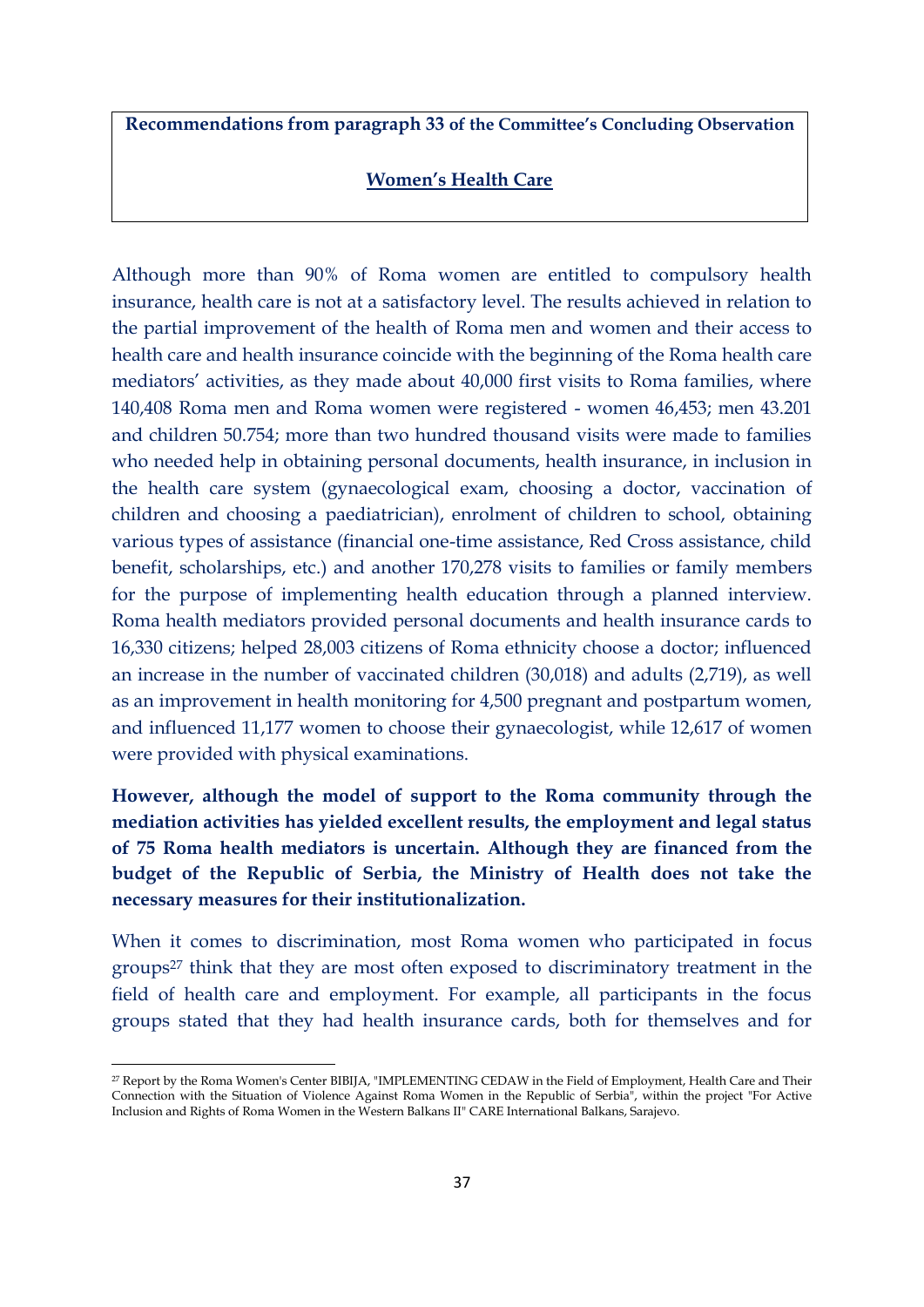children and all other members of the household. However, they do not see a doctor regularly, except in the case of an emergency, when they "really get very sick and cannot self-medicate at home". Their explanation for not going to see a doctor is that they do not like doctors, they are afraid, they can self-medicate with teas and they prefer to buy medicines in the pharmacy without consulting a doctor. They declare that they self-medicate with teas, balms, and home remedies (brandy, potatoes, onions...), because they think that doctors only prescribe medicines without examining them completely or adequately. The participants said that often the nurse sized them up, how they were dressed, and that they were looked at "differently" when they came to the doctor with children. Some of them sometimes waited longer, although they had arrived before other patients. They state that they received an invitation for screening from health mediators, but none of them responded. They think that the biggest reason for them generally having poor health is that they do not go to see a doctor in time, because it sometimes happens that a disease that started with harmless symptoms progresses and women are late to go to the doctor. Health mediators occasionally visit them and remind them when to vaccinate their children. None of the participants have ever complained to the Protector of Citizens, the Protector of Patients' Rights and other institutions regarding the problems they face in terms of health care.

This problem is attested by the individual stories shared by the participants of individual focus groups, who talked about discrimination experienced in health care institutions.

*I remember, as if it were yesterday. I had strong, intolerable pain. My sister told me that those were contractions and that I would soon give birth. She called for an ambulance and nervously explained what was going on, she said: "Please, come. My sister is going to give birth, I do not have money for a taxi and there is nobody who could take us to the hospital". The nurse on call asked for the address, and when she realized that we lived in a Roma settlement, from the other side we heard her say: "Dirty Gipsy, well you just don't know how to do anything else except breed" and she hung up. My sister frantically ran out and called our neighbour who drove me to the hospital. I gave birth shortly. After delivery, I was placed in the maternity ward, in a room with five more women, all of whom were Roma women. It was strange to me that the Roma women were in a separate room, while other women - Serbian women were divided in groups of two to three in other rooms. I knew very well that this was about discrimination, because I learned a lot of things by attending workshops, if anything, I learned to recognize discrimination. I have never reported this kind of discrimination and treatment which we had that day. Maybe I could have. I certainly know*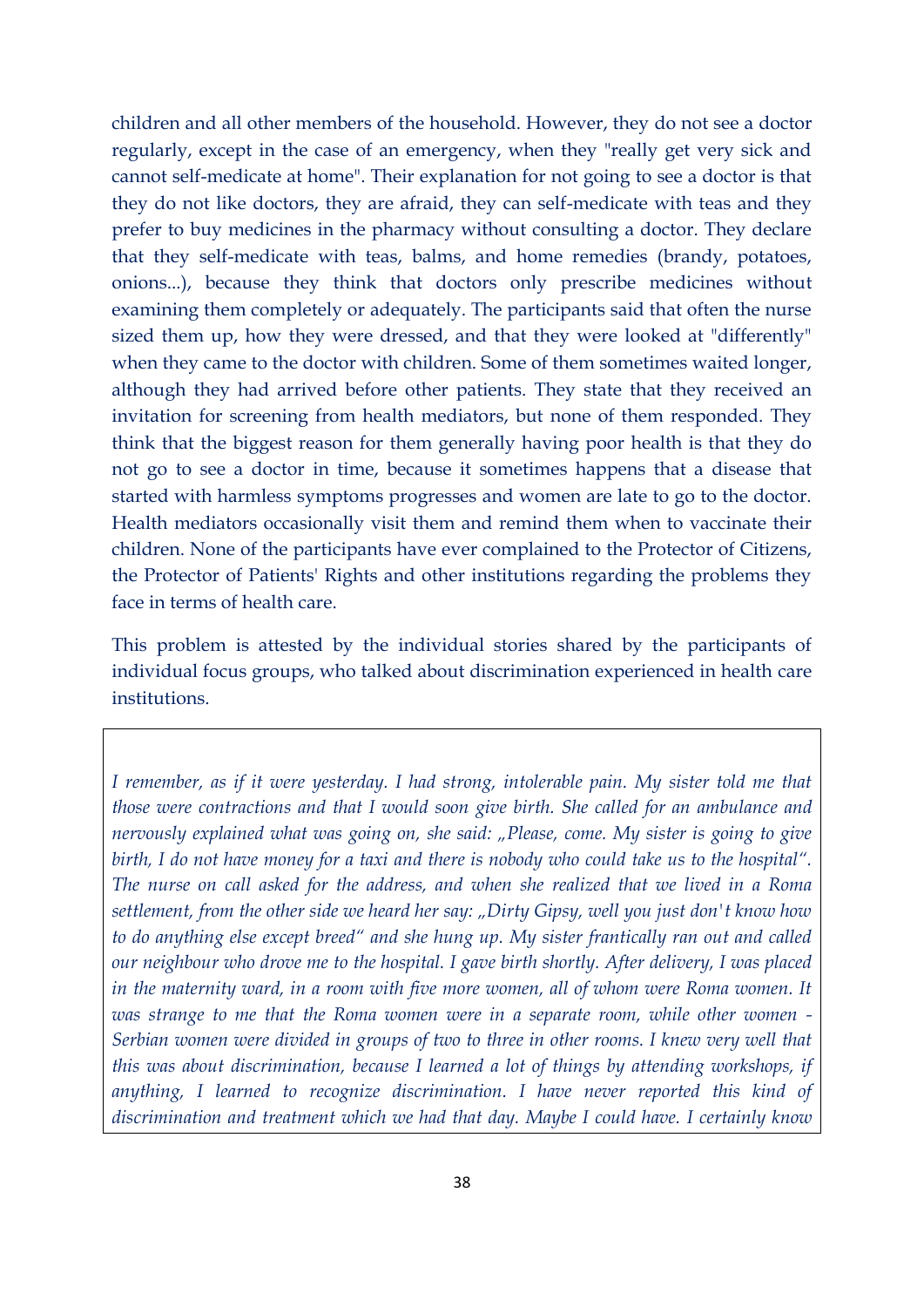*that if something similar happened again, I would react.*

S.R. (aged 21)

*I got labour pains and I came to the admission infirmary of the gynaecology department. First childbirth, terrible pains, and even more fear of what I was about to go through. At the admission infirmary, a nurse came out and very unkindly asked me what was wrong with me, and I frightfully said that I was in severe pain. She told me to wait. In the meantime, two other women, both Serbs, came in, and they were immediately examined and placed in the ward. After a long wait, the doctor examined me and said I was ready and that they were to take me to the maternity ward. The delivery was very difficult, they brought me in a wheelchair to a crowded room, where there was another Roma woman and placed me in the same bed with her. We asked why we were two in one bed, they said there was no place. We felt very bad because they only treated us in this manner, while all other women had their own bed. We barely made through that night somehow. In the morning, after rounds, one woman was discharged home and I went to that unmade bed without asking anybody. This event remained in my memory and whenever I remember it, I feel angry, sad and disappointed. How long will they treat us this way, as second-class citizens and do we deserve this?*

A.B. (aged 40)

*I had a very difficult delivery and in the end I had to have stitches. It hurt so much that I screamed with pain. At one point, the nurse who attended the delivery, shouted at me and said: "Come on Kassandra, don't shout so much, shut up!" That made me quiet down momentarily. The doctor immediately reacted angrily: "Don't call her that, she has a very nice name and don't silence her, she is free to shout, this hurts terribly!" The nurse's words deeply affected me, I felt miserable and labelled. The night passed, but I have never forgotten those words, they are deeply engraved in my memory. Why are we Roma women always labelled, regardless of whether we are literate, polite, neat or not? People are sometimes so inconsiderate that they make the hardest moment even harder and the words they say can be more painful than severe childbirth pains. And most importantly, they will never admit that they discriminate against and humiliate us.*

V.G. (aged 39)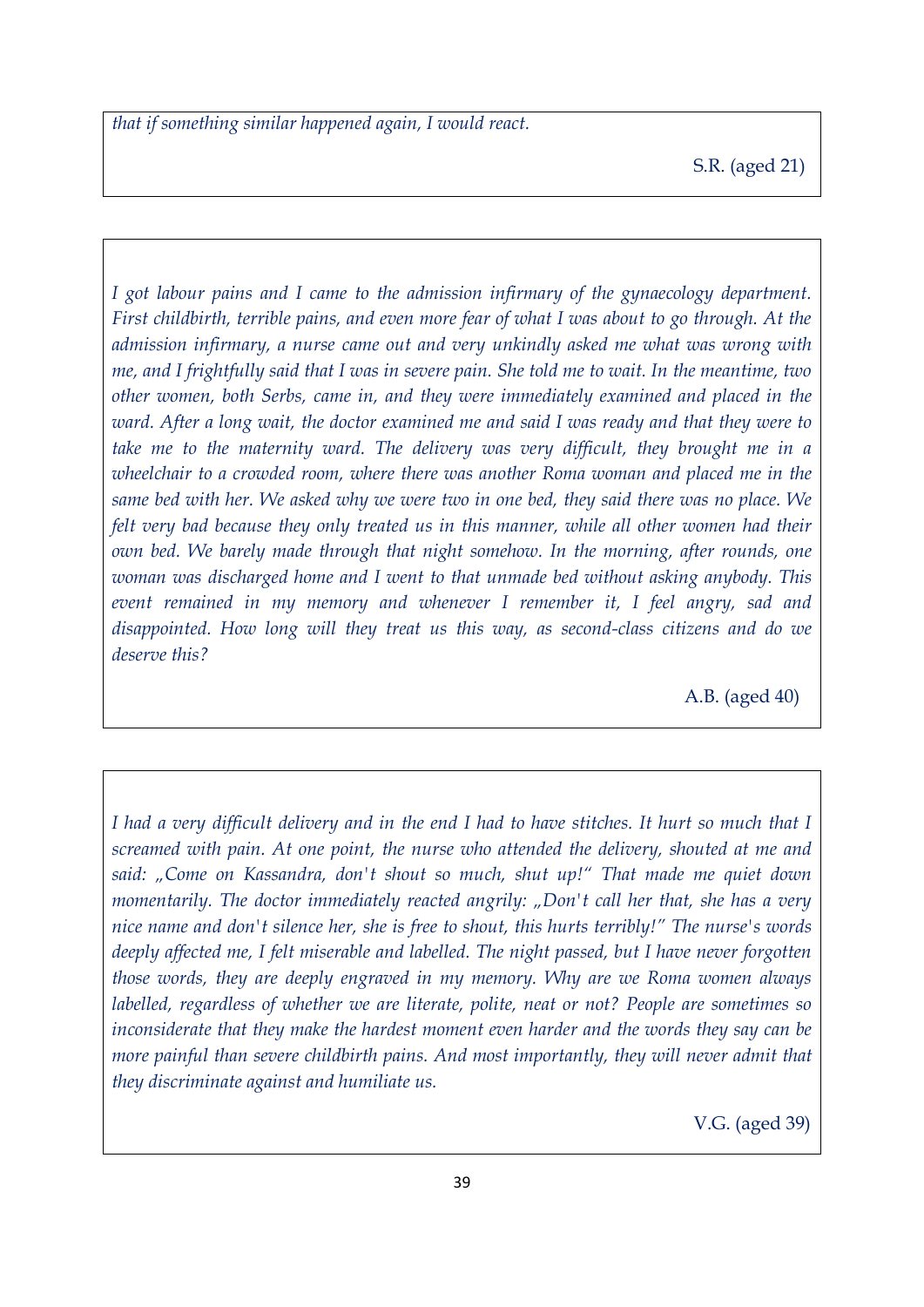Discrimination in access to health care remains a problem that is slowly detected and even more slowly resolved. The fact that the National Health Insurance Fund didn't receive any complaint from the Roma for failing to exercise the right to health insurance and that no appeal procedure was initiated on these grounds speaks of the lack of information the Roma community has about their health care rights. On the other hand, during 2013 and 2014, a significant number of complaints were filed to the Protector of Citizens and the Commissioner for the Protection of the Equality of Roma, as Roma, due to legal uncertainty, could not exercise their right to health care. We present the case of a postpartum woman called B. B. from Belgrade who gave birth at the Clinical Hospital Center in Zemun at the beginning of January 2015. In the process of controlling the legality and regularity of the activities, the Protector of Citizens discovered a number of omissions:

- *"After the provision of a health service - delivery of a child - to a woman who belongs to a particularly vulnerable population group and who does not have a health insurance card, the health care institution that provided the service attempted to charge for the service provided in a manner that is not in accordance with the law, using the position of dependency of the mother.*
- *The patient and members of her family were denied timely and complete information on health insurance rights and procedures for exercising these rights, as well as information on the names, surnames and professional statuses of health care workers who participated in the treatment of the patient;*
- *The Clinical Hospital Center Zemun failed to provide adequate information and training of health care workers on:*
- *powers and obligations in cases when the professional attitude and assessment of the health care worker regarding the best interests of the child conflicts with the decisions and requests of the parents;*
- *obligations of health care institutions and health care workers in relation to patients belonging to a particularly sensitive population, especially when they do not have health insurance cards;*
- *powers and responsibilities of the Protector of Citizens and obligations of the employees in the institutions subject to the control authority of the Protector of Citizens"28.*

The Protector of Citizens further states that during the dialogue healthcare workers presented a number of discriminatory attitudes about the Roma national minority, but also refused to cooperate with the Protector of Citizens *"by not making available all the information they have at disposal, by refusing to talk with the persons authorized by the* 

1

<sup>28</sup>[http://www.ombudsman.rs/index.php/lang-sr/2012-02-07-14-03-33/3645-2015-01-14-12-21-43,](http://www.ombudsman.rs/index.php/lang-sr/2012-02-07-14-03-33/3645-2015-01-14-12-21-43) accessed on 20/12/2018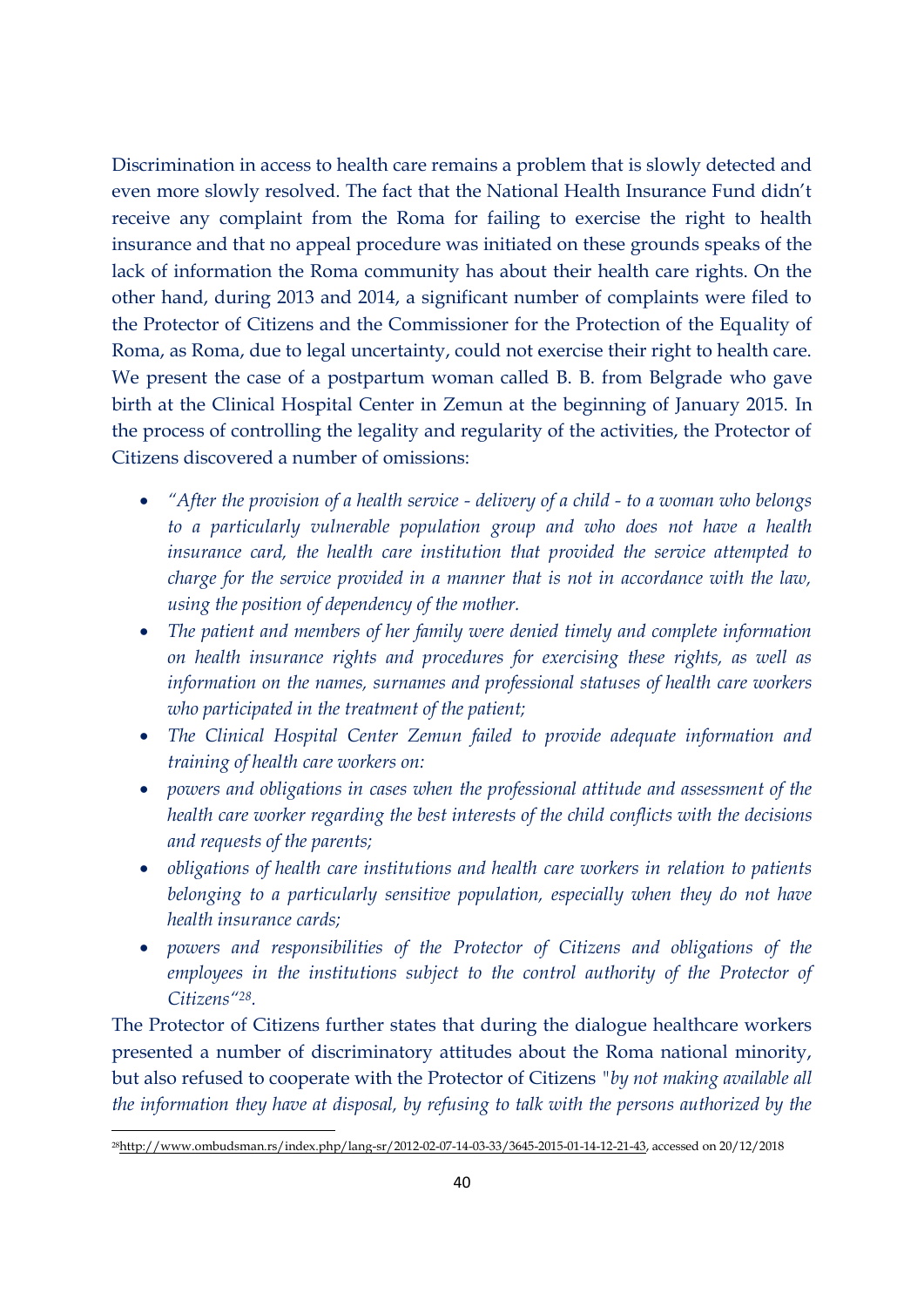*Protector of Citizens and by attempting to prevent the persons authorized by the Protector of Citizens from performing the direct supervision"*29. This is one of a number of cases of discrimination in the area of health care. During the realization of focus discussions, we witnessed that this was not an isolated incident despite the intervention of independent bodies.

# **Recommendations:**

- *O* **To solve the employment and legal status of Roma health mediators by permanently employing them.**
- *O* **To increase the number of Roma health mediators by hiring new ones in local self-governments with a higher percentage of Roma population.**
- *O* **To establish a continuous obligation to educate healthcare workers on the specific position of Roma women in the society and on the prohibition of the discriminatory behaviour.**

**Recommendation from Paragraph 36 of the Concluding Observations of the Committee**

# **Disadvantaged groups of women**

**The Agreement on Readmission between the Republic of Serbia and the European Union provides for readmission to home countries of persons not entitled to seeking asylum in those countries. The number of readmitted irregular migrants, as well as voluntary returnees, cannot be accurately determined but it is evident that the majority of these persons are Roma.** 

**In Concluding Observations of the Committee on the Elimination of Discrimination against Women (CEDAW) from 2013, the Committee is concerned about the lack of state monitoring of the conditions of women refugee, asylum seeking and internally displaced women and the lack of sex disaggregated data, in particular with regard to violence against women.**

**The Committee is particularly concerned that the birth registration procedures for undocumented persons remain at the discretion of the Ministry of Interior.** 

<sup>1</sup> <sup>29</sup> Idem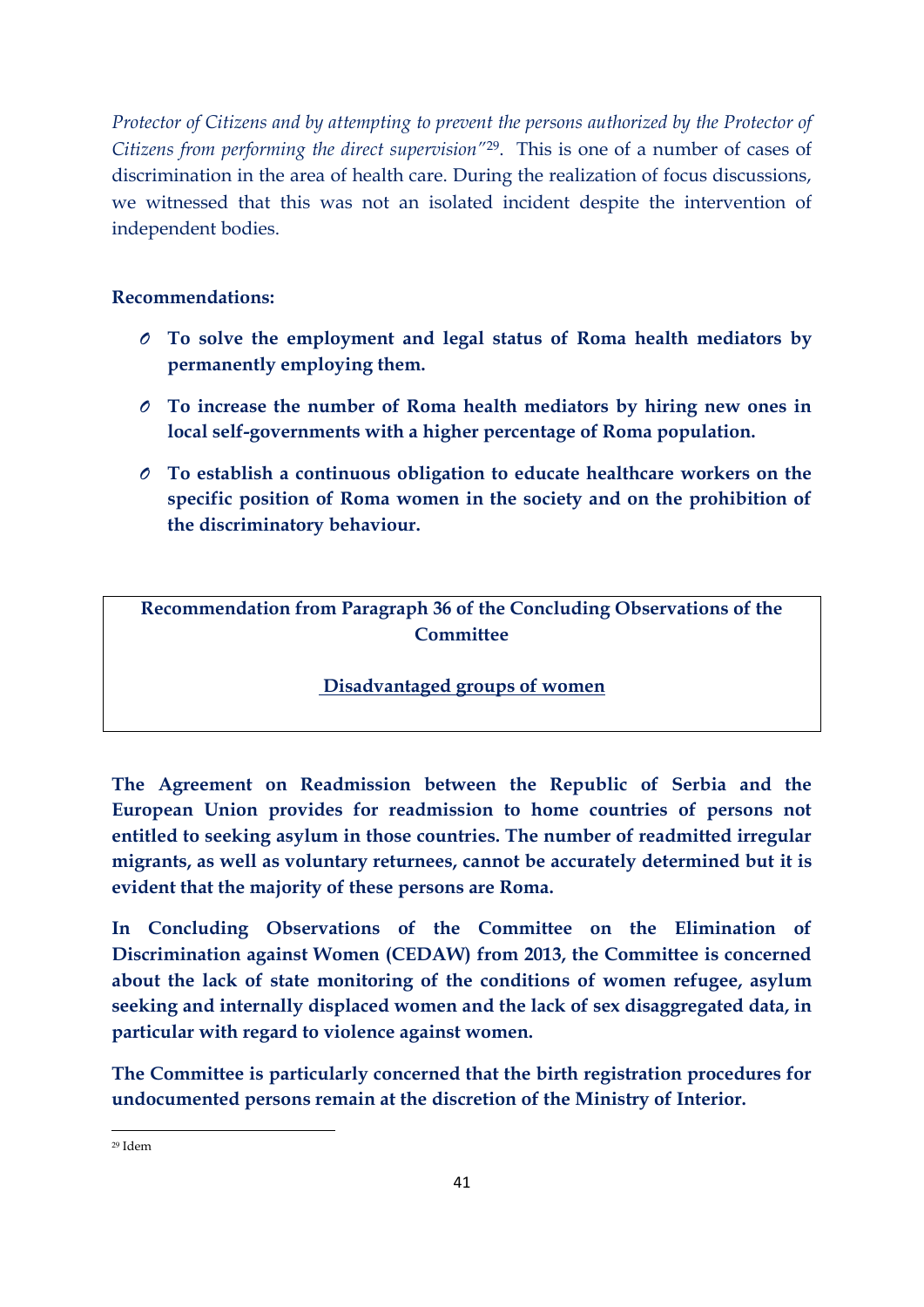**Even though the persons with no permanent residence are enabled by regulations of the Republic of Serbia to register at the nearest Social Welfare Center, in order to exercise their legitimate right to personal identification document and health insurance card, in reality we are encountering several issues, particularly being the case in big cities.** 

**The persons without personal documents cannot exercise any of the rights they are entitled to, thus encountering several types of discrimination. The following example brings out the statement of a young woman not being able to exercise her right to personal identification document for two years, thus illustrating discrimination based on several personal properties.** 

*I was born in Kosovo. When I was a child, my mother brought me to Italy. My mother had ten children and we used to live in a camp. All of us were supposed to beg, but since I didn't like it I ran away from home. I was in different foster homes in Italy and never attended school, not for a single day. Whenever I wasn't in foster home, I was left to my own.*

*After being deported to Serbia, I didn't know what to do. I was completely lost and all alone, with no one to turn to. The only thing I knew was I had an aunt somewhere in Belgrade, so I found out where she lives and went to her. After I told her that I am a lesbian and that I would not look for a husband she kicked me out of her place. She told me she had very young daughter-in-law at home and that she didn't want me around her. Afterwards I went to some other cousins in Kosovo, but they also forced me to find a husband while some of them forced me to have sex with them. When I refused all that, I was told to leave. In Kragujevac, I spent some time with another cousin since her husband promised to help me obtain a personal ID. He requested 3,000 Euros in order to cover the expenses for the ID, so my mother and my siblings from Italy sent me the money to pay for it. Finally, that man took all the money providing me with no documents at all. When I objected, he kicked me out so I had to go to Belgrade again since it was impossible to stay with them anymore.* 

*Having no money, I had no other place to go. I just got off the bus and saw some refugees in the park near the bus station. I spent a lot of time there living next to them. Some people brought them food so I took it the same way. They figured out I did not speak Arabic but Italian, and after realizing the way I looked they called some lesbian organization. Soon some women from that organization appeared and afterwards they brought in a woman who spoke Italian, and shortly afterwards several women were trying to help me. At present they pay my accommodation at*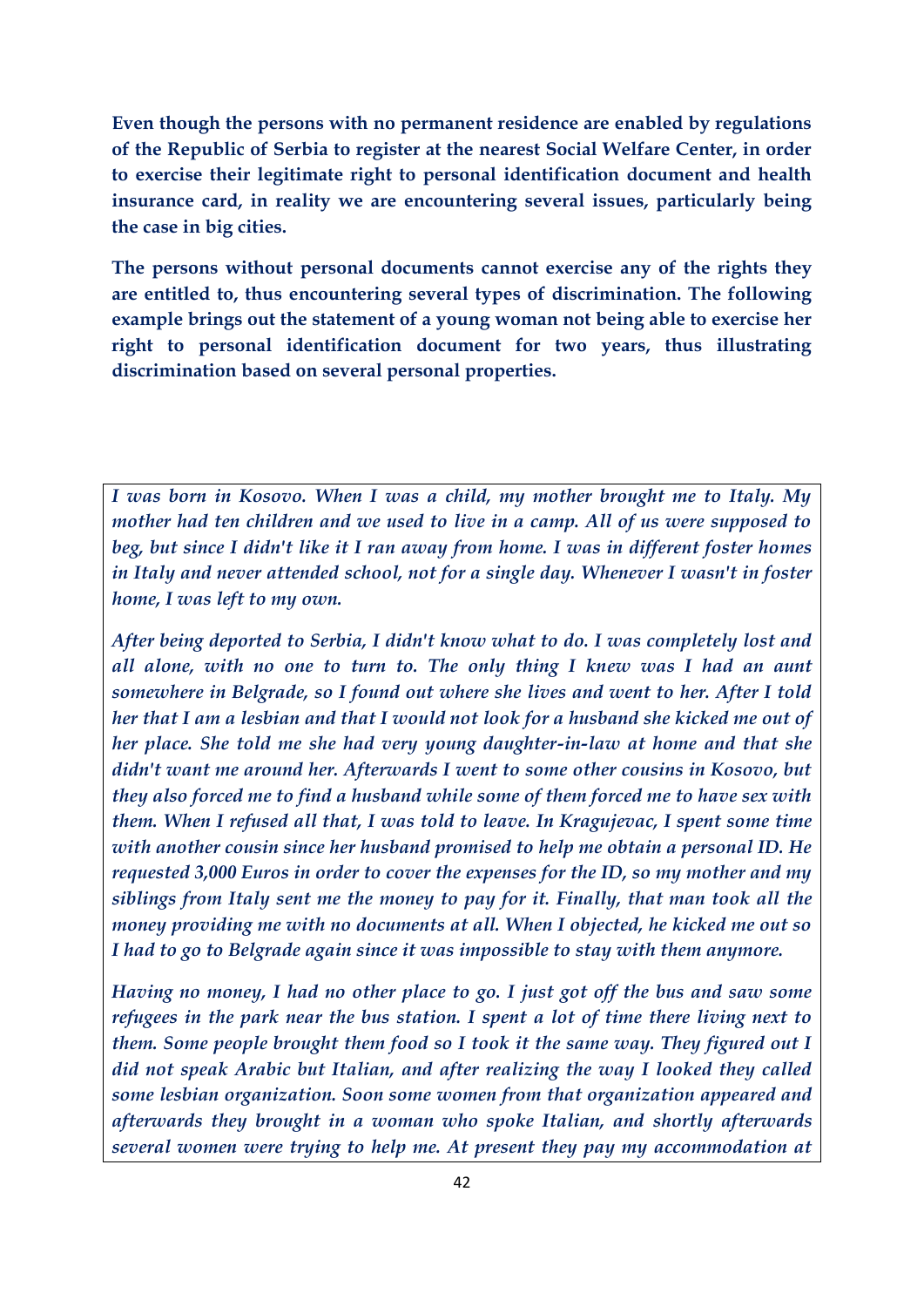*the hostel and buy me food trying all the time to help me in getting my ID. If it's not for them, I don't know how I would make it.*

*Quite often I am requested by the police to show my ID in the street. They also inspect my personal belongings. Once, I was slammed by a policeman when I told him I did not have ID and that I lived in a hostel. He did not believe me and said I was lying. In the end they put me in the police car and went with me to the hostel to check if I was living there. Once they realized I was telling the truth, they just left. On one occasion I was caught by the police while smoking marijuana with some guys in the street, so I had to go to the court and was ordered to do some community service by cleaning parks. I am not hanging out with those guys any more but I am kind of feeling bad since no ID was required for the punishment itself while I need it for everything else.*

*I really want to have a life of my own and to do any kind of job. Meanwhile, I am waiting for my ban of returning to Italy to expire so I could go back to my family. Since I was in Serbia, having no health insurance card, I have never visited a doctor. Every time I get my period I feel great pain in my stomach. Every single day I encounter racism. Once, an unknown man, Roma as I am, asked me in the street to give him some money. I realized he was drunk so I told him I had no money and just wanted to pass by. Then he caught me by the sleeve and became violent. He grabbed me with his hands and started kicking me. I called out for help but nobody did anything. Only some cab drivers who stood there told us to get out of there, although they saw that I had nothing to do with that violent man. Once he let me go, I asked those cab drivers why they did not help me and they just ignored me. Women from women organizations several times called me to come to their places but every once in a while when I got into their buildings someone asks what I was looking for. Those women tried to find me a job; however, no one would hire me when I have no ID. I am sure they don't want to hire me because I am homeless and I am Roma woman. I also put an ad to walk the dogs and clean the houses, and since I do not speak Serbian I gave phone numbers of those women to make all the arrangements. But the moment they see me, no one ever calls.*

*God only knows after how many times I once again started the procedure for getting an ID last year. I usually manage to get citizenship certificate and birth certificate through PRAXIS organization and there I stuck with those documents soon become invalid. In Kosovska Mitrovica, Kragujevac and Kraljevo I was sent from one police station to another. Last time I was there with those helping women who told me we would be able to exercise my right in the police and that I am entitled to register with Social Welfare Center. However, in Social Welfare Center they couldn't help before the police have done some paperwork. I do not know how many times I was in the police station, alone or with those helping women, and each time they were*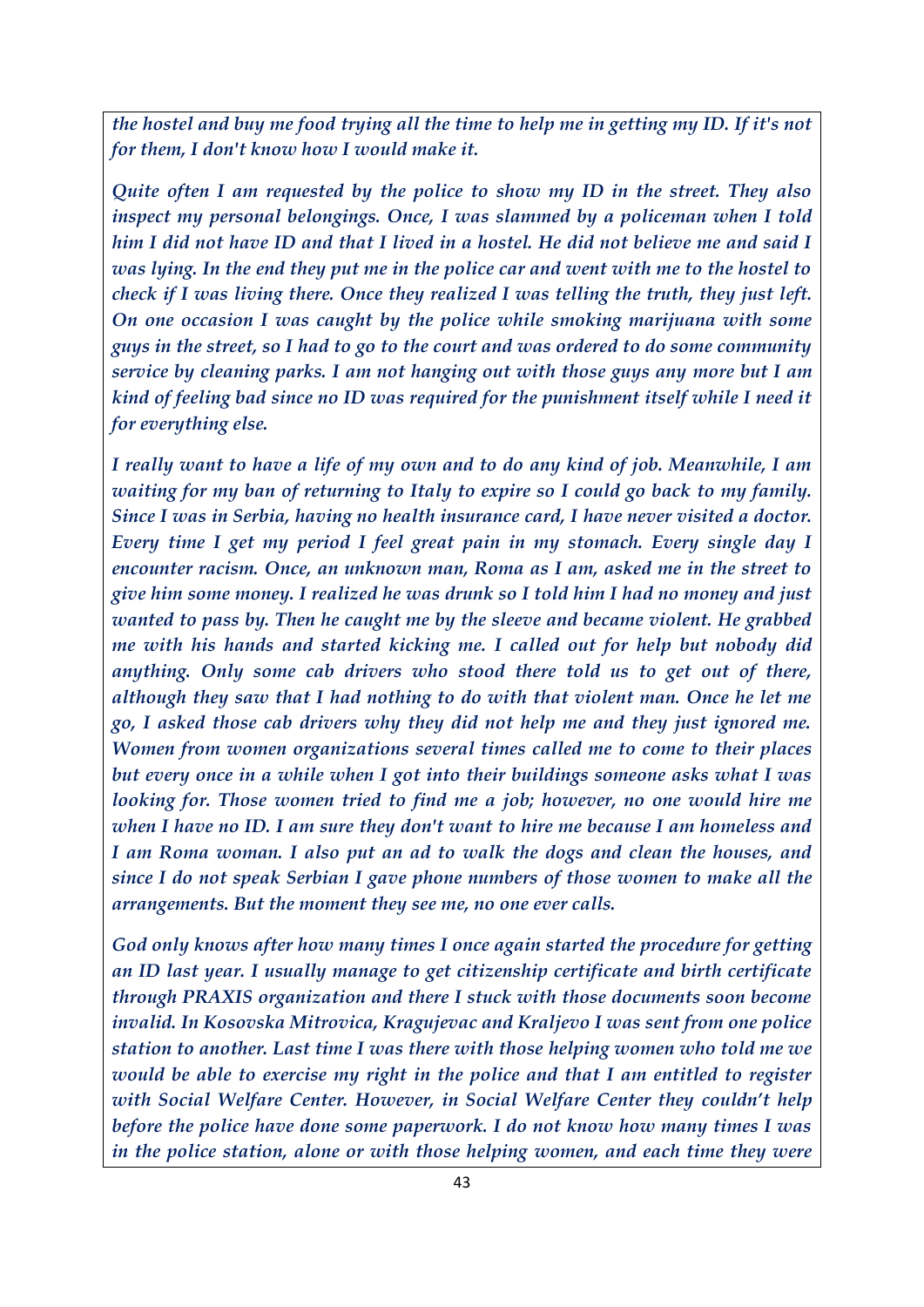*unkind so finally I didn't manage to do anything.*

*Whenever some of those helping women comes with me, if it happens that she enters the police office first, the staff behave quite normal, but the moment I appear they change their attitude and expression on their faces. And every single time people working there are simply not interested in even thinking about the reasons why I was there. Several times I was told it is impossible for me to get an ID, the whole case being quite complicated requiring them to check where I live, so that I will have to register with Social Welfare Center since I have no permanent residence. On several occasions at the police station they yelled at me and those helping women and we were kicked out of the office. Quite recently one woman standing in a queue waiting to submit documents for her own ID yelled at us as well. The police officer (woman) was making remarks to my helping woman that she could only imagine what I had been doing in Italy having deserved to be deported afterwards. It seemed to me as she was trying to dissuade her from helping me. My helping woman replied to her that I certainly am entitled to personal document being citizen of the Republic of Serbia; however, the officer told her the whole procedure is rather complicated with almost impossible outcome. I couldn't help feeling I was not supposed to live or to exist since it was rather complicated for the police to go to Social Welfare Center and to check the hostel where I temporary lived. I am still waiting to get my ID card. One of the helping women finally got in touch with the Ministry and was told I could get my personal document in Belgrade. We are still waiting, even though they informed me I should first go to Commissariat for Refugees. I do not know how long it will take before I finally start living normally.*

 **S. M. (aged 28)**

#### **Recommendations:**

- *O* **To enhance data collection regarding achieving rights on personal documents and regarding achieving rights of refugees, deported and relocated persons.**
- *O* **To enhance cooperation mechanism between the civil society organizations and the state institutions.**
- *O* **The state needs to support activities of the civil society organizations working to aid persons affected by multiple discrimination.**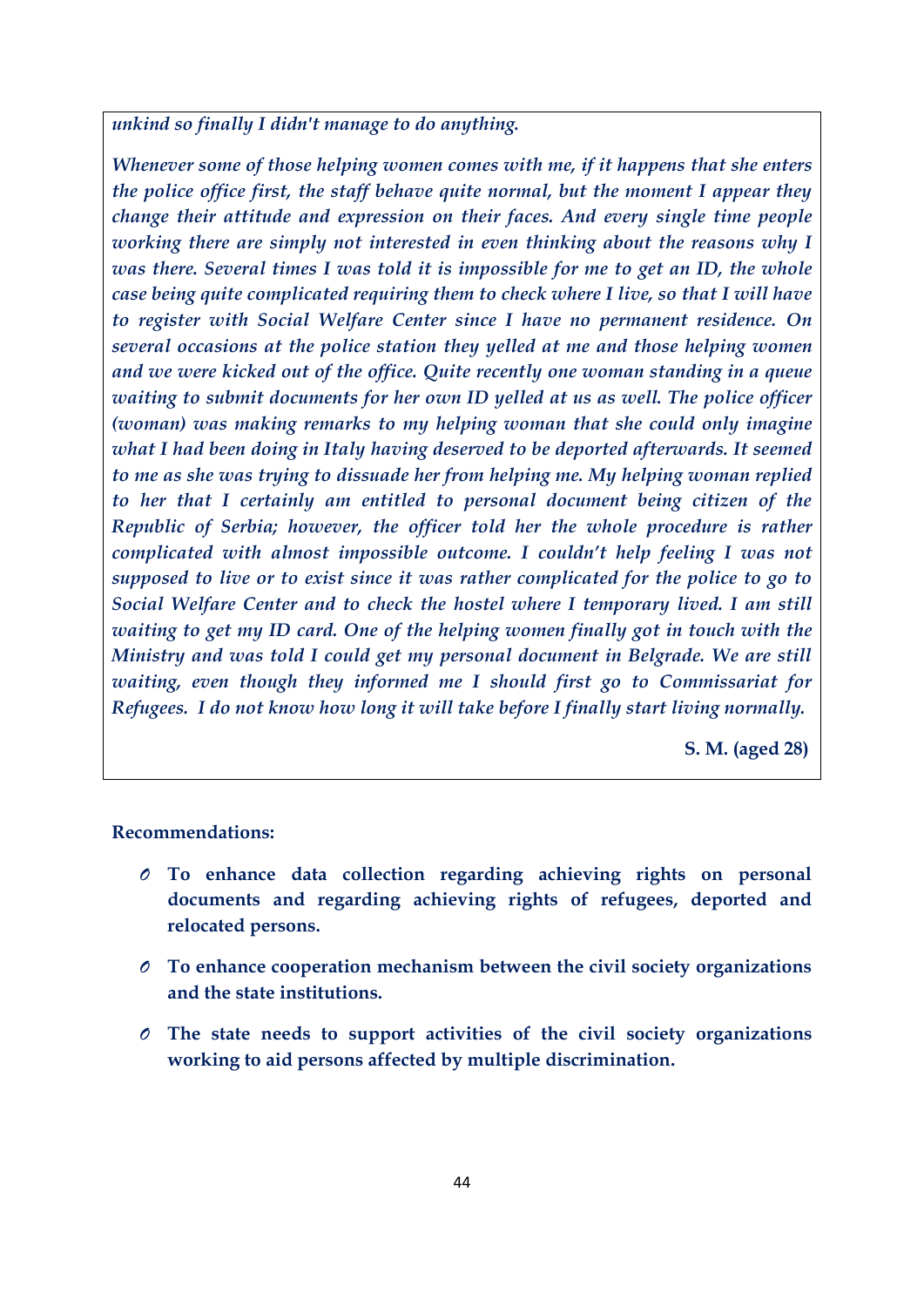# **Recommendation from Paragraph 39 of the Concluding Observations of the Committee**

## **Early marriages**

Roma families traditionally live out of wedlock. The issue of early marriages and early motherhood does not arouse special interest of institutions, either in health or social care sectors. The cause and effect relationship between early marriage and school dropout is clearer over the past few years, even though it is not sufficiently emphasized. In fact, data on the prevalence of this phenomenon is not sufficient, as a comprehensive research that would embody a representative sample has not been carried out. The experiences of Roma women's organization testify to the great resistance of the Roma community in relation to this issue and the closed nature of their community. On the one hand, marriages of minors are firmly linked to tradition and culture, and on the other hand, we encounter indifferent public, and quite often very inappropriate approach of institutions to this issue, leading to even greater community resistance. Therefore, Roma Women's Center BIBIJA<sup>30</sup> advocates that early marriages in Roma community are treated primarily as a matter of the rights of women and children instead of being a criticism against the tradition. The fact that this issue is poorly covered in strategic documents and measures, and the lack of recently conducted comprehensive research<sup>31</sup>, above all, on the causes of and effects to possibilities of education, point out the necessity of the problem being considered properly by Roma women themselves and proposing appropriate measures that will be supported by the Roma community itself.

Although the phenomenon of early marriages, marriages of minors, and quite often of arranged marriages is not typical only to the Roma community<sup>32</sup>, the most common early marriages are in Roma community. **The consequences** of early marriages can be perceived from multiple angles. Given that in at least 70% cases of marriages of minors, a woman getting married is a juvenile, we can rightly talk about violated children's rights and women's right to choose a partner. Upon getting married, a young girl gives up her education, drastically reduces her job prospects, thus increasing her vulnerability to domestic violence, deteriorating of her health, including reproductive health. The proliferation of poverty and the kind of "feminization of poverty" is one of the most alarming consequences of early marriages. The estimate is that about 6,000 children leave regular education in one

**.** 

<sup>30</sup> *Policy paper* **"Early marriages and implications for the education of Roma women"**, BIBIJA, Roma Women's Center, within the project *"Active inclusion and rights of Roma women in Western Balkans II"*, CARE International Balkans, Sarajevo.

<sup>31</sup> *"*Virginity: Freedom of choice*"*, 2006, BIBIJA Roma Women's Center, Belgrade, <http://www.bibija.org.rs/>

<sup>32</sup> The occurrence of marriages of minors is also found in the Vlachs of northeastern Serbia, and again in the south of Serbia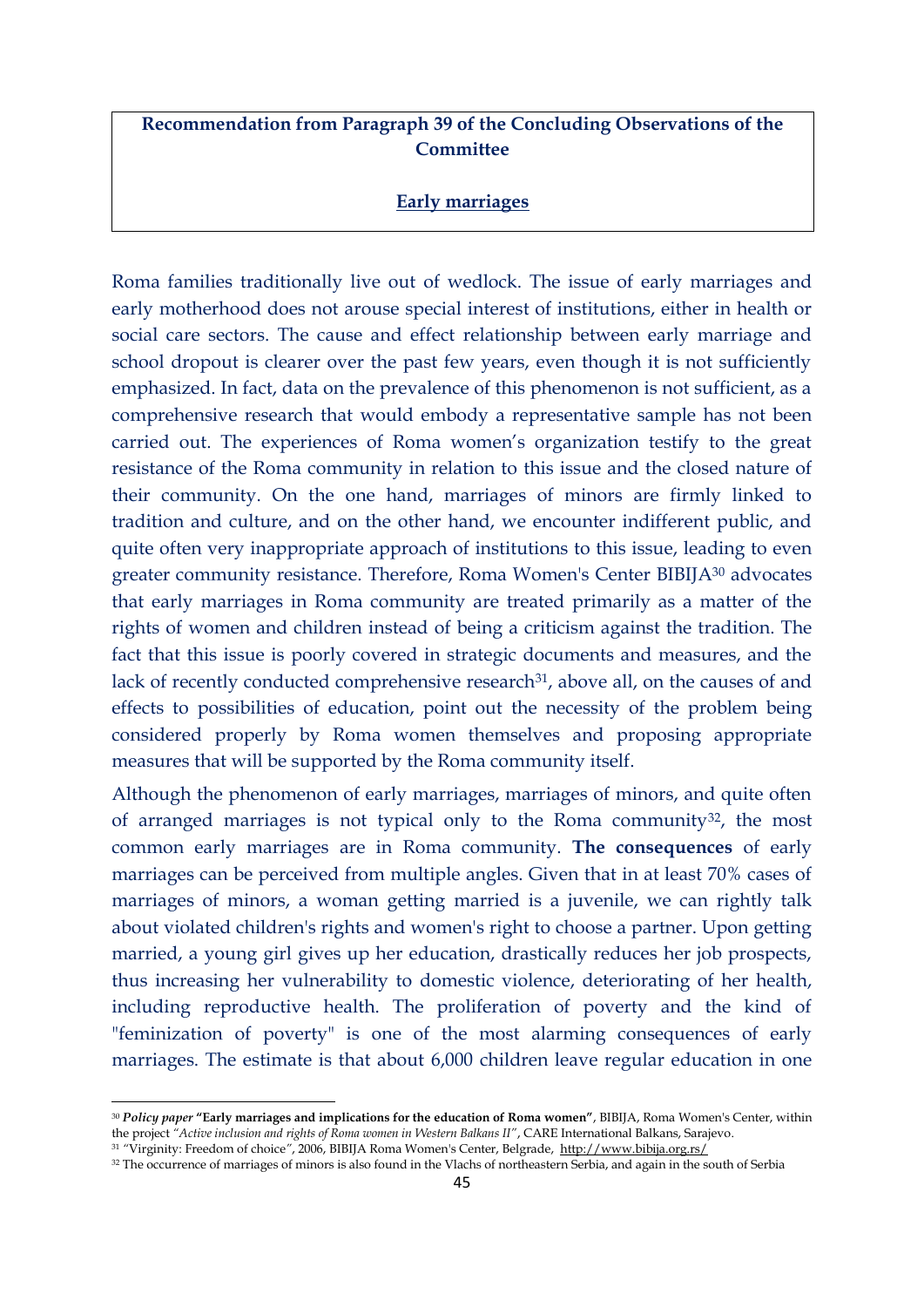academic year in one generation over the course of primary education, and that the highest rate of dropout is between grades 5 and 633. According to the *Strategy for development of education in Serbia until 2020,* between 10–15% of children from one generation in Serbia do not enroll or not finish elementary school.<sup>34</sup> According to Multiple Indicator Cluster Survey (MICS) data<sup>35</sup>, over 40% of girls and young women aged 15–19 live in wedlock or out of wedlock, and over 15% have been ", married" before their age of 15. At the time of the census held in 2011 there were registered 420 out of wedlock families in the Republic of Serbia where one of the partners was below age of 1636.

Advocacy for addressing the problem of marriages of minors (children marriages) and its effect on education, as well as pointing out the clear connection between marriages of minors and school dropouts is posed as one of the main issues.

The Strategy for Social Inclusion of Roma in the Republic of Serbia for the period from 2016 to 2025, as well as the National Strategy for Gender Equality laid out measures with regard to the prevention and reduction of the number of marriages of minors, forced marriages and juvenile pregnancies in the Roma community, however, these measures haven't yet been given proper significance nor the funds for their implementation were allocated. The positive development is the amendment to the Criminal Code of November 23, 2016 introducing forced marriage as a criminal offence. Over the last few years, and above all due to Recommendation from Paragraph 39 of the Concluding Observations of the UN Committee on the Elimination of Discrimination against Women with regard to preventing early marriages, the interest in this issue has been increased with international donors, and the topic itself was made priority in call for projects of national institutions. The Office for Human and Minority Rights supports civil society organizations that implement programs promoting awareness raising and education primarily of young Roma women, as well as the wider population and representatives of educational and other institutions involved in prevention of early marriages, marriages of minors and forced marriages. However, this remains insufficient for systematic solution of this several decades long problem. Only NGOs are still dealing with this challenge, while the institutions still regard this problem as a "family affair" and the tradition of the Roma people.

The importance of solving this problem has been also indicated by the data obtained from MICS survey<sup>37</sup> showing that, while the percentage of early marriages at the

<sup>33</sup> Jovanović, Čekić Marković, Veselinović, Vušurović & Jokić, 2016

<sup>34</sup> Ministry of Education and Science of the Republic of Serbia, 2012

<sup>36</sup> Aleksić, 2015, p. 40

<sup>37</sup> Multiple Indicator Survey on the position of women and children in Roma settlements in Serbia 2014, Statistical Office of the Republic of Serbia and UNICEF, 2014 (Multiple Indicator Cluster Survey-MICS)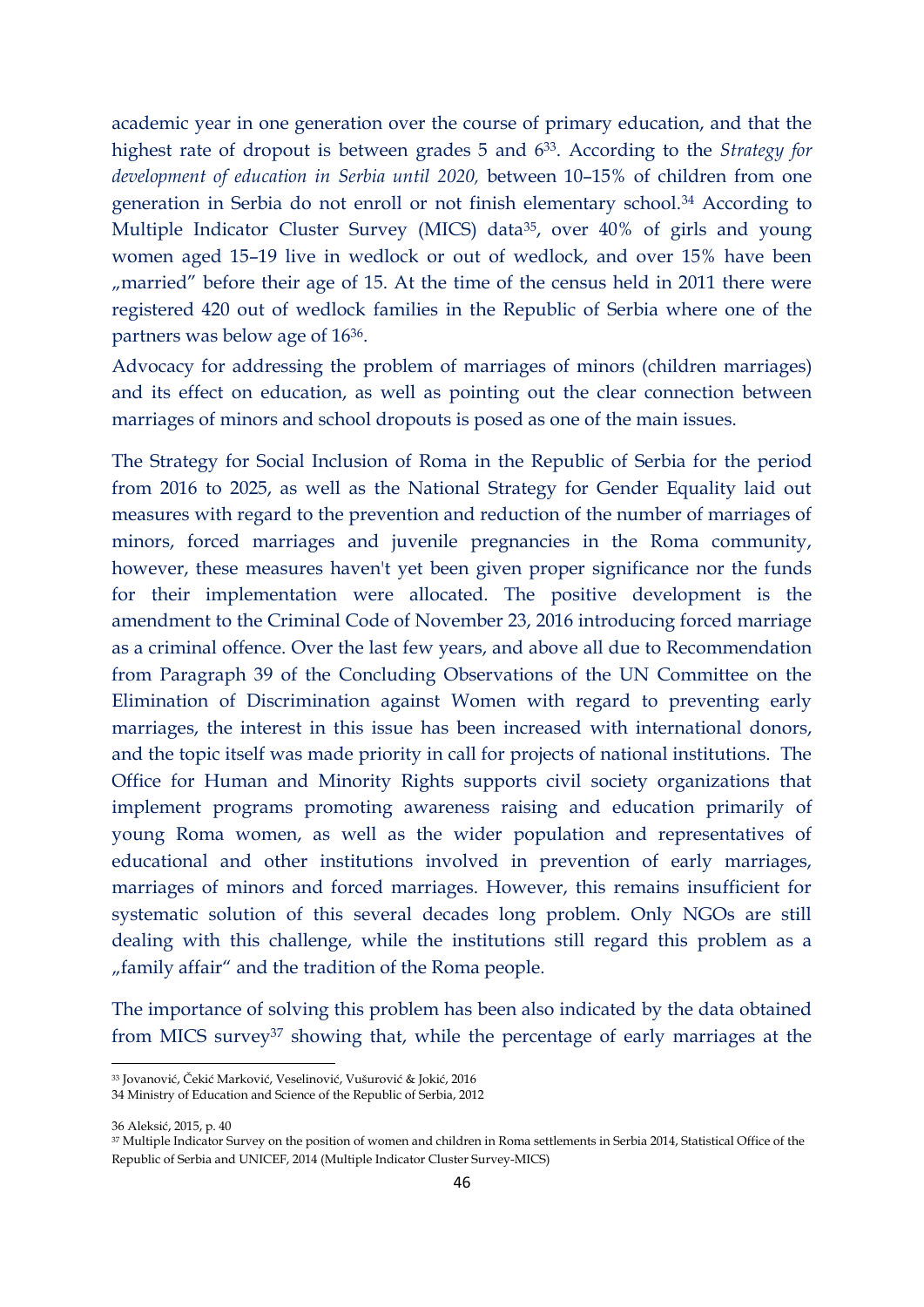general population level declines steadily, in the Roma communities this percentage is increasing. Thus, in 2004 it was 45.9% of girls who were married before the age of eighteen, in 2010 this share was increased to 53.7%, reaching 57% of girls who were married before the age of eighteen in 2014. There are multiple reasons for this situation: ranging from difficult social and economic situation of the Roma, which has additionally worsened over the years of transition, to the social and cultural norms being maintained and reproduced in the Roma communities themselves and having great impact on the definition of the life prospects of Roma boys and girls.

Measures taken by state institutions, whether they involve affirmative action or sanctions, in real life do not show results in favor of reducing this practice. On the other hand, Roma in Serbia are quite often subjected to various types of prejudices and discrimination at a wider social level, having been socially marginalized. Such a social perception of the Roma communities in practice leads to the fact that their problems are perceived as if they are happening somewhere else and to someone else. As a result, the widespread phenomenon of early marriages, which would be regarded as unacceptable social practice at wider social level, persist in socially marginalized communities such as Roma. The respect for the cult of virginity, the concept of family honor, gender roles in which women do not have ability to be educated and economically productive, altogether represent factors creating internal constraints acting within those communities, predefining early marriage as a desirable social practice. On the other hand, the discrimination and marginalization of members of the Roma communities by the majority environment constitutes a fundamentally limiting factor in their efforts to abandon the constraints imposed by their community.

*My folks were very poor, quite often having no money even for bread every day. It so happened that one day my father came home with a certain man. The mother took us girls right away to the other room. Later on they called me and asked if I would like to live better life so that my folks as well have more food. I didn't know what that meant. I just sad it was okay*.

B. B. **(**aged 58)

The common denominator of all causes of marriages of minors is poverty and social exclusion. The interconnection of a number of causal factors makes this network quite difficult to break: patriarchal relations, uneven distribution of power, control of women's bodies and their sexuality, gender stereotypes and prejudices. The economic dependence of women in the already poor family reduces their influence in the family. Acceptance of traditional practices based on stereotypes about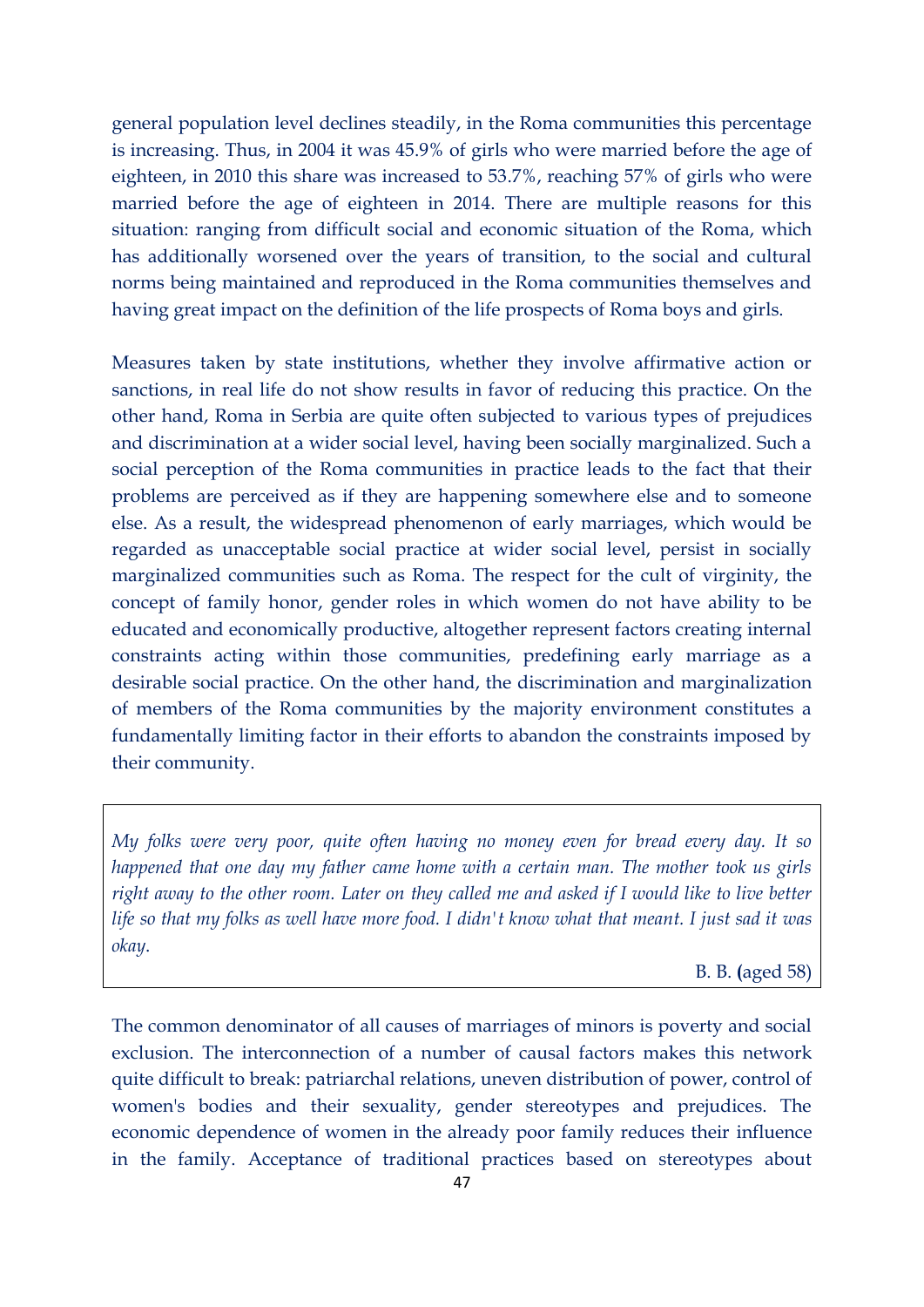sexuality and the role of women in society contributes to the prevalence of marriages of minors.

Causes and drivers of early marriages in the Republic of Serbia are similar to those around the world. Gender-based discrimination, structural inequality, poverty, lack of education, accepted cultural practices, inadequate institutional responses to marriages of minors and many other factors contribute to the emergence and maintenance of the practice of early marriages.

*At the time I was 11. I was in the 4th grade of elementary school. Some people came to see my sister and to arrange marriage with my father. However, they saw me and since they liked me even more they made arrangement with my father that I marry their son. My father gave his word that I would marry their son. We call it* besa*, to keep the promise, something like a word of honor, you call it. It is customary for us for the girl to be "sold", with payment made to her father. I was sold for 8 thousand Euros. My parents took me out of the school and forbade me to play with other kids. They told me that I was promised to someone and that I belong to the people to whom I was promised. When I turned 16 those people came with a boy I was supposed to marry. We saw each other only for a second when I served them coffee. I said that I would not marry him, but my father told me it was out of the question since he already gave his word, and that I would definitely disgrace them by refusing to marry him. When I was 18, I married him and lived with him for the following 5 years. At the age of 19 I got my first baby girl. When she turned 1 I wanted to take her to the jeweler to have her ears pierced. Having figured out what I was about to do, my father-in-law has beaten the hell out of me. It started on-going quarrel making me go to my parents every once in a while, but every time I got back. And every time it was even worse. My mother told me that I had to return to my husband, because in their house I am practically dead, and that the place I entered in my wedding dress is the place where I am supposed to die. The moment I got my second child, my in-laws started harassing me. I was beaten by my brother-in-law, my fatherin-law and my mother-in-law. My mother-in-law told me I was paid for and that I do not have the right to sit, no matter if I am pregnant or not. The man I married got mentally sick since his parent sold everything that he had, car, shop, and the stall he was working at, for the sake of his younger brother who was a drug addict. Once we got our third child my husband wasn't even aware of the fact that the child was born. Then my biggest troubles began, it was really horrible. All of them harassed me and him. He was mentally ill, so his parents finally told me he was no longer good for me and that I should marry his brother (my brother-inlaw). I could not have married my brother-in-law whom I appreciated as my own brother. Afterwards they took all of my documents: ID card, health insurance card, employment booklet (workman's pass-book). They forbade me to see and call my parents. They forced me to call my parents and tell them that I had given up on them and that I lived well, even though every single one of them beat me all the time, even then when I was pregnant. I was*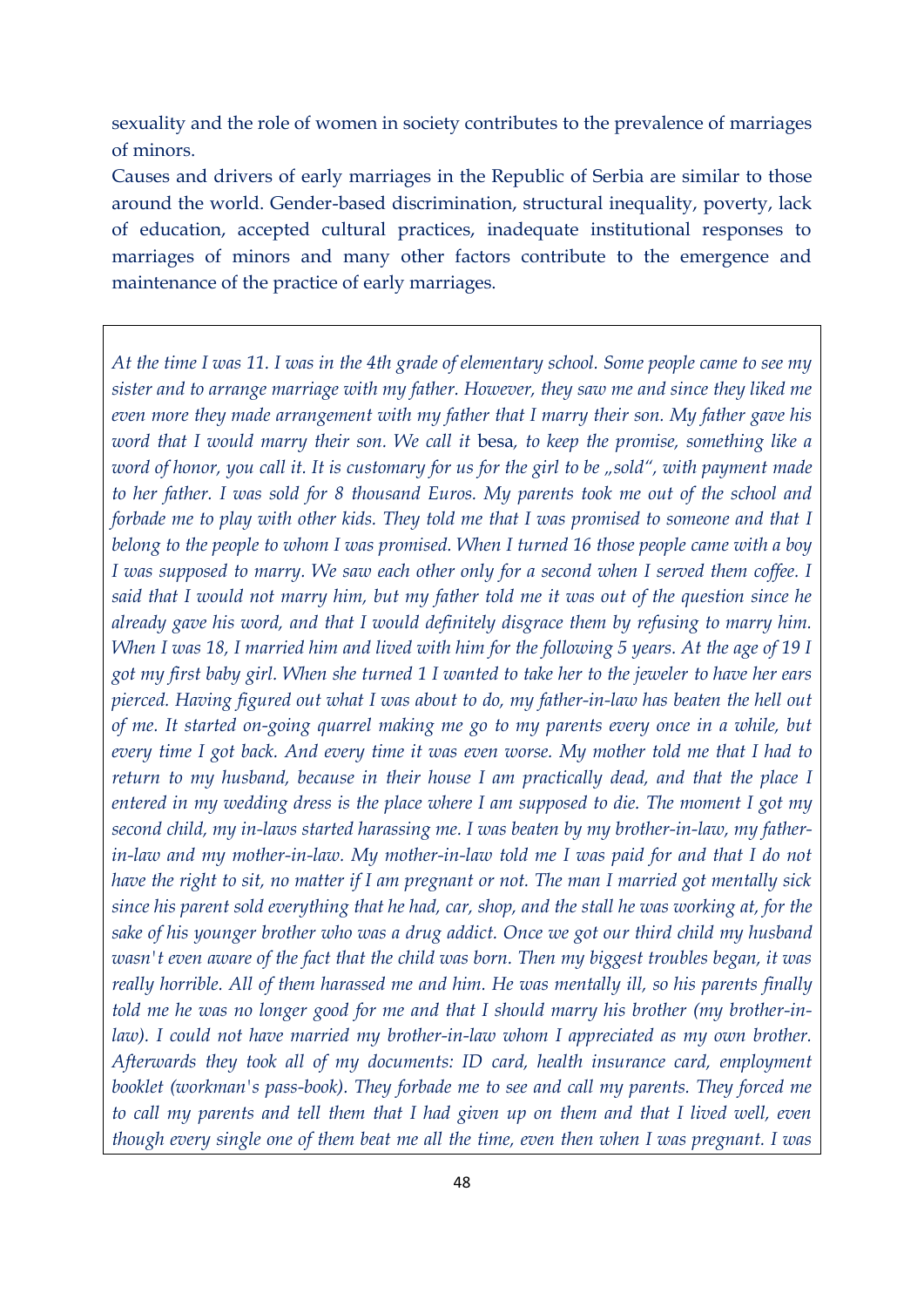*not supposed to protect my own children; they told me I had no rights.*

Until recently, the problem of early marriages was almost invisible in Serbia. With the exception of UNICEF Multiple Indicator Cluster Survey (MICS) and several surveys and reports of Roma women's organizations, it was not possible to find any reliable information in the literature on the prevalence of marriages of minors. Therefore, it is not surprising that, in practice, nothing really prevents early marriages. For decades, Roma women's organizations have been warning against this harmful traditional practice in Serbia, mostly by means of working directly with the Roma community. Work on identifying negative consequences and raising awareness is only part of a possible solution. Without the involvement of all actors from the community and institutions, a sustainable solution to this problem cannot be expected.

One of the key causes is seen in the lack or low level of education, among other things, due to inaccessibility of education, poor quality of education, with poverty and gender-based violence increasing the chances of reaching early marriages. In addition, caring for the safety and protection of Roma girls is also important and by tradition marriage is seen as a way to protect girls from sexual violence, to prevent relationships before marriage and to prevent the potential loss of a "family honor". Finally, inadequate institutional responses to early marriages and ineffective law enforcement also contribute to the incidence of early marriages.

*I got married when I was 13. I loved him and wanted to marry him, so I ran off to live with his folks. That's where I grow up, having my first period as an already married woman. At the time he was 18. I lived in a small town in Kosovo, populated mostly by Albanians. I wouldn't dare go to school with their children since we were all afraid. Now I see how much the education is important. I can't even put a signature on my own, so that is the reason I have no proper or regular job. It is such tradition for us that girls get married very young, have their own children as soon as possible and have their own families, that woman devotes herself only to her husband, which is possible only when she gets married young enough, so not to embarrass herself and her own family. Once I got married I had some good and some bad times. No matter I came to the family of my husband when I was a child, they never considered me as a daughter, as a little girl, but at the very instance as a grown up woman who must obey, who has to do all the housework, to have a child of her own at the age of 14, so I really grew up before my time. The first night after the wedding, in a room with me and*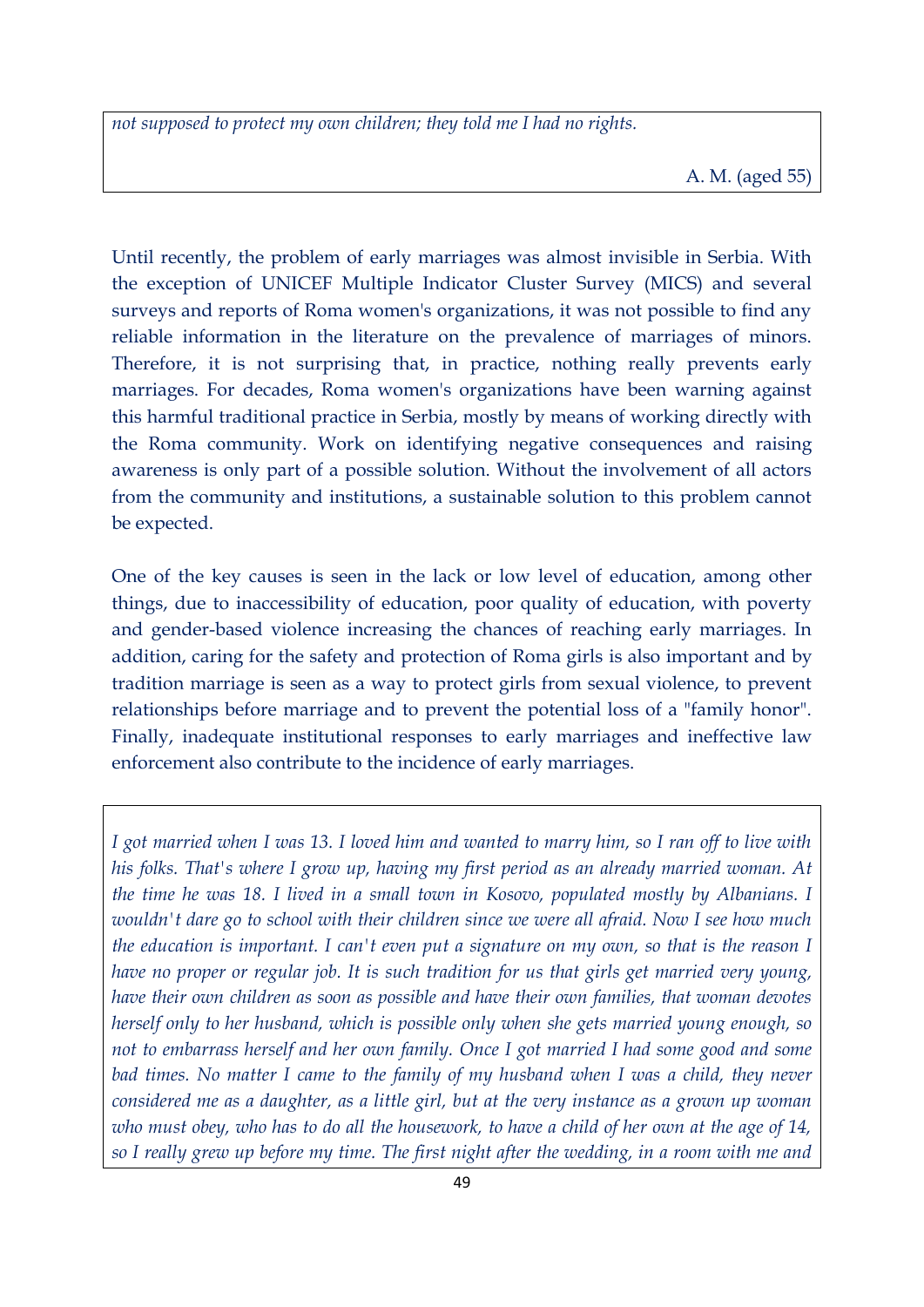*my husband there was a woman making sure that I was a virgin. I was so ashamed and afraid that I started to cry. Once all this was over and when she brought out sheets with my virginity blood on it, everybody was happy and so was I finding out that everything turned out well. They made me dance, even though I didn't feel like dancing at all, having pain all over my body, but I had to dance. The girl not being a virgin at the time she gets married faces a lot of problems; she's got beaten and asked to go back to her parents. There is an example of a girl being raped by her uncle before marriage, and once they discovered she was not a virgin she had to tell the whole story. In my marriage I do suffer a lot, being beaten regularly and having lot of troubles. There 13 of us in the house, my brother-in-law with his family, my husband, me, our children and my mother-in-law. Sometimes it's good to live with so many people around, sometimes it's not, and even then when it is bad you have to be quiet and nothing should be said. I have four children. The eldest daughter got married and now lives in Italy. Two younger daughters and the son live with me and my husband. The eldest daughter was 15 when she got married. The groom's family heard about us, they came from another city to see my daughter, they liked her and the marriage was arranged. We are from a very poor family, completely aware of the fact that we cannot provide our kids with everything they deserve. It is quite possible that I mentioned something like how her life would turn out if she married him, what kind of life she would have with him and his family, but if she said not, of course there would be no marriage. She agreed and we respected her wish. If she refused, she probably wouldn't have a chance like that again, anyway that would also be her own will. Apart from covering wedding expanses, we did not ask for more money. The expanses were around one thousand Euros, so that much we got, and we arranged the wedding. We made a deal with the groom's family and that is how much money we actually got. In some families people "sell" their daughters for lot of money, ranging from 4,000 to 7,000 Euros. It all depends on the girl's look, her health; whether she is hardworking person or has a white skin. The custom is still present due to poor living and severe poverty. You'd better give your child for some better life. Sometimes it's much better the parents are those to make decision whom their daughter will marry instead of her making the wrong choice. I know for so many bad examples. At present my husband doesn't beat me anymore, but there were times he did it a lot and regularly. Heavily drinking and gambling always were the reason for quarrel and beatings. I never reported him; I have endured everything for the sake of my children. When sober, he is a good man. My husband is the master of our family. I am not allowed to say a word; he is the one to do the final saying. If I was young again, I would have never married, I would finish my school, find a job, become independent, and then I would consider who to marry. That's what I advise my children today.*

B. D. (aged 49)

The implications of marriages of minors are, above all, violations of the basic human rights of girls. The possibility that a girl or a young girl is exposed to physical violence, which is often combined with economic and psychological, and quite often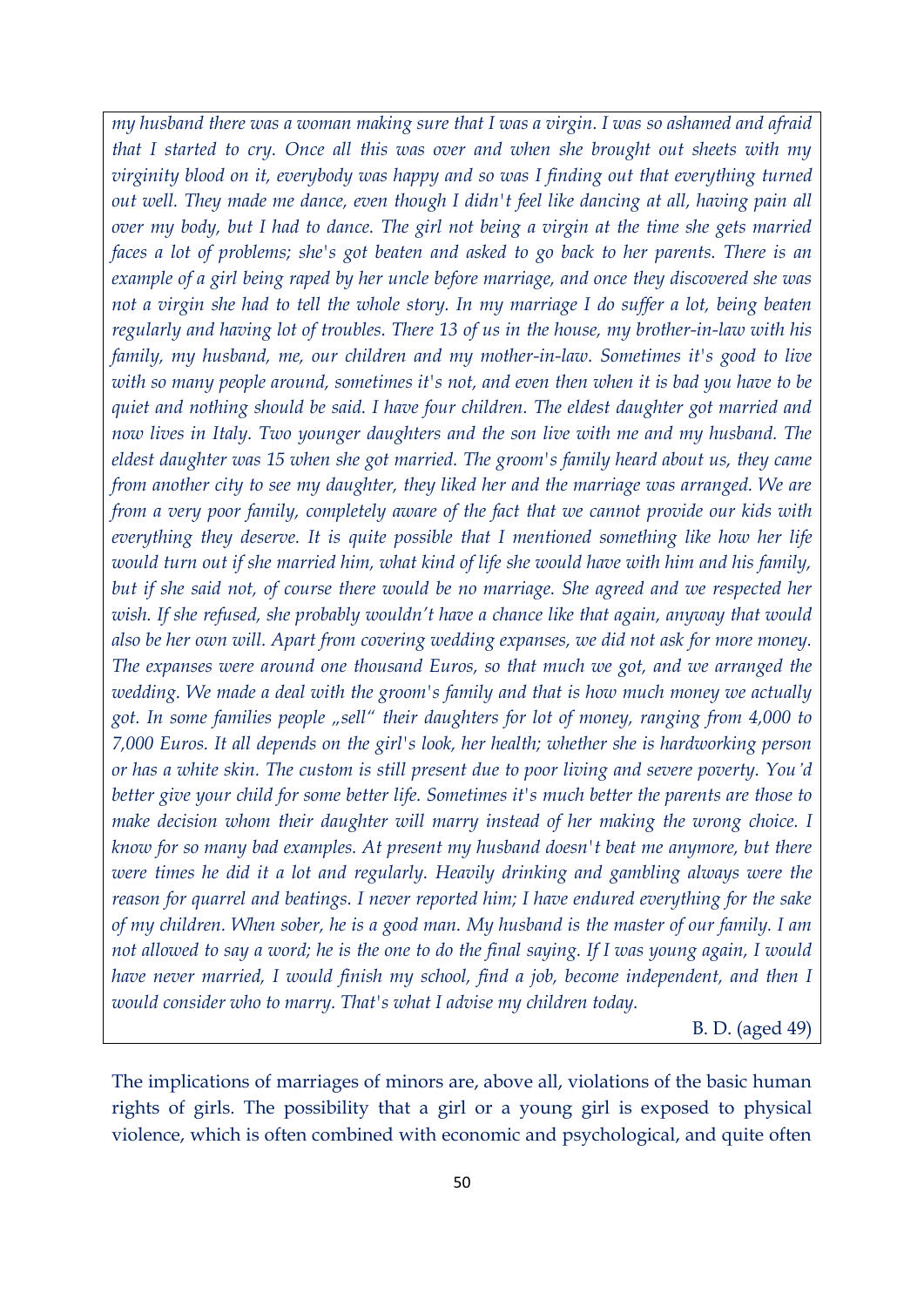with sexual violence, is the biggest in minors who have left school due to their marriage and are economically dependent because they have very little opportunity to find a job. The interrupted childhood, sudden entry into the world of adults with expectations that often exceed their physical and mental maturity, with the poor living conditions that prevail in most Roma substandard settlements, result in poor quality of life and an extremely short life expectancy that is on average up to 20 years shorter than for the rest women in Serbia. Acquiring a number of roles of which the wife and daughter-in-law are most often, soon afterwards to be accompanied by the role of mother, result in social exclusion and **abandoning education** that leads to a lack of basic competences, as well as opportunities for learning throughout life. Since education is the path to breaking the vicious circle of social exclusion, the responsibility for educational failure has no longer been sought in the child itself, having instead been placed on parents, as well as on society and education system.

*I left school when I finished the 5th grade of elementary school. My parents were very poor, so they didn't have money to send us to school. There were seven of us brothers and sisters and we had no money to wear proper clothes or by books for school. The brothers continued their education becoming craftsmen afterwards. We, girls, did not. At the time the mother said that we girls would marry and that our husbands wouldn't let us work, so what was the point in attending school. I did not quite understand what she was saying then. But now, I do. I don't think it was a good idea I never finished school, and now that I have four children of my own I would like all of them to finish it and become educated people.* 

*In my opinion the school is important. Once you have it finished you can get employed like all the other people. My two children are already attending school, and I will enroll the other two in due course. I have one daughter and would like her to finish the school and become independent.* 

*If I could turn back the time I would definitely go to school.*

J. aged 35

A system that has not sufficiently contributed to the equalization of the initial positions of children starting their educational path does not provide adequate support to Roma children until the end of education. Although a certain responsibility is borne by parents, and even by children themselves, in recent decades, the education system becomes more and more responsible for the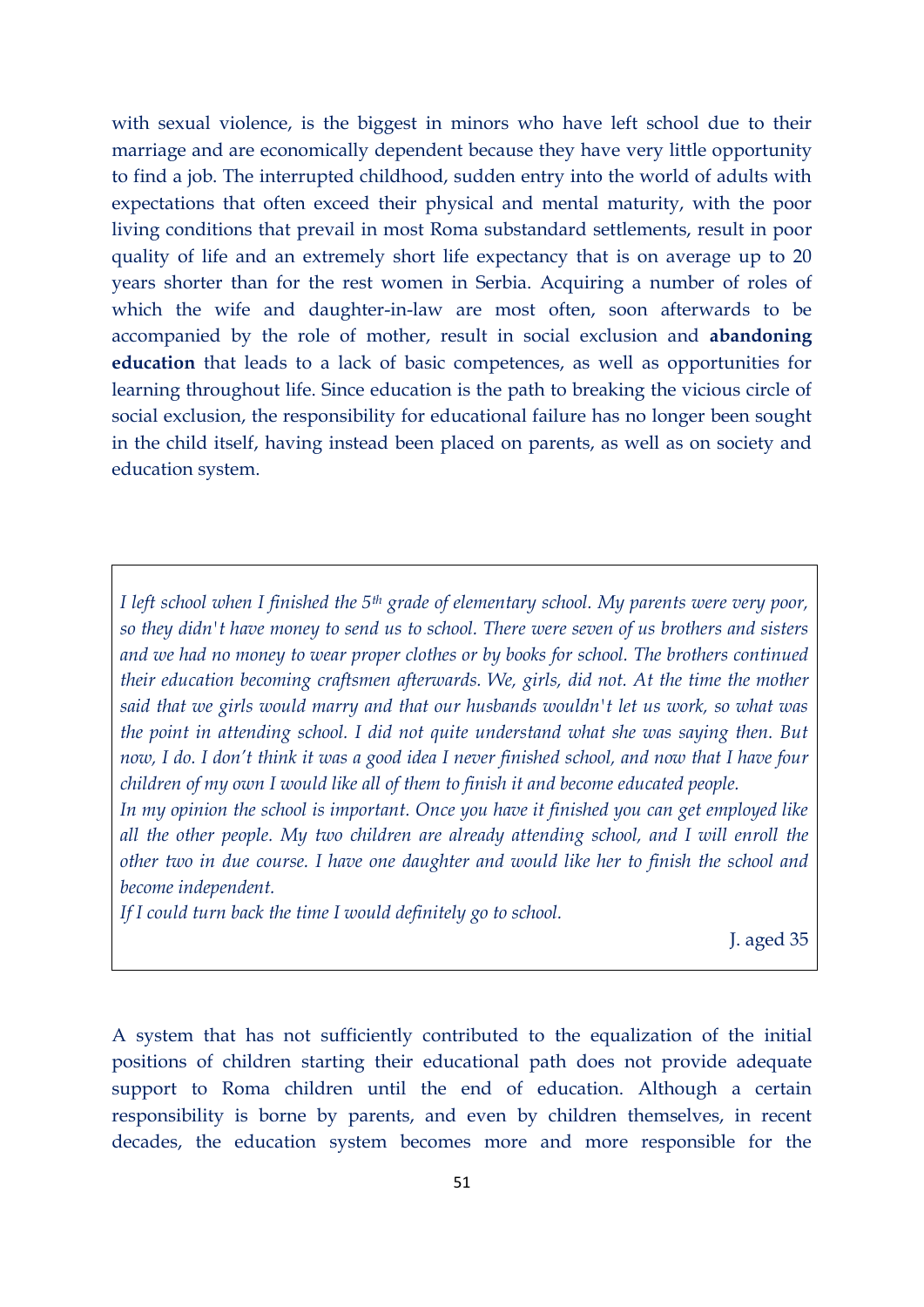achievements of pupils from deprived environments and to some extent attempts to equate the social differences that children bring into the education system. It can be said that with the increase in equity, the education system is more aware of its responsibility to generate desirable social outcomes of marginalized groups coming from deprived environments. Children coming from poor environments have begun to be perceived as children who do not have equal starting conditions, like other children, to achieve certain educational achievements. In addition to what is happening in school itself, there is a number of contributing negative factors coming from their immediate environment – ranging from the difficulties in meeting the basic existential needs of children to the reduced support they can obtain in mastering school materials because their parents are mostly under-educated and have no means to provide children with additional educational support outside the school, which is indisputably necessary. In particularly disadvantaged position are girls in the Roma family, who at a very early age are expected to take a number of roles and responsibilities leaving them no time or motivation to learn and for regular school attendance. The data obtained from our educational system show that prior to adopting measures related to inclusive education there were as many as 30% of Roma students in the special schools classes (on a sample of 85% of special schools, the data refer to the 2007/2008 academic year) and that the percentage of Roma students in special classes of regular schools was extremely high - 38%38, which far exceeds the percentage of Roma boys and Roma girls in the total population. The research on schools and classes for children with developmental difficulties "Roma children in 'special education' in Serbia – overrepresentation, underachievement, and impact on life" has confirmed the assumption that there is too high representation of Roma in special education. Based on data obtained from 85% of special schools, in the 2007/2008 academic year, their total number of pupils was 5,369, of which Roma boys and Roma girls accounted for 1,683 i.e. 30% of all pupils. In the 2008/2009 academic year, based on data obtained from 88% of special schools, the total number of pupils was 5,579, out of which 1,775 or 32% of pupils were pupils of Roma nationality. Twelve regular schools reported that they have Roma students in their special classes. In the 2007/2008 academic year, these classes attended a total of 273 pupils, out of whom 103 were Roma boys and girls (38%). For the 2008/2009 academic year 13 regular primary schools reported that there were 330 students in special classes, out of whom 126 were Roma boys and girls. In the 2014/2015 academic year of the total number of pupils in special education, 18% were from Roma families. More than half of Roma pupils were in elementary schools for the education of children with disabilities, with similar classes for children with

1

<sup>38</sup> Open Society Institute, 2010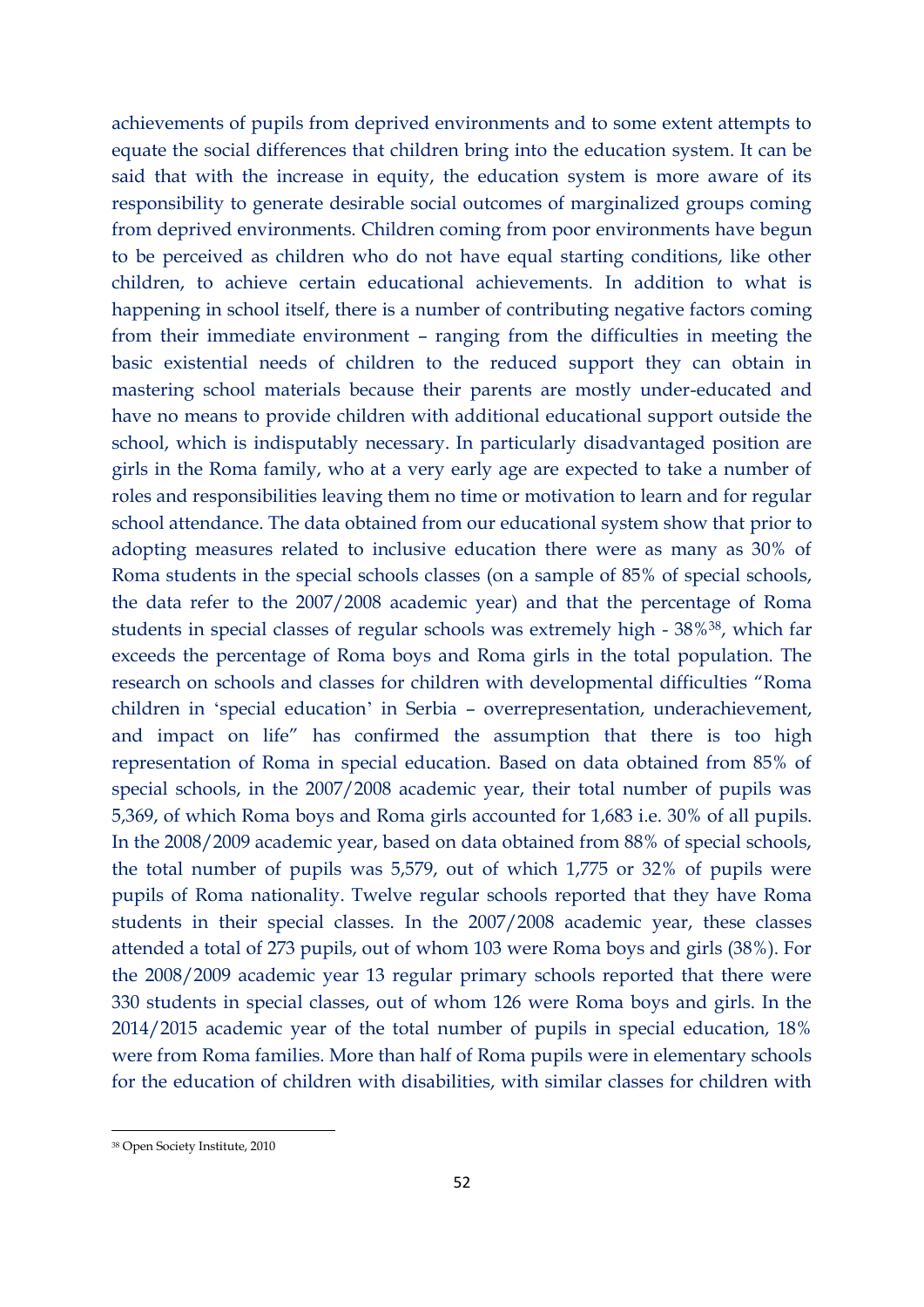disabilities being available in secondary schools<sup>39</sup>. It is quite clear that the cognitive efficiency of Roma children, as well as of the other non-Roma children coming from non-stimulating and poor environments, *must be seen in the context of poverty and cultural diversity*, as well as in the context of the specific (unfavorable) circumstances in which they grow up. This means that the school should replace the inadequate conditions in which these children grow up, provide them with a more stimulating environment, and offer them a chance to realize their potentials, rather than dismissing these children from the regular education system at the outset on the basis of the wrong assumption that they are not capable enough to adequately follow the teaching and to successfully complete the regular school. The school should also be more sensitive to the cultural context from which these children come from. This means that it is not rational to give up on investment in their education, because successful education can increase their academic achievements. Of course, this does not mean that these children will reach the educational level of their peers who do not come from deprived environments, but that with the additional work that will be provided to them at school, Roma children will achieve the same educational outcomes as other pupils.

Bearing in mind the economic side of education in general, one of the main positive educational outcomes, viewed from a wider social perspective, is increasing employability and competitiveness in the labor market, which also leads to the economic strengthening of individuals and families as a whole. With the increase in the level of education and skills acquired during formal and non-formal education, access to better paid jobs is also increased. Having in mind pupils and children from vulnerable groups who have problems in exercising their rights to education, including Roma students, it can be said that the low educational achievements of these students represents a barrier on their way to their employment and social inclusion. This means that the state is forced to, as it was the case prior to the introduction of inclusive education, pay higher price for special education for these pupils with allocation of additional funds from the budget for their health and social assistance. Bridging the difficulties in employment of the Roma population would lead to annual fiscal benefits that would be 3.3 times higher in the Republic of Serbia in relation to education allocations $40$ . In other words, according to the economic calculation, every dinar invested in the education of children coming from vulnerable groups in Serbia will be tripled. Costs of investment in inclusive education are much lower than the profits it yields, especially when having in mind demographic changes, i.e. the fact that the demographically younger Roma

**.** 

<sup>39</sup> Analysis of the quality of education in schools and classes for education of children with disabilities - Draft report, UNICEF, Ipsos, Ministry of Education, Science and Technological Development, December 2015 <sup>40</sup> The World Bank, 2010.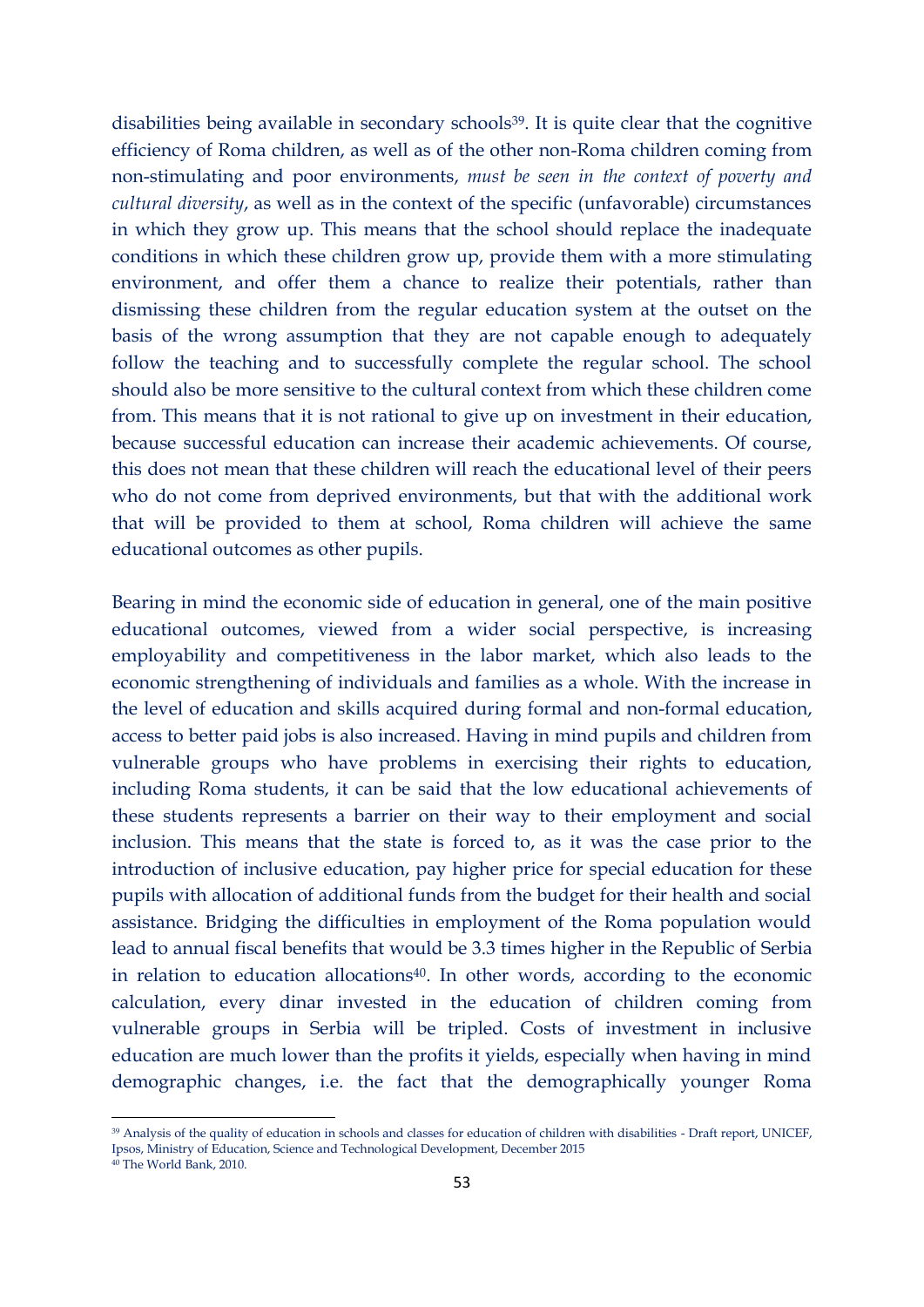population will take on an increasing share of the working-age population, which in turn will have to deal with the economic challenges of the population that is getting older, which represents a social and economic argument, among others, for the implementation of inclusion.

For its goal, inclusive education has, above all, a sustainable and complete inclusion of the Roma population in society. Education should serve as a path to full social inclusion. Therefore, the goals of inclusive education of Roma men and Roma women, which are an integral part of the main national, but also important local strategic documents, are the inclusion of as many Roma children as possible in regular education, increasing the coverage of pre-school and primary education), reduction of dropouts, i.e. ensuring that Roma pupils, and above all, girls do not leave or stop further education, as well as enabling them to attain educational achievements that will enable them to do adequate jobs.

In addition to educational policy measures aimed at inclusive education of Roma men and Roma women, there are also measures directly aimed at providing educational assistance to Roma pupils (such as, e.g. pedagogical assistants, affirmative action measures and anti-discrimination laws). There are also those measures that do not have to be aimed directly towards Roma boys and Roma girls, but to all poor students or those who need additional educational support (free textbooks, social assistance, creating individual education plans - IEPs), as well as measures being regular school procedures and which can be used to help Roma students (additional and supplementary classes, internal professional support, profiling, adjustment and differentiation of teaching).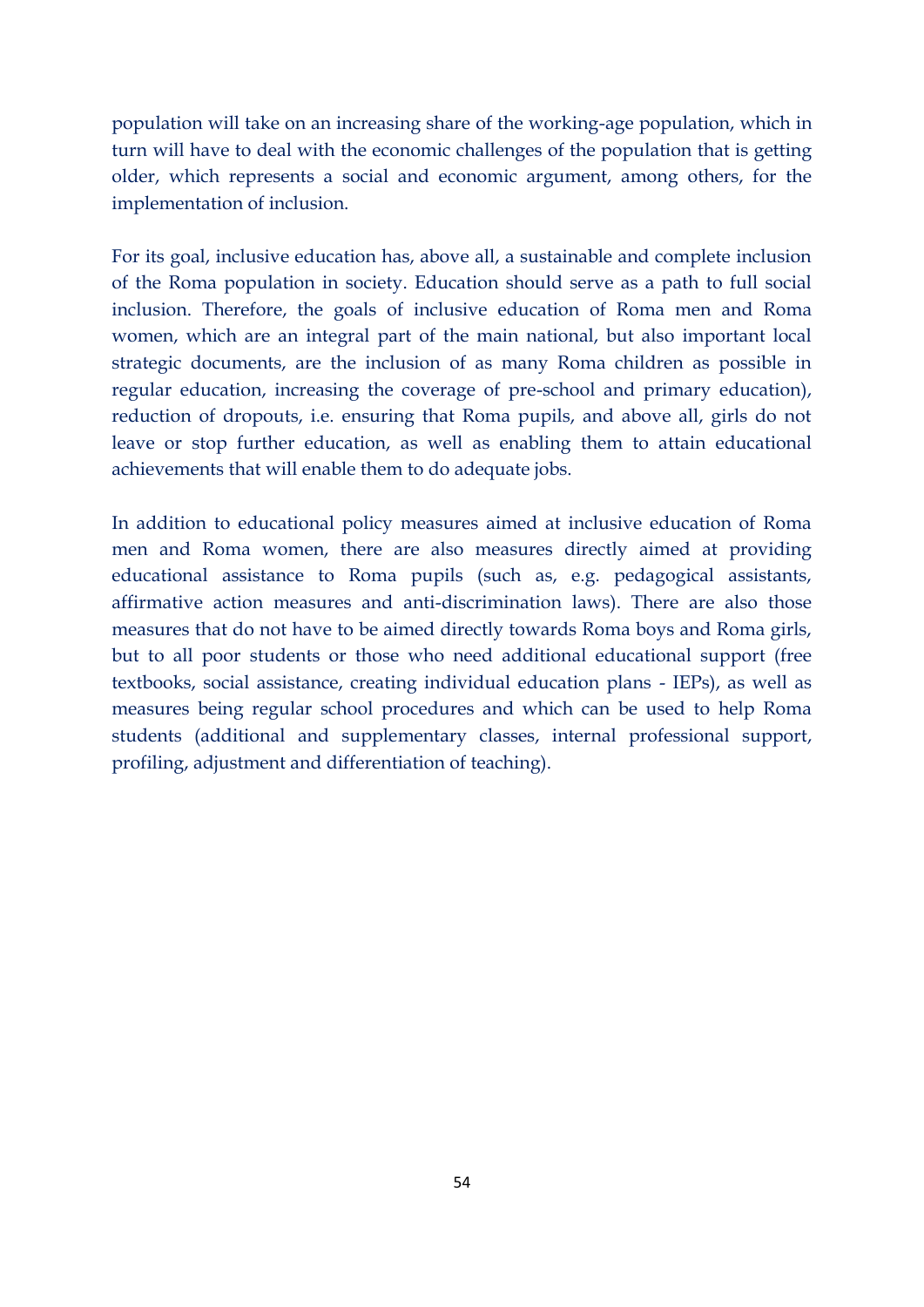*I have finished 7th grade of elementary school, afterwards dropping out my further education. My mother died when she was very young so my father needed help at home. Being the only daughter with three brothers, I simply couldn't manage attending school any longer. I made my decision on not continuing further education, having in mind my father and my brothers. The brothers continued to go school; I made them do so, so they could have their own piece of bread, if I wasn't that lucky.*

*I think it was not a good idea that I dropped out of school, but those were the circumstances and the way it turned out. Later on I have married and got my own child, so there was no way in continuing my education. If only I had finished elementary school so that I could apply to Employment Service Agency. This way, there is no job without elementary education and no one wants to hire you if you are illiterate. These days, even with elementary education you are considered to be illiterate, let alone having no education at all. In my opinion, it's good idea to finish school, so that you know to read and write not depending on other people doing that for you. I have just one child, little daughter of 3. Once she grows up enough I would definitely enroll her in school.* 

*And there is no way of her dropping out of school. She has to finish elementary school and continue her further education.*

M. (aged 21)

## **Recommendations:**

- *O* **Strengthening of the intersectoral coordination of various institutional mechanisms in the sectors of education, social and health care, judiciary and employment with the aim of preventing marriages of minors.**
- *O* **Creating protocols for implementation and application of procedures related to prevention of and response to marriages of minors.**
- *O* **Work on empowering Roma families, particularly mothers, young girls and boys being a priority.**
- *O* **Motivation for continuing education – materially, as well as intangible, e.g. through mentoring support.**
- *O* **Stimulation through employment of the best students.**
- *O* **Emphasizing the examples of good practice through locally sponsored entrepreneurship, as an opportunity for self-employment with requirement of compulsory education.**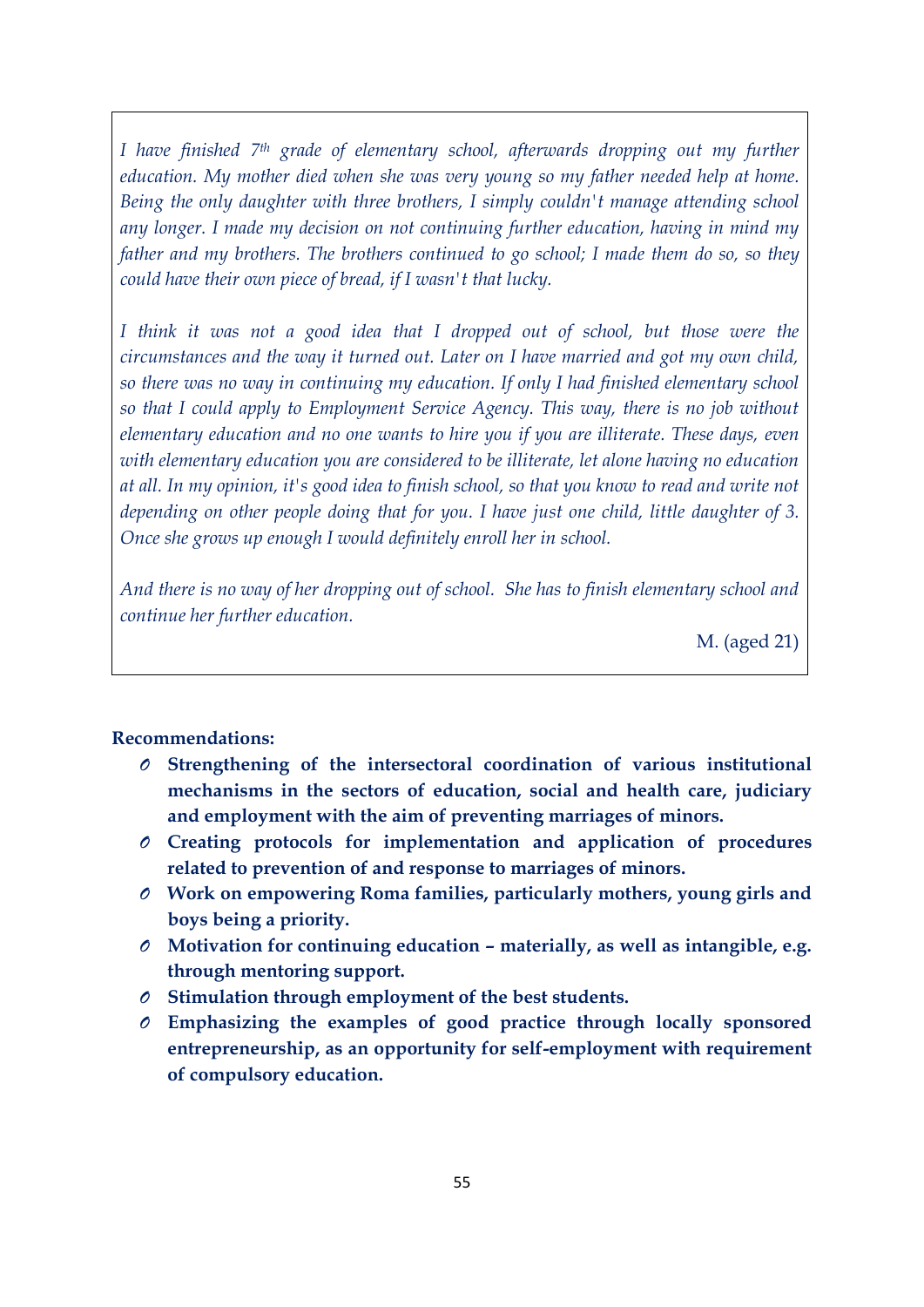#### ABBREVIATIONS

- UN United Nations
- UNWOMEN United Nations Entity for Gender Equality and the Empowerment of Women
- UNICEF United Nations International Children's Emergency Fund
- UNDP United Nations Development Programme
- UNMIK United Nations Interim Administration Mission in Kosovo
- EU European Union
- EC The European Commission
- OSCE Organization for Security and Co-operation in Europe
- RS Republic of Serbia
- RWN-Roma Women Network
- AP K&M Autonomous Province of Kosovo and Metohija
- MLEVSA Ministry of Labour, Employment, Veteran and Social Affairs
- MESTD Ministry of Education, Science and Technological Development
- MH Ministry of Health
- MIA Ministry of Internal Affairs
- MJ Ministry of Justice
- MPALSG Ministry of Public Administration and Local Self-Government
- MFA Ministry of Foreign Affairs
- MD Ministry of Defence
- SAF Serbian Armed Forces
- MCI Ministry of Culture and Information
- MYS Ministry of Youth and Sports
- MAEP Ministry of Agriculture and Environmental Protection
- CBGE Coordination Body for Gender Equality
- OHMR The Office for Human and Minority Rights